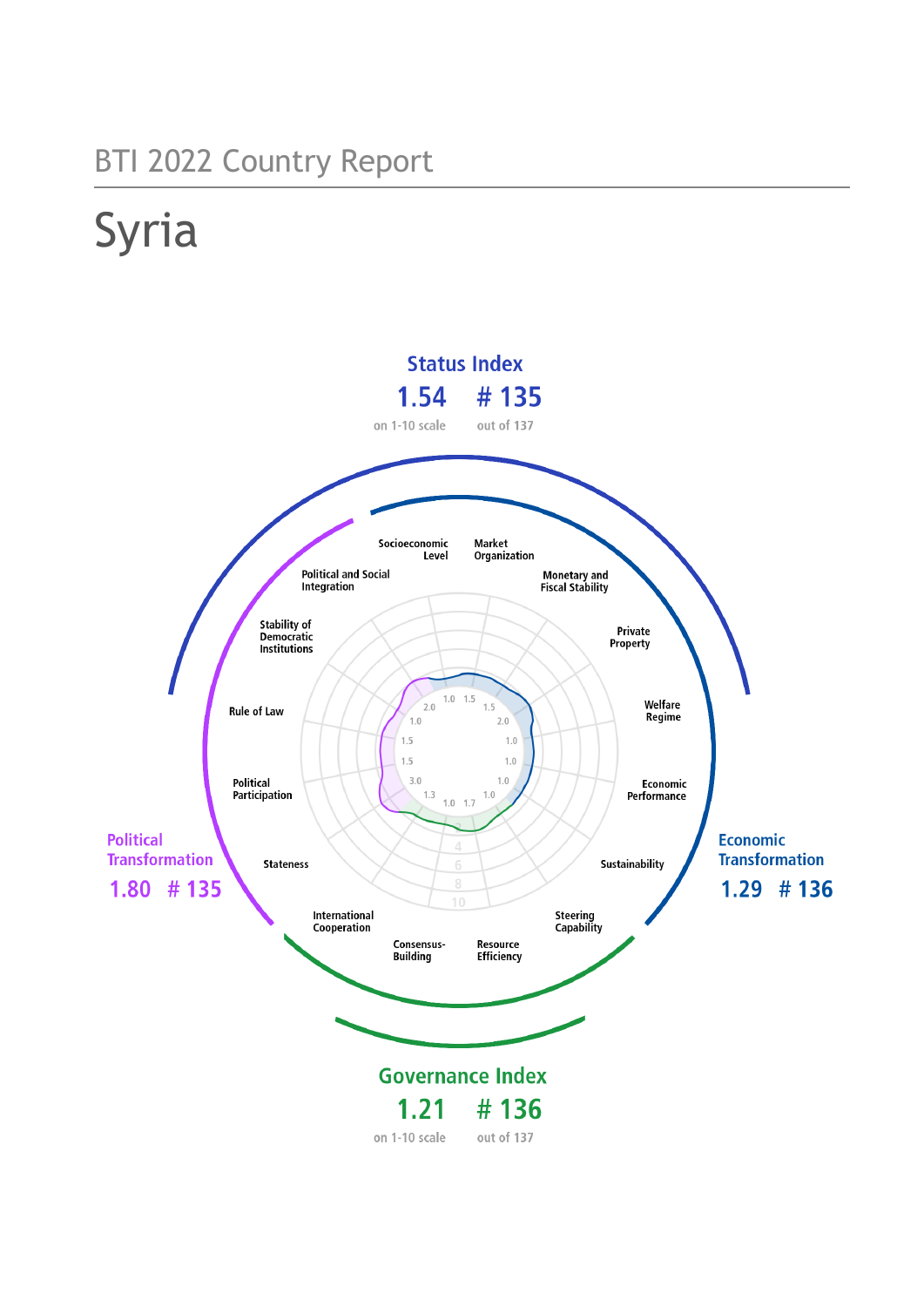This report is part of the **Bertelsmann Stiftung's Transformation Index (BTI) 2022**. It covers the period from February 1, 2019 to January 31, 2021. The BTI assesses the transformation toward democracy and a market economy as well as the quality of governance in 137 countries. More on the BTI at [https://www.bti-project.org.](https://www.bti-project.org/)

Please cite as follows: Bertelsmann Stiftung, BTI 2022 Country Report — Syria. Gütersloh: Bertelsmann Stiftung, 2022.

This work is licensed under a **Creative Commons Attribution 4.0 International License**.

#### **Contact**

Bertelsmann Stiftung Carl-Bertelsmann-Strasse 256 33111 Gütersloh Germany

**Sabine Donner** Phone +49 5241 81 81501 sabine.donner@bertelsmann-stiftung.de

**Hauke Hartmann** Phone +49 5241 81 81389 hauke.hartmann@bertelsmann-stiftung.de

**Claudia Härterich** Phone +49 5241 81 81263 claudia.haerterich@bertelsmann-stiftung.de

**Sabine Steinkamp** Phone +49 5241 81 81507 sabine.steinkamp@bertelsmann-stiftung.de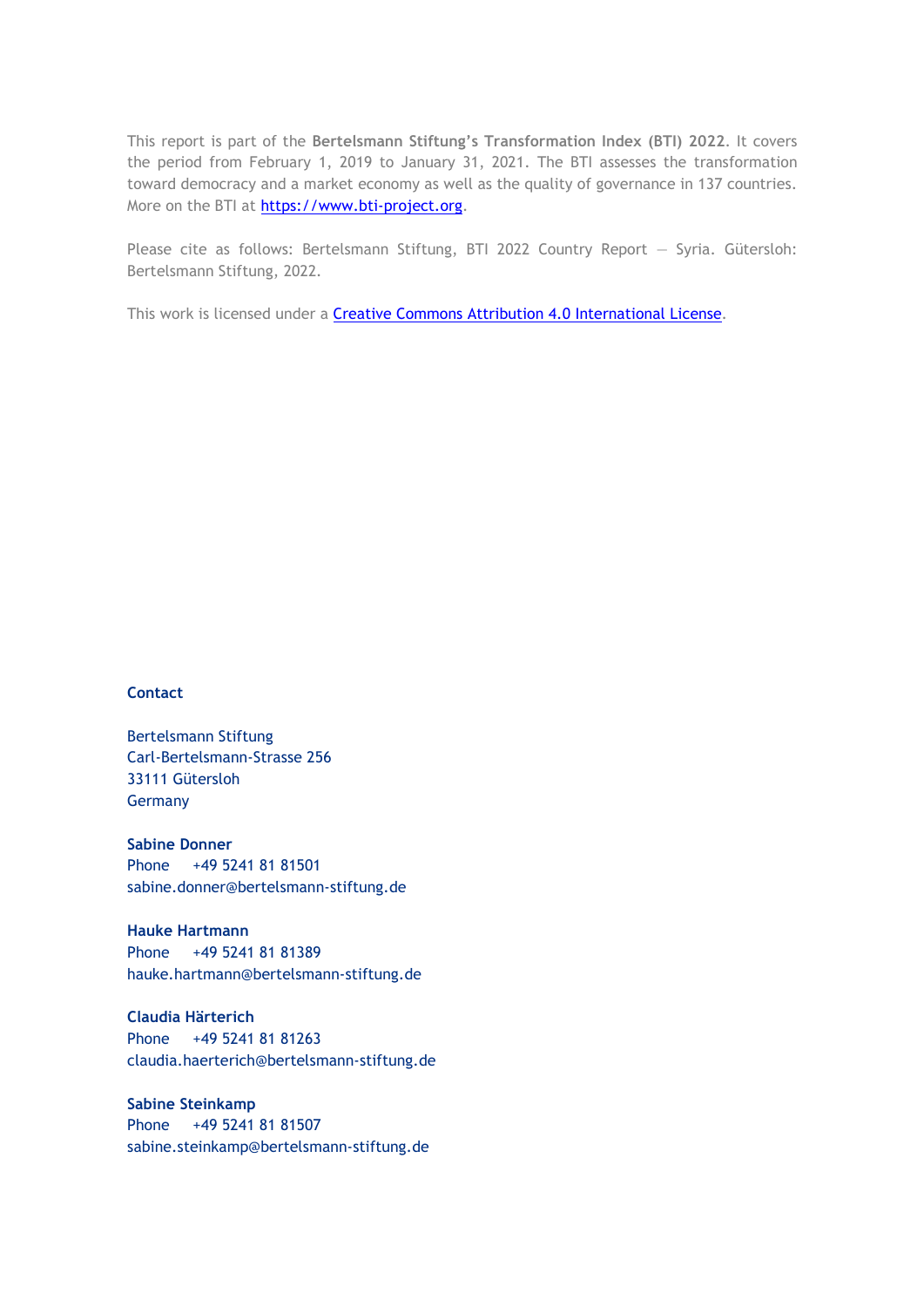#### **Key Indicators**

| Population               | M      | 17.5 | <b>HDI</b>                     | 0.567 | GDP p.c., PPP $\sqrt{5}$     |       |
|--------------------------|--------|------|--------------------------------|-------|------------------------------|-------|
| Pop. growth <sup>1</sup> | % p.a. | 2.5  | HDI rank of 189                | 151   | Gini Index                   | 37.5  |
| Life expectancy          | vears  | 72.7 | UN Education Index             | 0.416 | Poverty <sup>3</sup><br>$\%$ | 10.2  |
| Urban population %       |        | 55.5 | Gender inequality <sup>2</sup> | 0.482 | Aid per capita $\mathsf S$   | 600.5 |
|                          |        |      |                                |       |                              |       |

Sources (as of December 2021): The World Bank, World Development Indicators 2021 | UNDP, Human Development Report 2020. Footnotes: (1) Average annual growth rate. (2) Gender Inequality Index (GII). (3) Percentage of population living on less than \$3.20 a day at 2011 international prices.

# Executive Summary

Ten years after the war broke out in Syria, authoritarian actors have imposed their agenda in all areas of this fragmented country. Major decisions are made by Russia and Turkey (and to a lesser extent, Iran) in the Astana Process. The regime's focus is its own survival, but the support it needs from its international backers Russia and Iran comes at a heavy price, with the two countries securing potentially profitable business licenses for the future. To generate revenues, the regime has increasingly redistributed the benefits of formerly privileged loyalists and expanded synthetic drug production and smuggling.

After the United States announced its withdrawal from the areas controlled by the Syrian Democratic Forces (SDF) east of the Euphrates in 2018, the regime started to increase its presence in the region, aiming to regain control particularly in Hassake and Qamishli, from which it had never completely pulled back. However, the Democratic Union Party (Partiya Yekîtiya Demokrat, PYD) has been trying to keep the regime at a distance, which is possible because of the presence of a small number of U.S. soldiers, which gives the party some leverage. The oil and gas resources in the territories controlled by dominantly Kurdish forces make it highly desirable for the regime to control these areas; in the current setting, it is forced to buy and smuggle oil from those territories and pay for what, before the conflict, was one of their main sources of funding.

The role of profiteers and the blurring of political, economic and security interests and actors indicate certain changes within regime territories. However, these are not guided toward democratization but rather serve the cause of war and conflict management at the expense of citizens' freedoms and well-being. While this situation might seem like the natural development of the events of recent years, the rapid economic deterioration is a new component. The crisis was looming, despite signs of recovery in 2018, but Lebanon's collapse dealt a heavy blow to the regime. Syria had largely depended on Lebanon's banks, in which it now finds its assets frozen, for international transactions. Even before Lebanon collapsed, sanctions under the 2019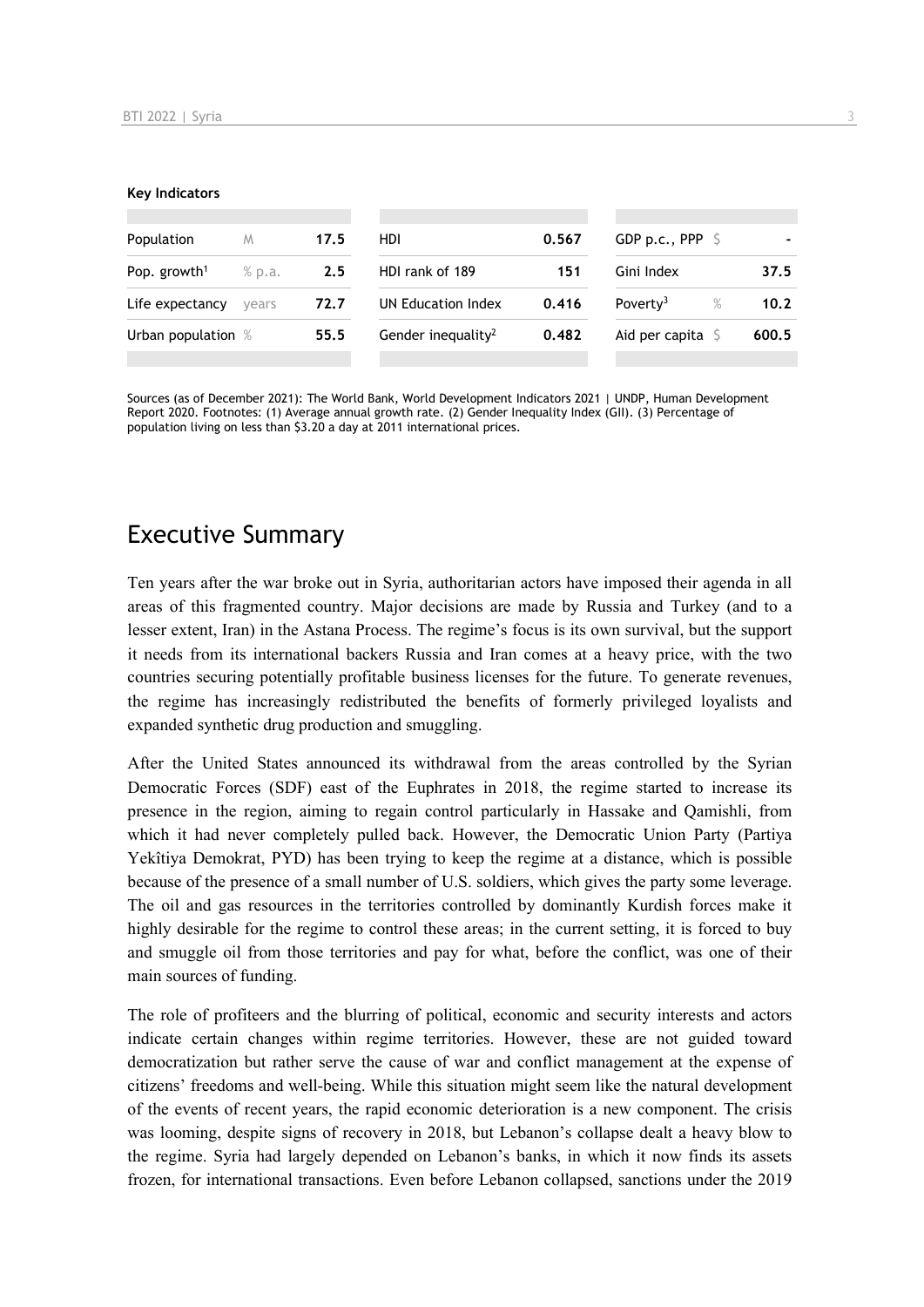Caesar Act had already become a catalyst for inflation and price rises. Service deliveries difficulties affect the entire population – the U.N. estimates more than 13 million are in need of aid.

Fighting COVID-19 under these circumstances is extremely difficult. The official numbers of people infected with the virus and the death toll related to COVID-19 are low – 15,000 infections with 1,000 deceased as of January 2021. However, actual numbers are supposed to be much higher, based on information leaked by medical staff from hospitals, as well as aerial views of special cemeteries for coronavirus-related deaths. In no region of Syria is there much testing. Measures such as wearing protective masks and social distancing are not fathomable for large parts of the population, particularly the 5.6 million internally displaced persons (IDPs).

# History and Characteristics of Transformation

With the coup of 1963, Syria entered a period of "revolution from above," in which the nationalization of big business and land reform gave the Ba'th party full economic control. The party's program had three main pillars: pan-Arabism and Arab nationalism, socialism and antiimperialism. Hafez al-Assad, president from 1970 until his death in 2000, ushered in a "presidential monarchy" and consolidated the Ba'th party's supremacy by controlling the army, the largely Alawi-staffed security apparatus and a new state-dependent private bourgeoisie appeased by limited economic liberalization. A combination of repression, institution building, patronage, and regional and international endorsement consolidated the state as a whole.

Apart from a few tolerated opposition movements, the regime arrested and oppressed political opponents and largely eradicated political activism among the population through random persecution. Islamist uprisings, particularly in the late 1970s – early 1980s were violently crushed. The massacre in 1982 in the city of Hama left a strong impression on Syrian society: 10,000 – 20,000 citizens were killed, many forcibly disappeared and the city center demolished. The resulting long-term weakness of the opposition is one of the main hindrances to developing an alternate governance structure today.

The exhaustion of Syria's statist strategy of development forced the regime to embark on several waves of economic opening ("infitah"). Such liberalization did not achieve sustained momentum, however, as pressures for reform were periodically relieved by rent windfalls from oil revenues and foreign aid. Syria's first infitah in the 1970s mainly helped recycle oil money. Under the second infitah, beginning in the mid-1980s, the private sector was accepted as a partner of the public sector. Intermarriage and business partnerships between the largely Sunni bourgeoisie and the state elite, dominated by the Alawi security forces, eventually generated a military-mercantile complex that served as the core of a new upper class.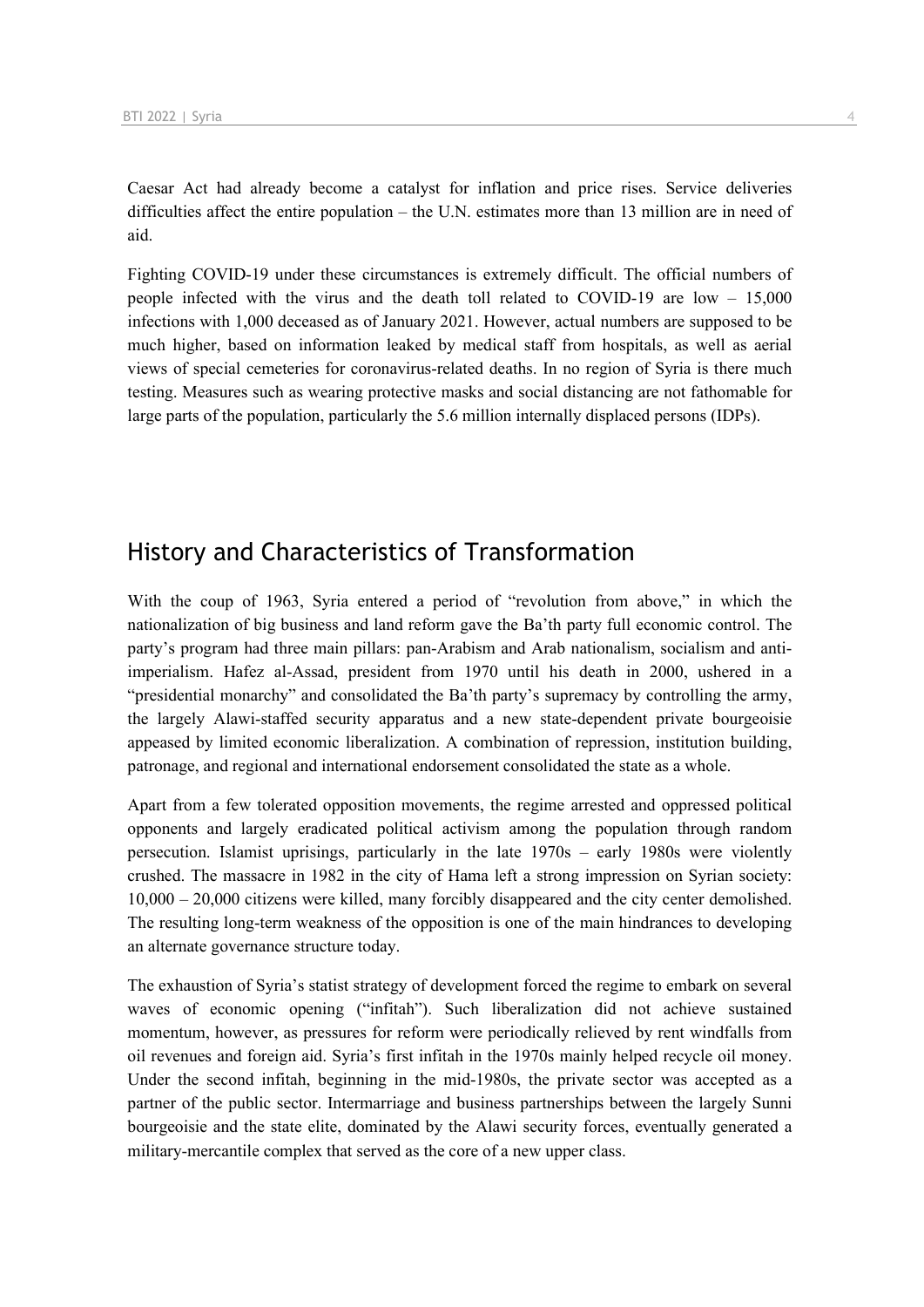The transition of power from Hafez al-Assad to his son Bashar in 2000 was the beginning of the third infitah. The reforms – supported by Western countries – though limited, were however mainly used to award privileges that garnered support for the young president. The resulting crony capitalist class grew in strength and acted in a rent-seeking manner, exploiting stategranted import monopolies and contracts that would have been threatened by competition in a more open and transparent market. Redistributing revenues among a small elite, while poverty increased, strangled a population that felt increasingly resentful of growing social and political injustice.

The Syrian revolution erupted in 2011 as a popular uprising on political grounds with dignity and freedom as its core demands. The regime responded with military means. The Free Syrian Army (FSA), founded by military defectors in 2012, initially made some gains in northern and eastern Syria. However, in comparison with the regime forces it was ill-equipped. The Syrian Arab Army's capacities rapidly decreased in the first two years, a process the regime sought to counter through Legislative Decree 55 in 2013, which allowed the contracting of private military companies to protect infrastructure. Iranian mercenaries are now as involved as Lebanese Hezbollah militias and Shi'a fighters from Afghanistan and Pakistan.

Civilian loyalists established civil defense units, loyal businessmen were running their own militias, and traditional allies of the regime such as the Popular Front for the Liberation of Palestine – General Command (PFLP-GC) deployed armed personnel to safeguard areas in their vicinity.

The Islamic State group (IS) began infiltrating northern Syria and established a caliphate, comprising parts of Eastern Syria and Western Iraq, in 2014. The FSA thus had to fight both against regime forces and the IS, an overstretch which allowed the regime to turn the tables, particularly after the Russian air force decided to intervene directly to support Bashar al-Assad in September 2015.

The IS was defeated in March 2018 by an international coalition from the air and Arab and Kurdish ground forces. The U.S.-supported Kurdish-dominated SDF took control of Eastern Syria. These areas, together with the Kurdish provinces of Hassake and Qamishli, are administered now by the Autonomous Administration of North and East Syria (AANES, also known as Democratic Federation of Northern Syria).

In the regions it controls, the regime built on its previous strategy of preventing independent activism. It has made political self-organization of citizens difficult and has become more authoritarian since the outbreak of the conflict. To a lesser degree, this applies to Idlib, to the Kurdish areas and the SDF-controlled territories as well. In all areas of Syria, the deterioration of the socioeconomic situation, coupled with opaque and corrupt structures, has produced a new group of war profiteers pursuing their own interests at the expense of citizens.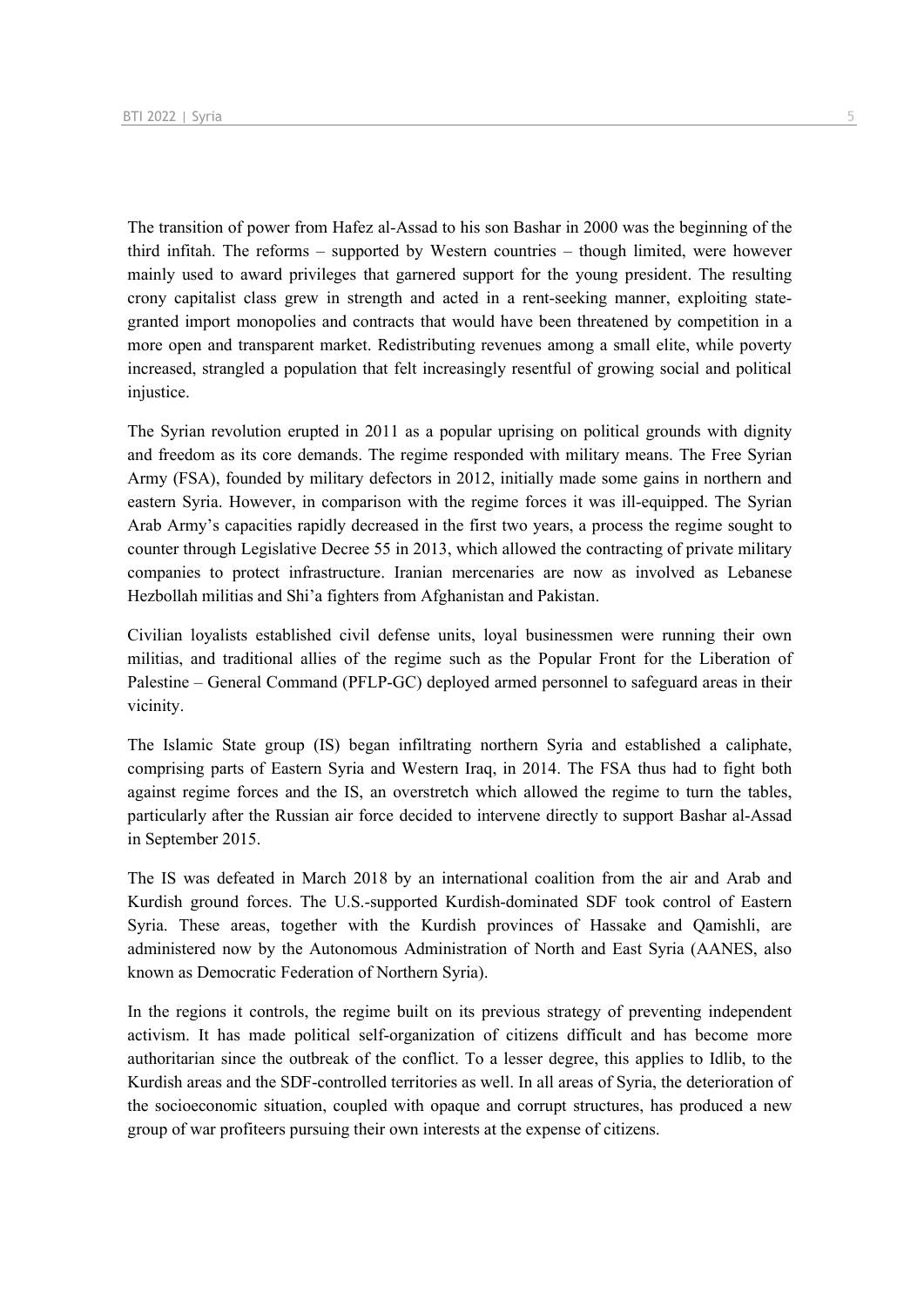The BTI combines text analysis and numerical assessments. The score for each question is provided below its respective title. The scale ranges from 1 (worst) to 10 (best).

# Transformation Status

# I. Political Transformation

#### **1 | Stateness**

The state's monopoly on the use of force is limited to roughly two-thirds of Syria's territory, including the capital Damascus and Syria's mainland south of the Euphrates River. The areas along the Turkish and Iraqi border, however, are not under the regime's control. In early 2021, this was northern Idlib Governorate, in which Hayat Tahrir al-Sham (HTS) is the dominant military power and where two to three million Syrians live. Kurdish areas and the territories east of the Euphrates River remain under the control of the Democratic Federation of Northern Syria (Rojava) and Raqqa and Deir al-Zor under the control of the Kurdish-led Syrian Democratic Forces (SDF). Regime presence in these regions is minimal and primarily symbolic, instead of entailing an actual exercise of power.

External actors have taken over extensive sovereign rights from the Syrian regime. Since 2017, Russia, Turkey and Iran have consulted repeatedly in the Astana Process, yet without fully overcoming their own different interests in Syria.

In Afrin and Kurdish areas along the border that came under Turkish control in the January 2018 offensive (Operation Olive Branch), former FSA fighters exert control on behalf of Turkey. Turkey has installed watchtowers as military infrastructure, established post and telecommunications infrastructure, and in 2020, imported tons of coins in order to change the currency of day-to-day business to the Turkish lira. The latter move, particularly during the economic crisis Syria is going through, raised concerns in Damascus.

This diversification of armed actors in the security sector has led to the establishment of very localized, often mafia-like, power centers, and empowered warlords. Russia, interested in a powerful centralized and hierarchical structure, undertook a number of failed efforts to restructure the Syrian Arab Army, focusing on the integration of local militias.

#### **Ouestion** Score

Monopoly on the use of force  $\overline{\phantom{0}}$  $106$  $122_{10}$ -o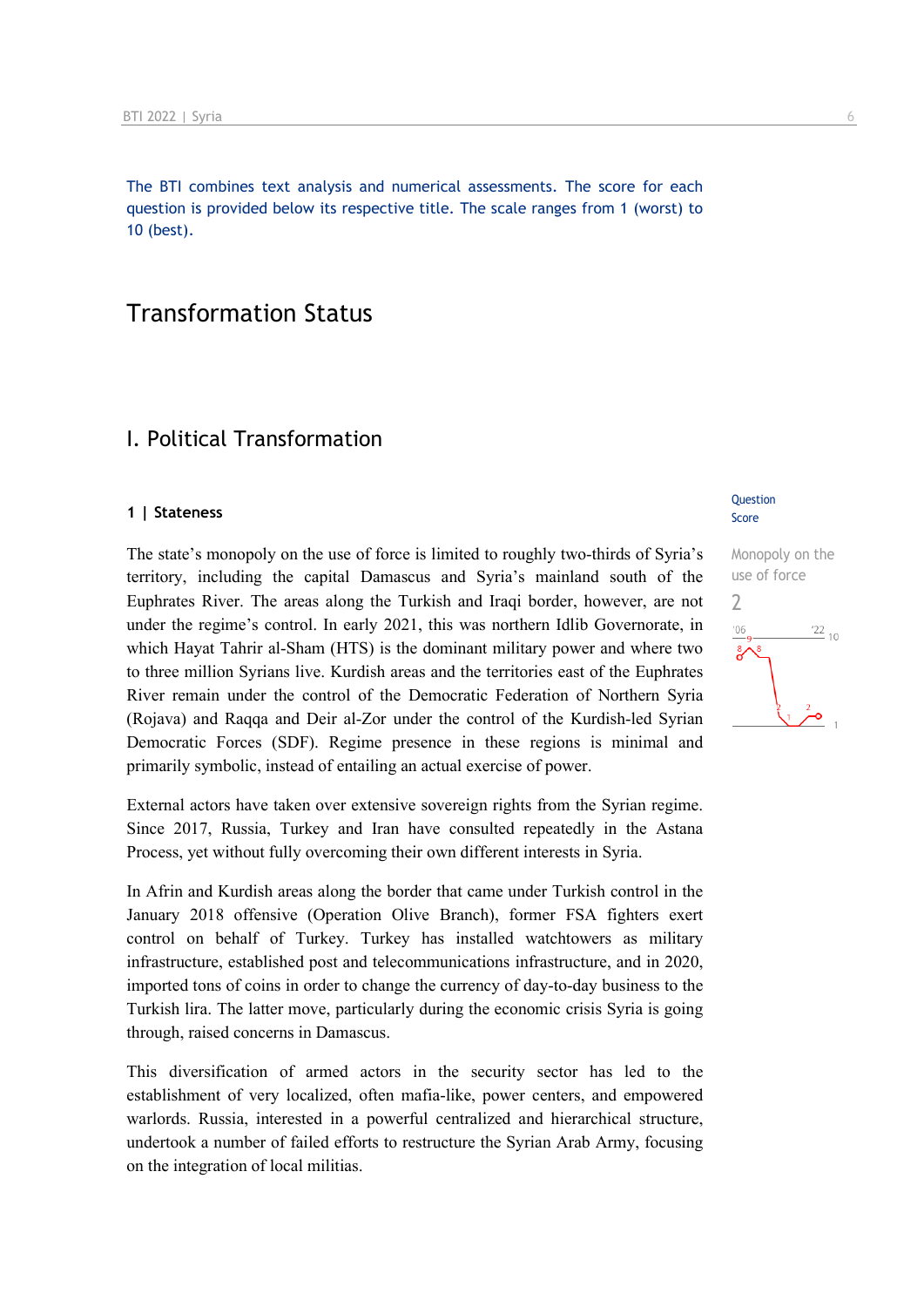This centralization is not in the interest of Iran, which prefers to maintain a flexible structure through which it can exert power. Since 2018, this has led to skirmishes in different regions between the army's 4th Division, an elite unit officially led by the president's brother Maher al-Assad, which is under de facto Iranian command, and the 5th Division commanded by Suhail Hassan, led by Russia.

Particularly in the south Russia has attempted to mitigate Iran's role, which is under scrutiny by Israel. Israel has demanded withdrawal of Iranian forces from its borders to Damascus. It is in Russia's interest not to risk conflict with Israel. While Russia has not openly tried to change deployment and establish its forces and allies as the exclusive power brokers in the south, it has allowed the Israeli Air Force to target Iranian positions all over Syria.

Syrians both inside and outside Syria strongly identify with Syria as a state. This does not mean, however, that they consider the regime or other political entities legitimate; rather it reflects a sense of belonging. As a result of a 1962 census, around 160,000 Syrian Kurds were stripped of their citizenship. In 2012, the regime announced that this will be reversed in order to win the Kurds over, however, it has not been implemented.

Citizens are denied significant aspects of citizenship: confessional affiliation, ethnicity, hometown and family et cetera determine access to services and privileges – or their denial. This has become more pronounced in recent years, with fewer resources to distribute and greater distrust among citizens in regions the regime controls. The mere suspicion of anti-regime activities is enough to get a person arrested. Anti-terrorism laws, imposed in 2012, strip convicted Syrians of basic rights of citizenship and residency and allow the state to seize their assets. Moreover, arrests and enforced disappearance have become profitable businesses, creating room for increased arbitrary actions on the part of the regime and citizens denouncing each other.

Internal actors have challenged and eroded the core characteristic of a state, its monopoly on the use of force. External actors that occupy territory, such as Turkey in Kurdish areas, or interfere in internal affairs, such as Russia and Iran, cause citizens on the ground discontent. These citizens, even if they agree with the political agenda of those external forces, may feel that they are becoming secondclass citizens in their own country, and this in turn strengthens their sense of being "Syrians."

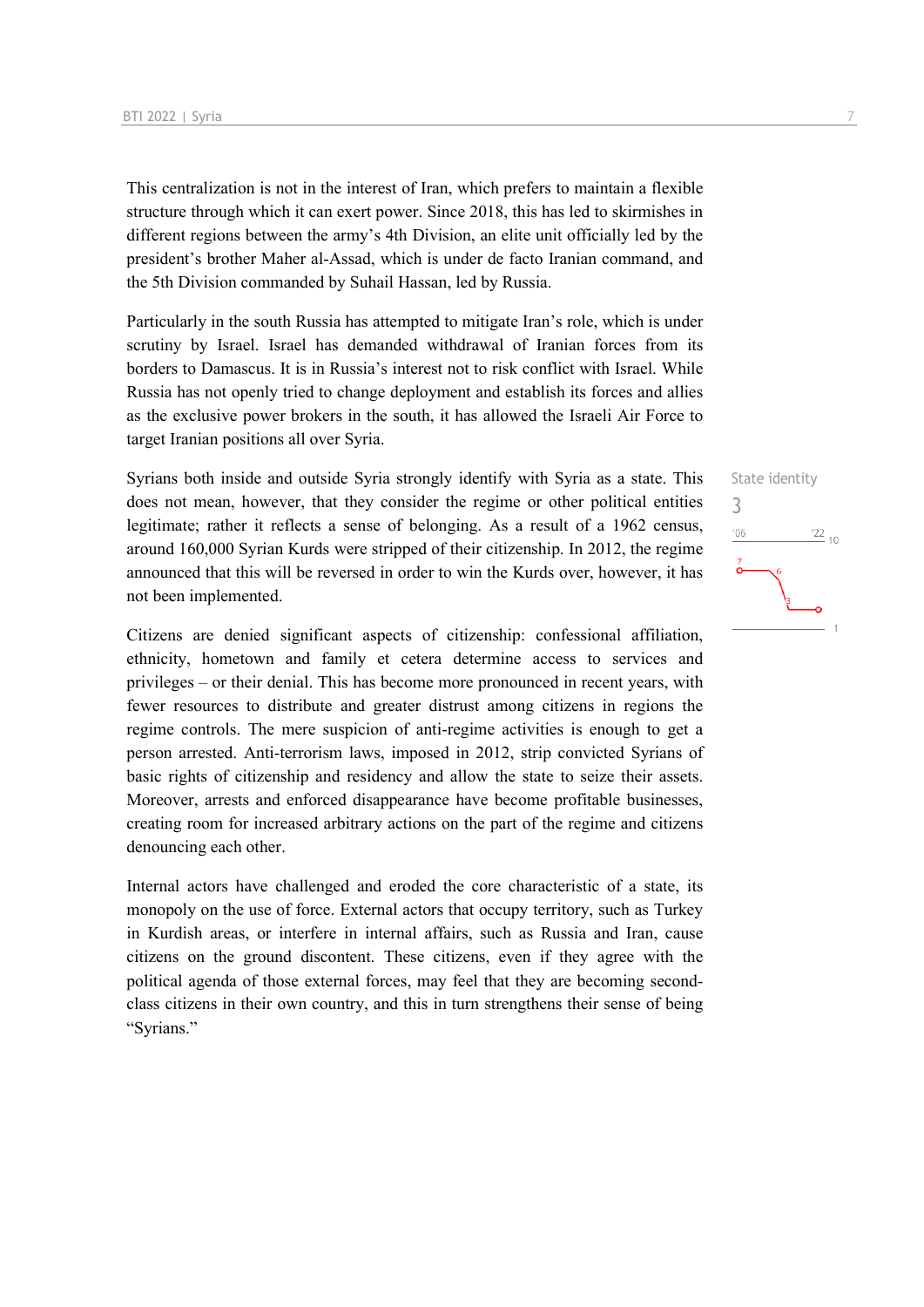Syria is a multi-confessional state with a Sunni majority. While all confessions were present and visible in parliament and the cabinet, Alawites (the sect to which the al-Assad family belongs) were overrepresented in the powerful intelligence apparatus and military. The increase in religious identification in recent years has less to do with faith than with access to resources. Religious stakeholders and dogmas do not influence policymaking. The regime has always attempted to control religious stakeholders and to refer to religious dogmas only when it was politically useful.

The official line in Syria is that it is a secular state, but sectarianism is tangible. Given the regime's deep distrust of its population, primarily only confessional organizations have been able to act as quasi-civil society organizations, often under strict state control. In a subtle way, this reinforced sectarianism.

The regime's sectarian approach to re-establishing control can be seen in what is euphemistically termed "demographic engineering:" people are barred from returning to a number of regions, and properties seized in them are distributed to loyalists and to Iranian and Hezbollah fighters. Columbia University published a map showing the demographic change in recent years, according to which the Sunni majority of around 59% in 2010 was reduced to a minority of around 49% by 2019.

The regime benefits from its image as the "protector of Christians." But many members of supposedly protected minorities cannot act independently. The regime protects them only as long as they remain loyal, while being perceived as being in the regime's fold exposes minorities to risks.

In order to conceal its sectarian approach, and possibly to comfort its Iranian supporters, the regime sometimes seems to change its tune by adopting religious rhetoric. In a speech in January 2021, Bashar al-Assad claimed "atheists" were to blame for the revolution.

In Idlib, HTS is trying to impose authoritarian order with an Islamist agenda. Though the majority of people in Idlib are Sunni Muslims, HTS is not popular. The religious dogmas touted by HTS are only one aspect disliked by citizens. Others include a lack of basic services, arbitrary arrests, violence and abuse.

The dire situation of Syria's administration became particularly obvious during the prolonged and grave bread and fuel crisis in 2020. The regime found itself unable to provide these basic goods to such an extent that, in major cities such as Homs or Hama, people sometimes had to wait in line up to two days to get bread. While taxes have been raised – the latest ones increasing tariffs for minibuses used in public transportation by 30% – services have decreased. Many Syrian children have been forced out of school and the health infrastructure throughout the country, especially outside cities, has collapsed.

Nominal salary raises in the public sector have not been able to compensate for the significant depreciation of the Syrian pound, so that chicken, a staple of Syrian cuisine, has become unaffordable to large segments of the population.



No interference of religious dogmas 6  $-06$  $\frac{22}{10}$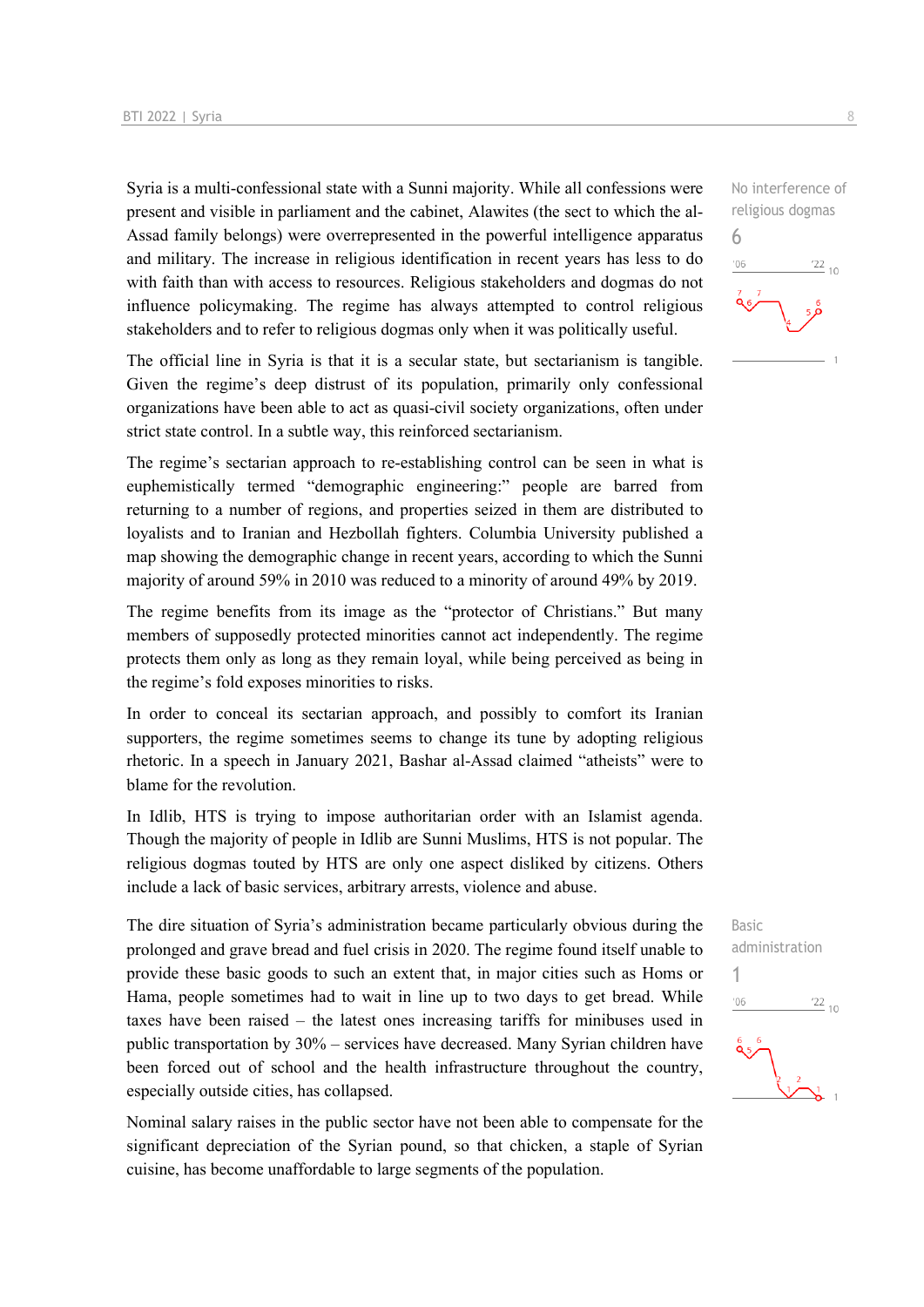The COVID-19 pandemic has weighted heavily on the health system. In regimecontrolled areas, the official numbers of infections did not exceed 10,000 cases, but reports from Syrian hospitals, physicians and nurses were alarming. In addition, the health sector has been hit hard by persecution of health workers, as detailed in the Physicians for Human Rights 2019 report, "My Only Crime Was That I Was a Doctor." The regime's ability to provide health services has also been hampered by subsidized medicines being resold on the black market.

The regime has not come up with a coherent strategy for how to fight the coronavirus. Medical staff raised complaints about a lack of protective gear and support. They were subsequently subject to censorship and surveillance.

The health sector in Syria has deteriorated significantly. The regime's targeting of health facilities in opposition areas has decimated the number of operational facilities. Those that are still functioning are underequipped, and this adds to the difficulties of tackling COVID-19. The region the AANES governed was harmed by the January 2020 removal of the U.N. mandate to provide humanitarian aid through the al-Yaroubiya border crossing with Iraq. As a consequence, according to the United Nations Office for the Coordination of Humanitarian Affairs (OCHA), only 30% of health facilities that previously received medical supplies could be reached, limiting the capacity to respond to the pandemic in those regions as well.

According to the UNDP, 70% of Syrian citizens lack access to clean water. This is due to conflict-related destruction of infrastructure, including the deliberate targeting of water resources (in Wadi Barada in 2017, for example), which crippled the water infrastructure.

Water infrastructure in the Kurdish areas has not been affected by the war itself, but it is dependent on water flows from Turkey. Turkey cut off water more than 24 times in 2020, increasing shortages and risks of drought in the otherwise-fertile lands of Hassake and Qamishli.

#### **2 | Political Participation**

Parliamentary elections in Syria that were supposed to be held in March 2020 were postponed until May 2020 due to coronavirus-related concerns. For the first time since the beginning of the war, the elections included the province of Raqqa, regime-controlled parts of Idlib and Hassake. In the polls, 1,656 candidates competed for the 250 parliamentary seats, of which the Progressive National Front won 177.

Parliamentary seats entail privileges for members of parliament such as access to resources, a salary or a car. In the parliamentary elections, some long-standing loyalists such as Fares Shehabi lost their seats. A significant number of Free and fair elections  $\overline{\phantom{0}}$  $06'$  $\frac{22}{10}$ 

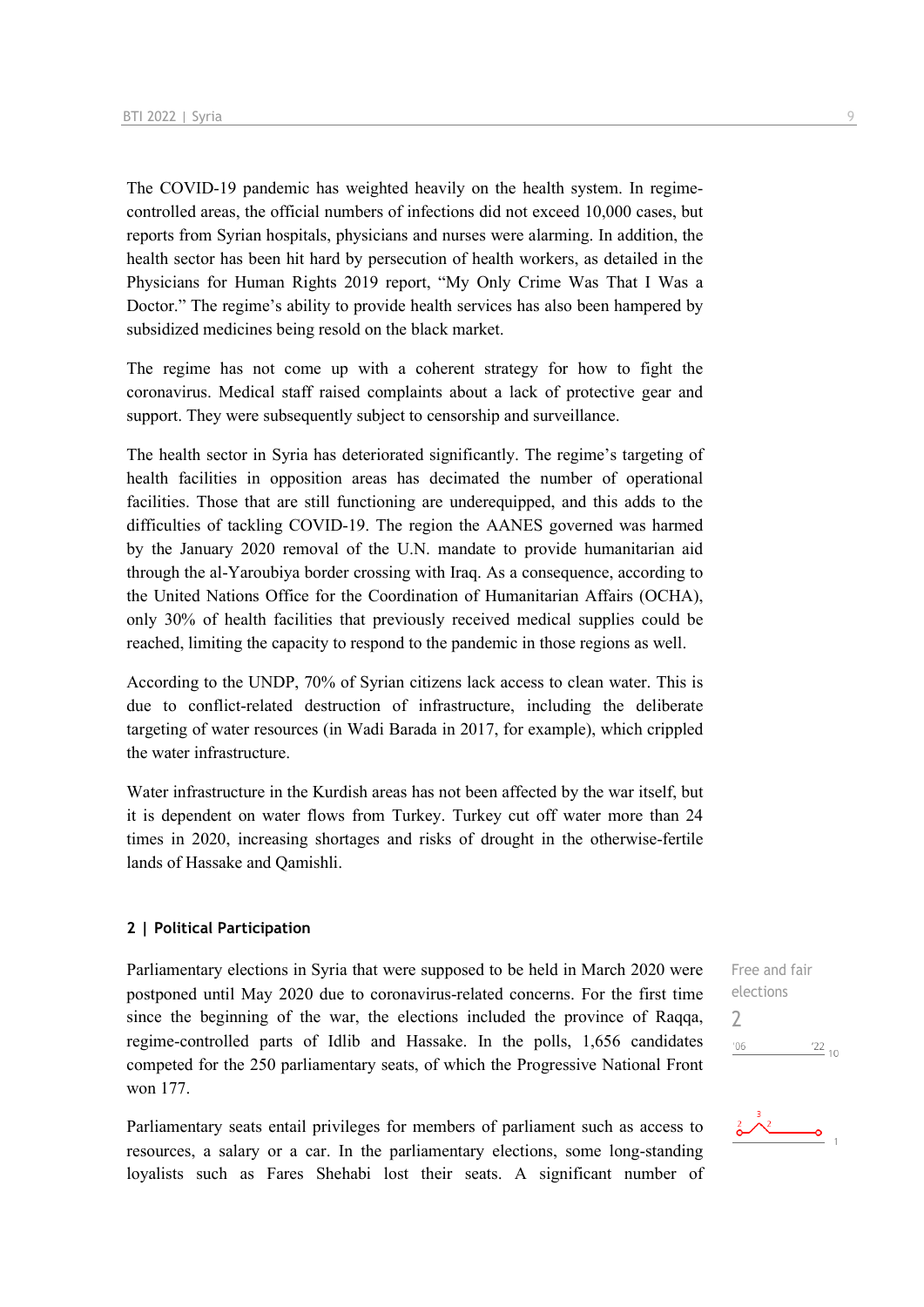businessmen who had already benefited from the war financially entered parliament. The businessmen are relevant to the regime because many of them have funded militias in its support; removing Shehabi can thus be interpreted as not needing his support as much as the support of those who recently entered parliament. To succeed in the elections, the design of the list – managed by Syria's intelligence and the regime – is more relevant than popular support or votes.

HTS areas have not had any organized elections and the local councils have been either dominated by armed groups or sidelined by them.

In SDF areas, there is a complex system of different levels at which electoral participation is theoretically possible, but elections in Rojava were last held in 2017. The Kurdish areas refused to be included in 2020's parliamentary elections. Four Kurds were elected to the Syrian parliament from other areas of Syria, three of them as members of the tolerated wing of the Syrian Communist Party.

Given that half of Syria's population is displaced and therefore unable to participate in the elections, it is difficult to qualify the elections as "general." Voter turnout was 33.7%. The same qualifications apply to the upcoming presidential referendum, scheduled for 2021. While in theory there may be competitors to President al-Assad, there is no indication that change is planned either by the regime or by its main international backer, Russia.

Presidential elections will be held on the basis of the constitution of 2012, since the Constitutional Committee will be unable to issue a new constitution beforehand. Under these circumstances, the opposition will not participate; even if they wanted to, a relevant stipulation of the electoral law is that any candidate for the Syrian presidency has to have confirmation of support from 35 members of parliament, each of which can support only one candidate.

Decisions in Syria are made by the security services or by the president based on their own needs, and not by elected leaders. The flawed democratic procedures serve to maintain a façade of democracy to the outside world, to manage different relevant individuals inside Syria and to force loyalists to show their commitment to the regime.

Parliament does not have much power. Decrees are mostly introduced by the ministers, not to be modified, but simply approved by parliament. Seats in parliament or the cabinet do not serve to integrate individual power groups into decision-making but to coopt them through the advantages to which their positions give them access. Governors wield some power as they work closely with security services, but they are not autonomous from the president and his decision-making circles.

Effective power to govern 1 $-06$  $\frac{22}{10}$ 

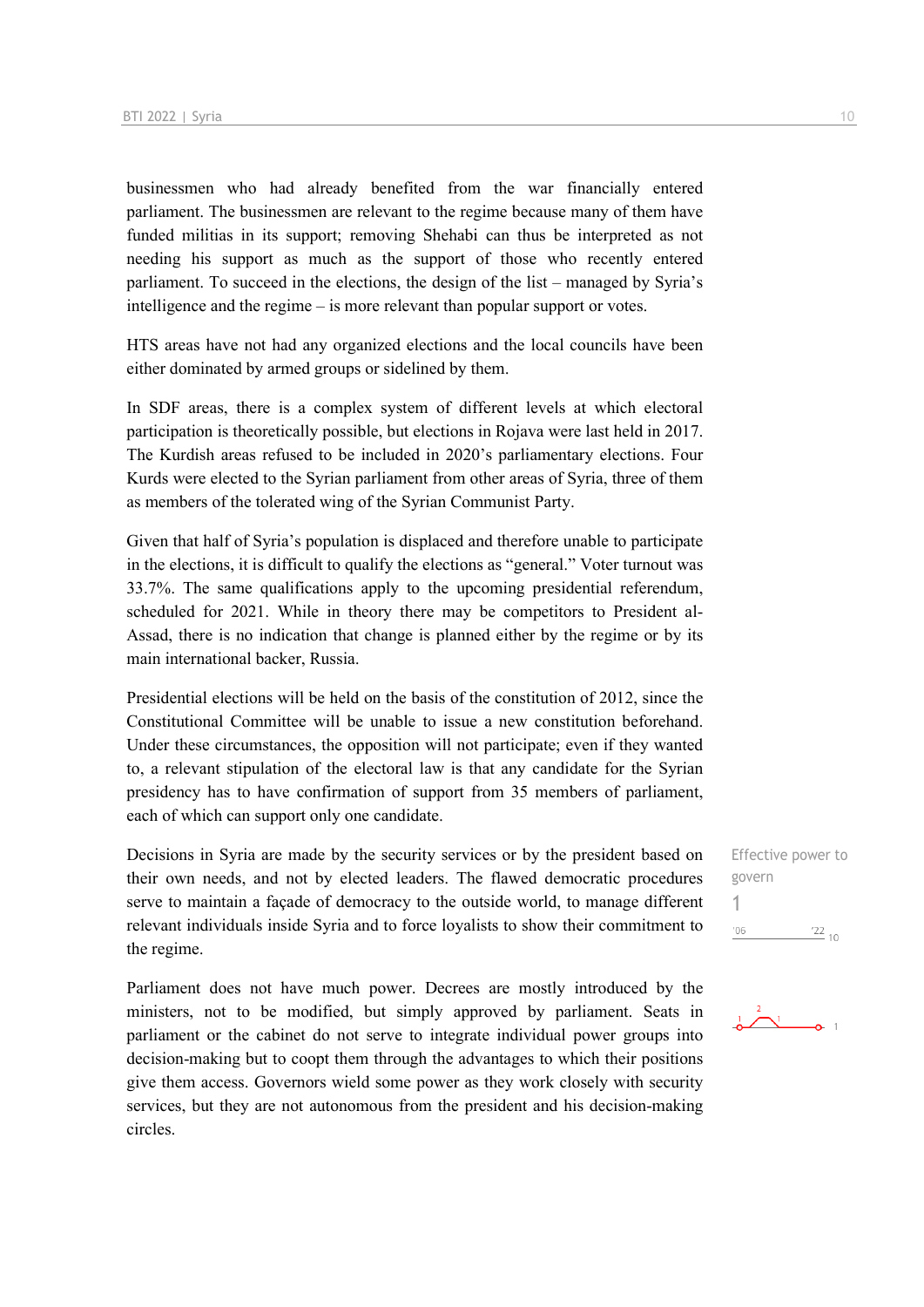Members of the regime, always fearful of independent activism, continued to deny rights of association and assembly. Quasi-NGOs, most prominently First Lady Asma al-Assad's Syria Trust, have become more influential since international NGOs are now forced to distribute their aid through them. Syria Trust has grown and also established some for-profit sub-entities in order to benefit from international aid directed at providing services. There is a trend of establishing new quasi-NGOs or renaming old ones, so that figuring out who is behind which organization is difficult, making external donors' monitoring even more complicated than before.

Physical meetings, assemblies and protests have been difficult to organize in any case because of the political situation, but under the cover of fighting the pandemic, coronavirus warn apps have become a means to enhance electronic surveillance.

Humanitarian and medical associations are to a certain extent tolerated in Idlib. The White Helmets continue their work as first responders, but also run civil defense trainings for citizens. Some diaspora, opposition-affiliated or sympathetic aid groups work in areas outside of regime control.

In Kurdish areas, associations are allowed but registration procedures are long. Often even after registration, activities require additional authorization.

Syria ranks 174th in Reporters Without Borders Press Freedom Index and remains one of the most dangerous places in the world for journalists. All armed factions intimidate and harass media workers; many journalists remain in detention or have been forcibly disappeared.

In 2018, the regime established "cyber-crime courts" in order to deal with what it considers online offenses, and a number of journalists from loyalist media were arrested. Minister of Information Imad Sarah announced in October 2020 that there would be no more arrests of journalists, but arrests continued all the same. A new media law was announced, but this has not yet been publicized and is unlikely to be more liberal than the existing one.

The regime tried to conceal the scale of COVID-19 infections, as well as the high death toll. Reporting was therefore subject to scrutiny. Health personnel giving information on the situations in hospitals were targeted.

Coronavirus coverage has not been subject to censorship in SDF areas or in northern Syria, but in both regions, journalists were also at risk. One of the most prominent cases of a journalist being arrested is Nour Shalo, detained by HTS in September 2020.

Only a few of the media outlets established after 2011 have survived, such as Enab Baladi. Al-Jumhuriya.net has expanded and enjoys broad recognition for its indepth reporting. But the hostile environment for journalists created by all armed factions has forced many of these hubs to move outside the country.

Association / assembly rights 1  $^{\prime}06$  $\frac{22}{10}$ 

 $\sum_{\mathbf{0}=1}^{\infty}$ 



Freedom of expression

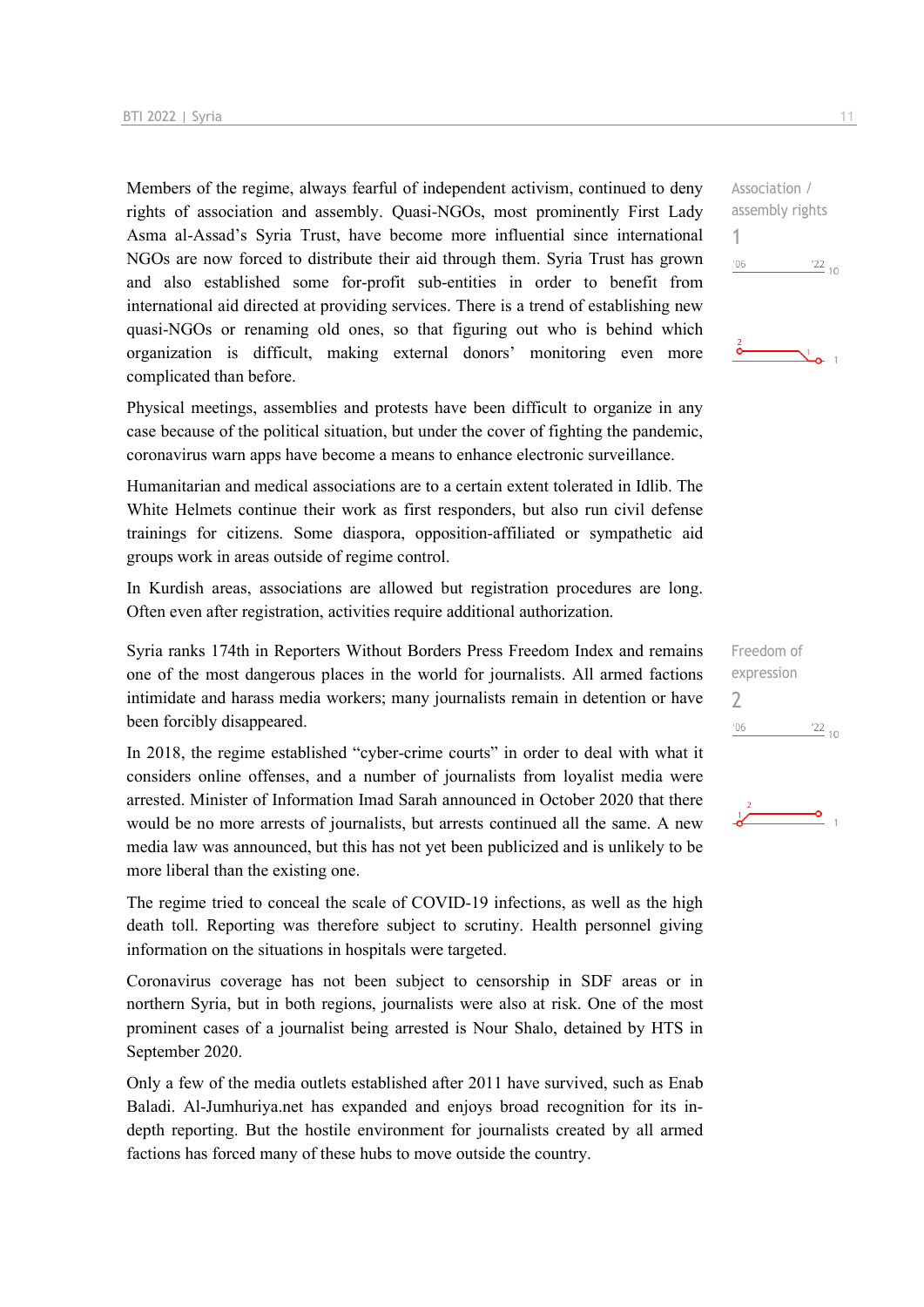#### **3 | Rule of Law**

The Syrian constitution includes the separation of powers but is designed in such a way that the presidency has much more power than any other branch. Assad is therefore much stronger than the executive and the judiciary.

In practice, the power of the security services overrides any separation of powers. Given the regime's focus on securitization it is unlikely that it would accept any new constitution from the Constitutional Committee that might diminish its privileges, and it is also unlikely that it will rein in the intelligence branches.

In an act symbolically undermining the independence of the judiciary, a number of courts in Syria raised a large poster depicting Bashar al-Assad as the "First Judge" in 2019 and 2020.

The judiciary is one of Syria's institutions that serves to convey the image of a state with democratic procedures and separation of powers. It is meant to give an air of legitimacy to the regime's persecution of its opponents.

Many of those detained after 2011 have not even made it to court but died or disappeared in detention centers associated with the different security branches. This means families have not been informed about the whereabouts of those arrested and detainees have no access to legal assistance.

During recent years, new courts have played an important role, especially the Anti-Terrorism Court. It has tried more than 90,000 cases, with 10,000 still pending, according the Syrian Network for Human Rights. In absence of a definition of "terrorism," and with "terrorism" used as a blanket accusation targeting form of dissent, this court can be described as political. Normal legal procedures are suspended for all cases in these courts.

Many trials, particularly those held in the Anti-Terrorism Court, have not followed proper legal procedures, with rulings rushed and no possibility of appeal.

The regime's ongoing campaign to confiscate land and houses or to seize them without adequate compensation has turned housing, land and property rights into a security-sensitive issue about which citizens know the judiciary will not be independent. In these cases, courts serve to justify asset forfeiture in the name of combating "terrorism."

Even in "normal" courts, justice is highly politicized. Appointments, particularly in the higher echelons, require connections and are restricted to societal groups considered loyal to the regime. Most citizens carefully judge which infringements on their rights they take to court, who their adversary is and would not dare demand their constitutional rights or challenge decisions the state authorities make.







 $rac{2}{\mathbf{Q}_1}$   $\begin{matrix} 2 & 2 \\ 0 & 0 \end{matrix}$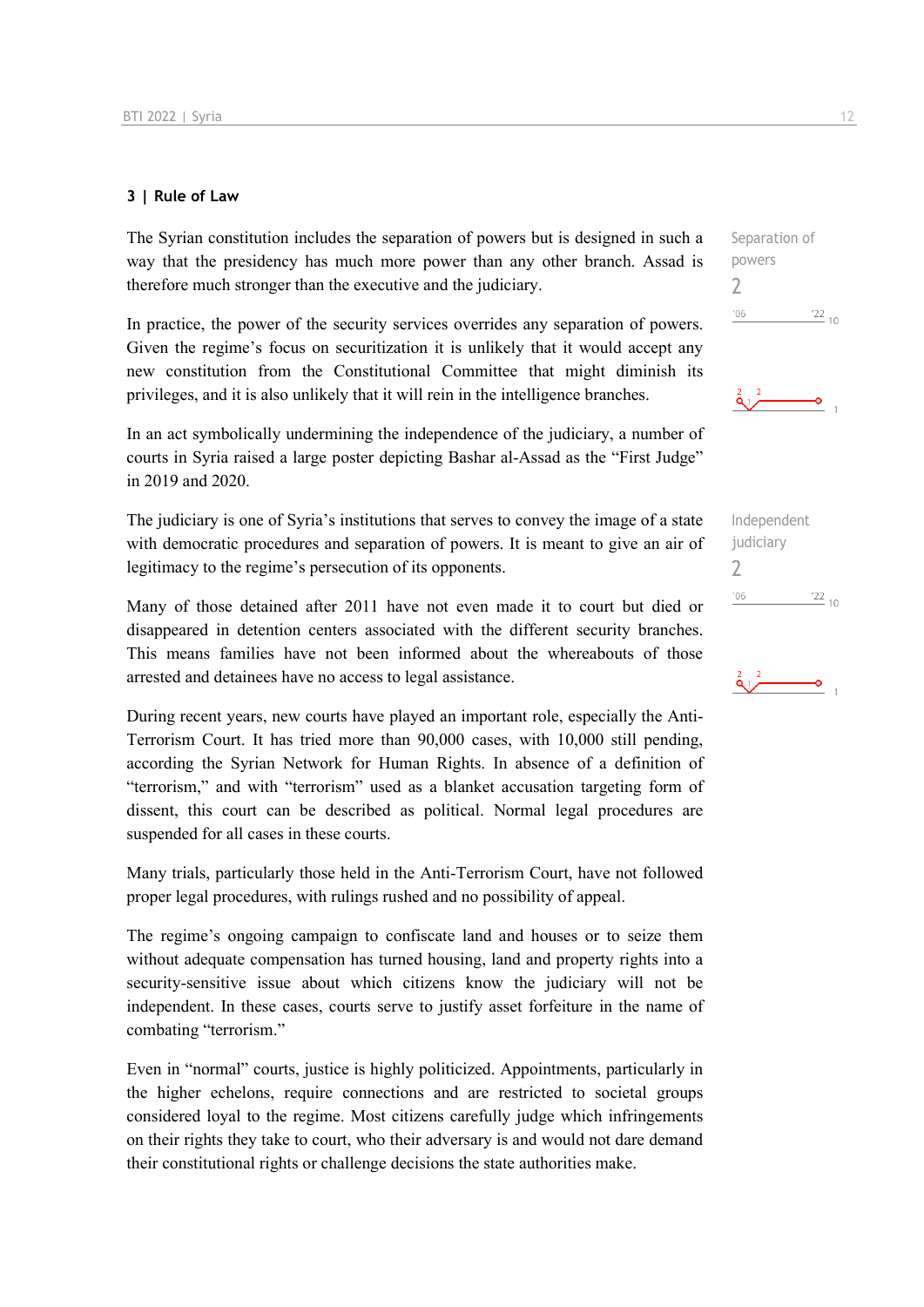Holding officials accountable for corruption is not common, occurring only in a few cases and normally motivated by the regime's interest in managing the interests of different profiteers, rather than any attempt to curb corruption. In January 2021, the release of Sulaiman al-Assad – the president's cousin – from prison stirred upheaval: he had been arrested five years earlier for murder, which was seen as a glimmer of hope that family connections would not always overwrite legislation. Even regime supporters who disdain the preferential treatment of members of the Assad family criticized his release after only four of the 20 years of his sentence.

Condoning corruption allows the regime to keep individuals calm and within its fold without having to pay for this situation. A recent survey among families of detainees in Sednaya Prison reveals that relatives paid up to \$30,000 in order to obtain information about detainees. It also showed how common this kind of extortion is, with the scale of the demand varying case by case. With the further depreciation of the SYP and the regime's abilities to generate revenues shrinking, corruption is likely to increase further.

High-level officials and elites who are charged with corruption are often touted as examples of the regime's anti-corruption stance. In reality, these cases are often about resolving internal power differences within the regime. Office holders who break the law do not have to be afraid of consequences because of serious efforts for accountability, but instead because of the regime's arbitrary use of power. The occasional campaigns against cronies can also be understood as a means for the regime to reassert its power – it lives off people's fear and prosecution of abuse of office is often a way to generate feelings of insecurity.

Civil rights in Syria are systematically violated. What was common before 2011 has been exacerbated by the war. This entails direct human rights violations by means of persecution, arrest and forced disappearance. Torture and sexual violence in particular are common in Syrian prisons and detention centers. Citizens are displaced not only as a consequence of war but also of political decisions, with many barred from returning to their places of origin.

The Syrian Network for Human Rights documented nearly 2,000 arrests of returnees to Syria between 2014 and 2019. One third of these were forcibly disappeared. Citizens in areas reoccupied by the Syrian regime, as well as returnees, are among the most vulnerable groups. Returnees and IDPs are most likely to suffer social exclusion and a lack of access to public services in the near future.

There are a number of indirect violations of citizens' rights, such as withholding aid and services, and neglecting infrastructure. Additionally, families whose male head of household has disappeared cannot register their children for school.

Citizens abroad risk having their property confiscated, if they are considered to be associated with the opposition and have hardly any means to appeal these decisions. Executive orders are issued in local newspapers only and thereby not accessible from abroad. Such cases require the personal presence of the plaintiffs.

 $\frac{22}{10}$ 

Prosecution of office abuse

1

 $-06$ 

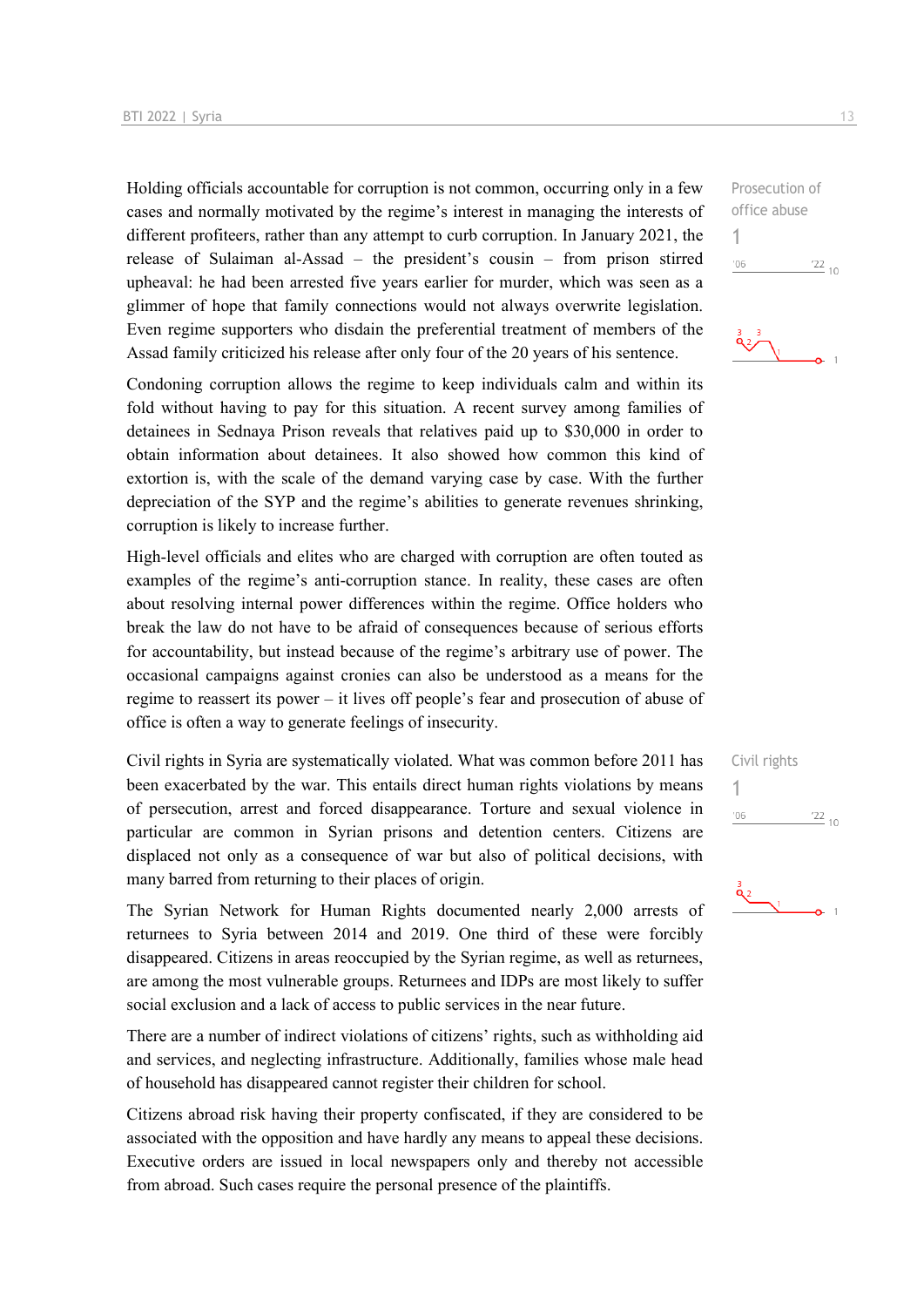Abuses of civil rights are also common in HTS and SDF areas. Even more widespread were violations in areas Turkey occupied, from which thousands of Kurdish citizens have been displaced, with their properties confiscated and given to Arab IDPs from other regions of Syria.

Restrictions related to anti-COVID-19 measures have been as arbitrary as other policies: Lockdowns have not been implemented in a consistent way. Freedom of movement was especially restricted in a discriminatory fashion. There were no precautions taken to protect the most vulnerable members of the population. The regime did not respond to international calls to release prisoners from overcrowded facilities, and it did not ease its restrictions on humanitarian aid access.

#### **4 | Stability of Democratic Institutions**

Neither in regime-held areas nor in Idlib are there democratic institutions. The regime micromanages any electoral process from the inception of lists of candidates to the actual elections. HTS does not hold elections. Military and security actors seek to control the situation through repression. Any appearance of voluntary participation in institutions is just a façade. The PYD is less violent in its repression, yet exerts strict control by imposing formal obstacles to citizens' participation, open debate and access to decision-making bodies. The grassroots democratic model it created for Hassake and Qamishli appears on the surface to offer more opportunities for participation, but in reality, access is restricted. Nonetheless, it enjoys more recognition by citizens in these regions. This is partly because the Kurds are aware that, among all actors in Syria, the Kurdish-led Autonomous Administration in North and East Syria (AANES) does not have reliable support from allies, mainly the United States, and that it is directly under attack from Turkey and only tolerated by the regime as long as the latter is focused on other areas and not fully in control of the area.

In non-Kurdish areas under the control of the SDF, participation remains an even more critical issue. Relevant actors in those areas have said they are not interested in returning to regime control, but Arab residents complain of the lack of services and other forms of discrimination due to YPG's dominance within the SDF.

Performance of democratic institutions 1 $'06$  $\frac{22}{10}$ 

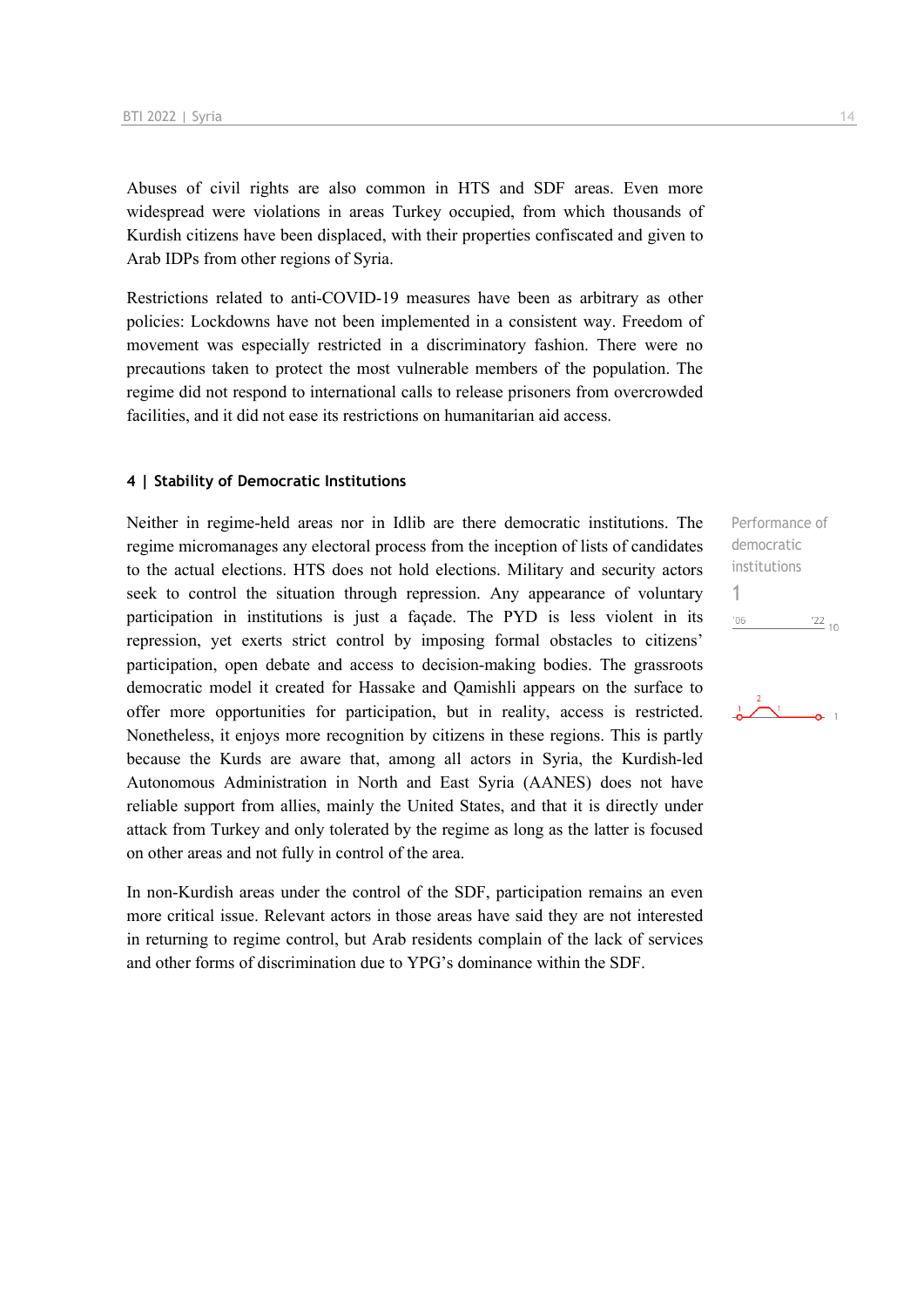There are no democratic institutions, which means that citizens' acceptance of the status quo is compelled rather than earned. Especially in regime-held territories, where a deep socioeconomic crisis with a very tangible impact on the population has alienated citizens and corruption has reached unprecedented levels, there is more discontent.

Notwithstanding the violence they have experienced, citizens especially in the south have voiced their discontent in protests.

The PYD offers perhaps the most participatory model, but citizens' support is based on the fear of other less favorable prospects, such as the full return of the regime, which has vowed to take Kurdish areas back, or increasing pressure from  $-$  and more areas controlled by – Turkey.

#### **5 | Political and Social Integration**

Nothing has changed in Syria's party system: the Arab-nationalist, pan-Arab Ba'th party remains the most important one, even though this status was no longer guaranteed by the constitution after 2012. It is the leading force in a coalition of Syrian parties called the National Progressive Front, for which the majority of seats in the parliament is reserved; candidates who are members of other parties can only run as independents. In the parliamentary elections, the regime tried to reduce the influence of the Syrian Socialist Nationalist Party (SSNP), which has close connections to the president's maternal cousin, Rami Makhlouf and his family. Bashar al-Assad's late mother Anise was member of the SSNP. The special relationship between the Makhloufs and the Assads allowed Rami to build his business empire and to obtain monopolies; in 2020, Rami started a social media campaign, however, making public that he and the regime had a falling out.

Representation of political parties has been less interesting than the representation of other types of groups: more than 30 new members of parliament are businessmen; there are many militia leaders and retired army personnel; and, seeking to infiltrate institutions, a number of newly elected members of parliament were considered to directly or indirectly represent Iranian interests. This trend (cherry-picking representatives of groups relevant to the regime) is likely to continue.

In Kurdish areas, a number of political parties exist but are unlikely to be allowed to challenge the PYD's dominance.

In Idlib, political and administrative positions are dominated by armed factions, mostly HTS, not political parties.

Commitment to democratic institutions 1  $\frac{22}{10}$  $106$ 



Party system  $\overline{\phantom{0}}$  $^{\prime}06$  $\frac{22}{10}$ 

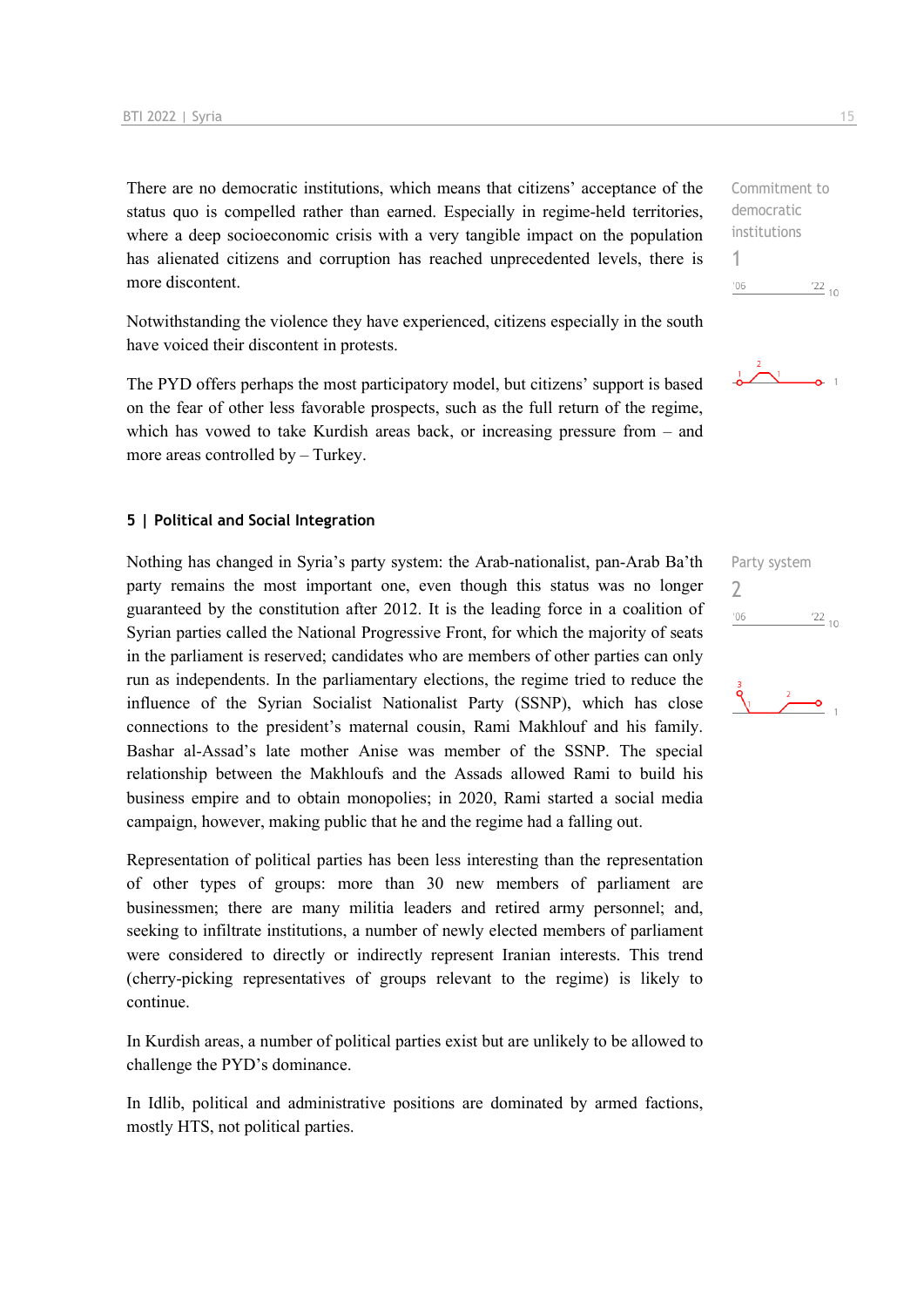Interest groups in Syria hardly exist. Those that do are not independent groups but affiliated with the regime, such as the unions and syndicates.

Over the years of conflict, businessmen-cum-warlords have emerged who run or fund militias that are able to impose measures on regions and networks.

A large number of social interests remain unrepresented, and their representation has become closely tied to the availability of financial means.

With Russia having already established Russian-Syrian business organizations and thus multiplied the representation of its interests, Iran has followed suit and established a huge business presence, which was very apparent at the Damascus International Fair in 2020.

No independent surveys can be carried out in Syria. In early 2020, the RIA-FAN, a Russian news agency close to Putin, published a series of articles criticizing the regime's performance. The articles quoted a "state survey," according to which only 32% of Syrians would vote for Bashar al-Assad in the upcoming elections, while 54% wanted to see him gone.

It is not clear whether a survey was actually carried out. Most likely, the articles were published in an attempt to pressure the regime toward taking a more accommodating course to Russia. At any rate, it did not cover questions of democratic norms.

Trust among Syrian citizens has been undermined by the strong role security services have played in controlling the population since Hafez al-Assad came to power in 1970. An extensive network of informers created the impression that "the walls had ears." The network of informers remains strong in regime areas. The presence of several different militias, which compete with each other and carry out attacks and kidnappings, has significantly complicated circumstances in those regions, further increasing distrust among citizens.

Due to a reduction in subsidies and employment opportunities, citizens in regime areas have noticed that they cannot rely on the state as much as they could previously. There are many examples of citizens trying to provide each other aid, but their ability is limited. The regime does not trust self-organization and has tried to coordinate some citizen-to-citizen aid efforts in order to control them.

The 2011 uprising created a situation in which people had to rely on each other. Many experienced relationships of trust for the first time. These networks have been uprooted, however, by war and displacement, though they are still important, especially in Idlib.

Interest groups  $\overline{\phantom{0}}$  $'06$  $^{22}$  10





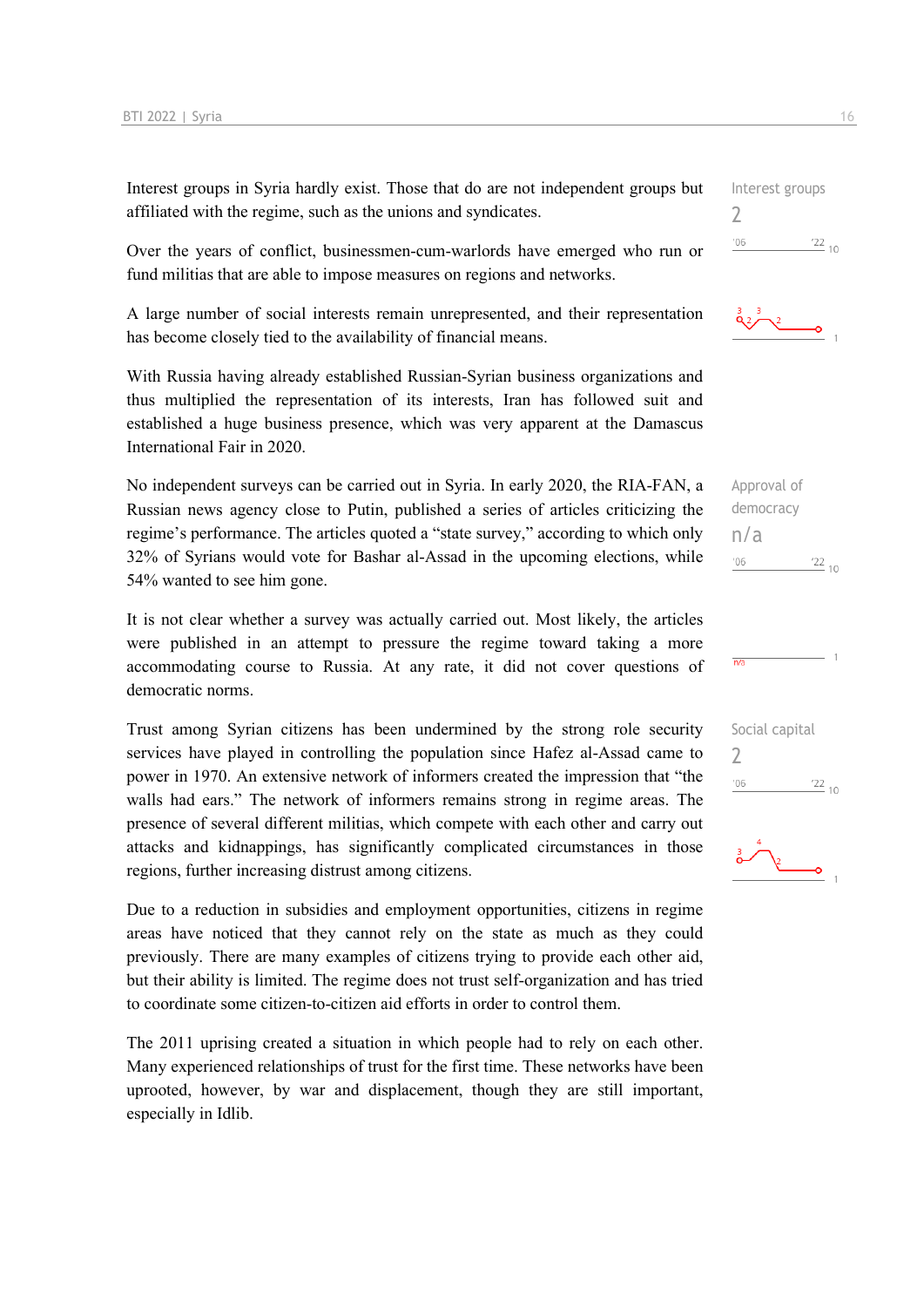### II. Economic Transformation

#### **6 | Level of Socioeconomic Development**

UNDP's 2020 Human Development Report assigned Syria a score of 0.567. This compares to an overall world score of 0.737, ranking it at 152nd out of 189 assessed countries. This is fairly consistent with the country's scores in recent years, which were 0.556 in 2014, 0.528 in 2016 and 0.563 in 2018. It should be noted that Syria had previously shown steady improvement from an HDI of 0.550 in 1990 to 0.672 in 2010, indicating that the first few years of the conflict wiped out two decades of human development. It is likely that the situation has deteriorated further as a result of the 2020 financial crisis following Syrian assets in Lebanese banks being blocked and the fallout of the COVID-19 pandemic.

In terms of economic exclusion, the United Nations Economic and Social Commission for Western Asia (ESCWA) estimates that 77.2% of Syrians were living under the \$3.50/day poverty line in 2019, up from 13.0% in 2010, and 40.0% were living under the \$1.90 line of abject poverty, versus 0.7% in 2010 (based on 2011 PPP \$). The 2017 Arab Multidimensional Poverty report excluded Syria due to a lack of data, but 2020 ESCWA estimates indicated a multidimensional poverty rate of 50% and an acute poverty rate of 15% in 2017 (versus 37% and less than 4%, respectively, in 2006). The current situation is likely to be even worse, for the reasons noted above.

Inequality in Syria is difficult to evaluate due to a lack of data, and the UNDP does not currently calculate the country's Gini index or inequality-adjusted HDI. But the gap between a small class of war profiteers and wealthy, regime-connected businessmen, on the one hand, and the increasingly impoverished majority, on the other, has likely widened. In a 2019 study on wealth and income distribution, Damascus University economist Raslan Khadour indicated severe problems leading to the decline of the middle class.

There are also important geographical, ethnic, sectarian and gender inequalities: IDPs are largely excluded from the formal economy, for example. Furthermore, gender continues to be a significant factor in economic exclusion, despite the general shortage of male breadwinners as a consequence of the conflict. According to the UNDP's 2020 Human Development Report, female GNI per capita for 2019 was only \$989, as compared to \$6,225 for men (based on 2017 PPP \$). This equates to just 15.9%, whereas the world ratio is 94.3%. The UNDP assigned a Gender Development Index of 0.829 (versus world 0.943) and a Gender Inequality Index of

#### **Ouestion** Score

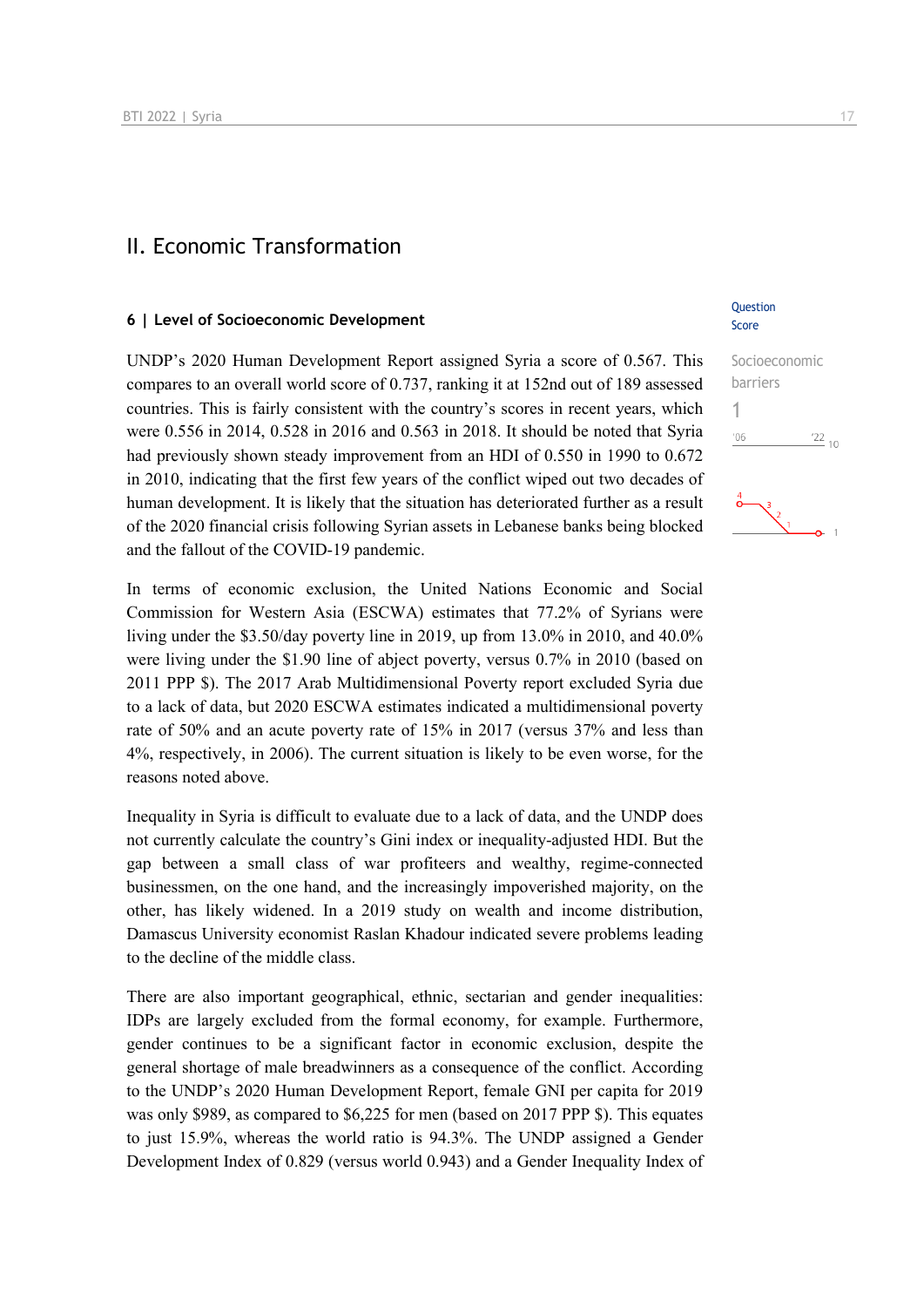## 0.482 (122nd out of 162 countries).

| <b>Economic indicators</b> |          | 2017   | 2018   | 2019   | 2020   |
|----------------------------|----------|--------|--------|--------|--------|
| <b>GDP</b>                 | \$ M     | ä,     |        | ÷,     |        |
| GDP growth                 | $\%$     |        |        |        |        |
| Inflation (CPI)            | $\%$     | ٠      |        |        |        |
| Unemployment               | $\%$     | 8.3    | 8.2    | 8.2    | 9.0    |
|                            |          |        |        |        |        |
| Foreign direct investment  | % of GDP |        |        |        |        |
| Export growth              | %        |        |        |        |        |
| Import growth              | $\%$     | ÷,     |        |        |        |
| Current account balance    | \$M      |        |        |        |        |
| Public debt                | % of GDP |        |        |        |        |
| External debt              | \$ M     | 4603.9 | 4583.6 | 4590.2 | 4763.2 |
| Total debt service         | \$ M     | 0.5    | 20.2   | 4.5    | 1.3    |
| Net lending/borrowing      | % of GDP |        |        |        |        |
| Tax revenue                | % of GDP |        |        |        |        |
| Government consumption     | % of GDP |        |        |        |        |
| Public education spending  | % of GDP | ä,     |        |        |        |
| Public health spending     | % of GDP |        | ÷,     |        |        |
| R&D expenditure            | % of GDP |        |        |        |        |
| Military expenditure       | % of GDP |        |        |        |        |

Sources (as of December 2021): The World Bank, World Development Indicators | International Monetary Fund (IMF), World Economic Outlook | Stockholm International Peace Research Institute (SIPRI), Military Expenditure Database.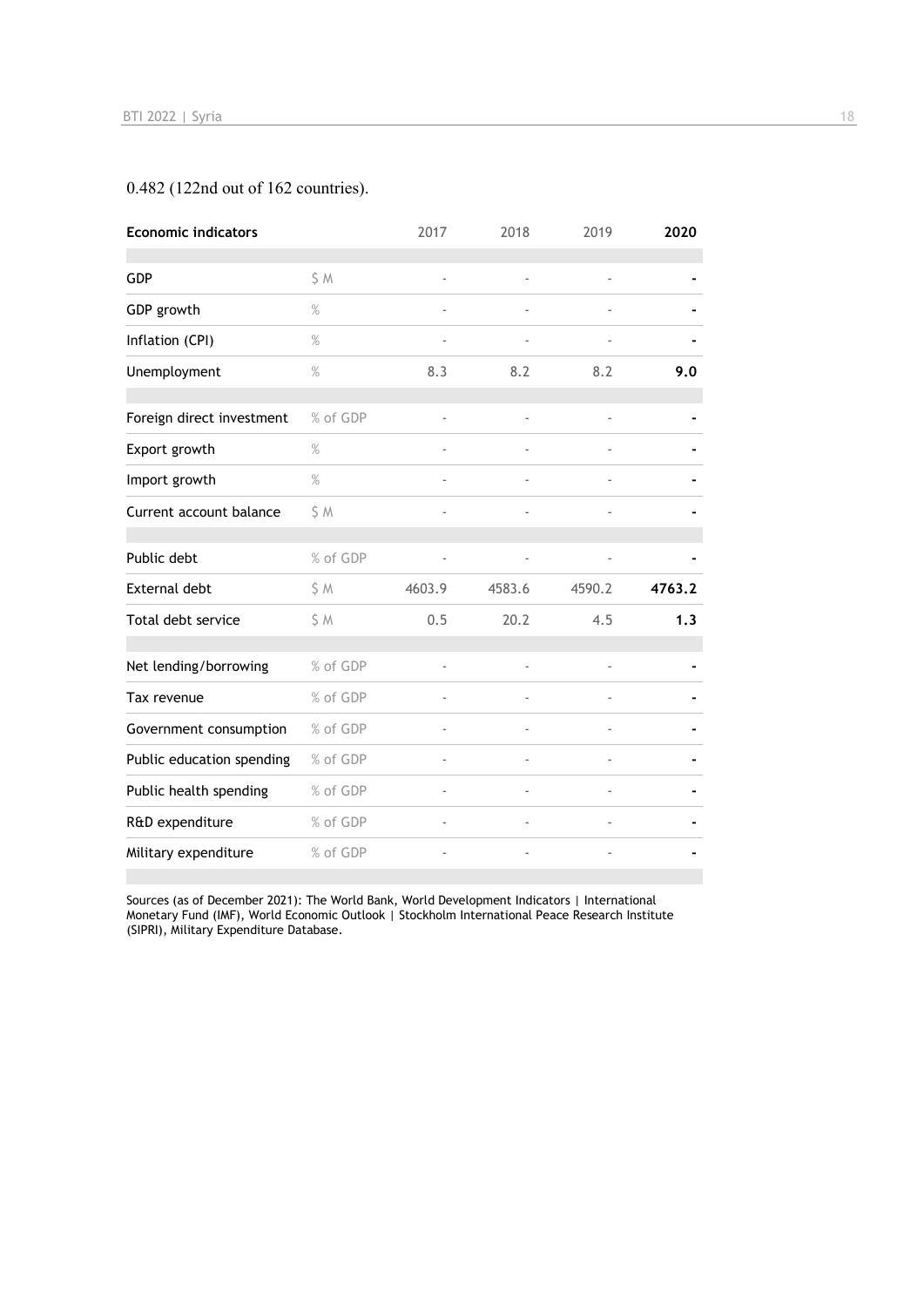#### **7 | Organization of the Market and Competition**

Until 2011, the state dominated and dictated all aspects of economic life. This already flawed market was further distorted during of the conflict by rent-seeking armed actors. According to political scientist Steven Heydemann, many of these actors have been integrated into the formal economy by deals with the regime as part of the latter's reassertion of territorial control.

There are also substantial barriers to entry into the formal economy. Syria ranked at 176th out of 190 countries in the World Bank's 2020 Ease of Doing Business index, with a score of 42.0, and ranked 143rd in the Starting a Business category. It took 15.5 days and 7.5 procedures (seven for men versus eight for women) to start a business, as well as a minimum capital of SYP 400,000 (88.3% of income per capita, as compared to just 8.9% across the MENA region). Other major barriers included dealing with construction permits (ranked 186th), trading across borders (ranked 178th) and getting credit (ranked 176th), among others.

These concerns have been exacerbated by inflation, which rendered public sector salaries inadequate to cover living costs, and U.S. sanctions, which made formal international transactions much more difficult.

Widespread corruption further increased the cost of doing business, while conflict damage severely harmed several sectors. At the same time, the conflict opened up informal and illicit opportunities, such as smuggling, sanction-busting and rentseeking. As a result of all these factors, according to SCPR, 62.4% of all labor and 86% of private sector labor were categorized as informal.

In principle, free and fair competition is protected by the Syria Competition Commission under 2008 antitrust legislation (Law No. 7), which addresses monopolies, price fixing and market power abuse. In practice, the commission is controlled by the government. In addition, the state's increasingly interventionist economic role and the preference for public-private partnerships has created ample opportunities for privileging favored business elites.

Clientelism in Syria has deepened. Meanwhile, many businesspeople without regime connections have fled the country, their assets in Syria seized or destroyed. In 2014, more than 26% of new businesses in Turkey were established by Syrians, and the total reached 10,000 by 2019, according to the Turkish Statistical Institute.

During the conflict, prominent businesspeople have been expected to support the regime's war efforts. Rami Makhlouf, for example, the president's cousin and a billionaire owning large parts of the Syrian economy, was one of the leading financiers of pro-government militias. In a major upset, the regime has since 2019 targeted Makhlouf's wealth and business empire, giving the appearance of fighting Market organization 2  $^{\prime}06$  $\frac{22}{10}$ 



| Competition policy |                    |
|--------------------|--------------------|
|                    |                    |
| '06                | $^{22}$ $^{22}$ 10 |

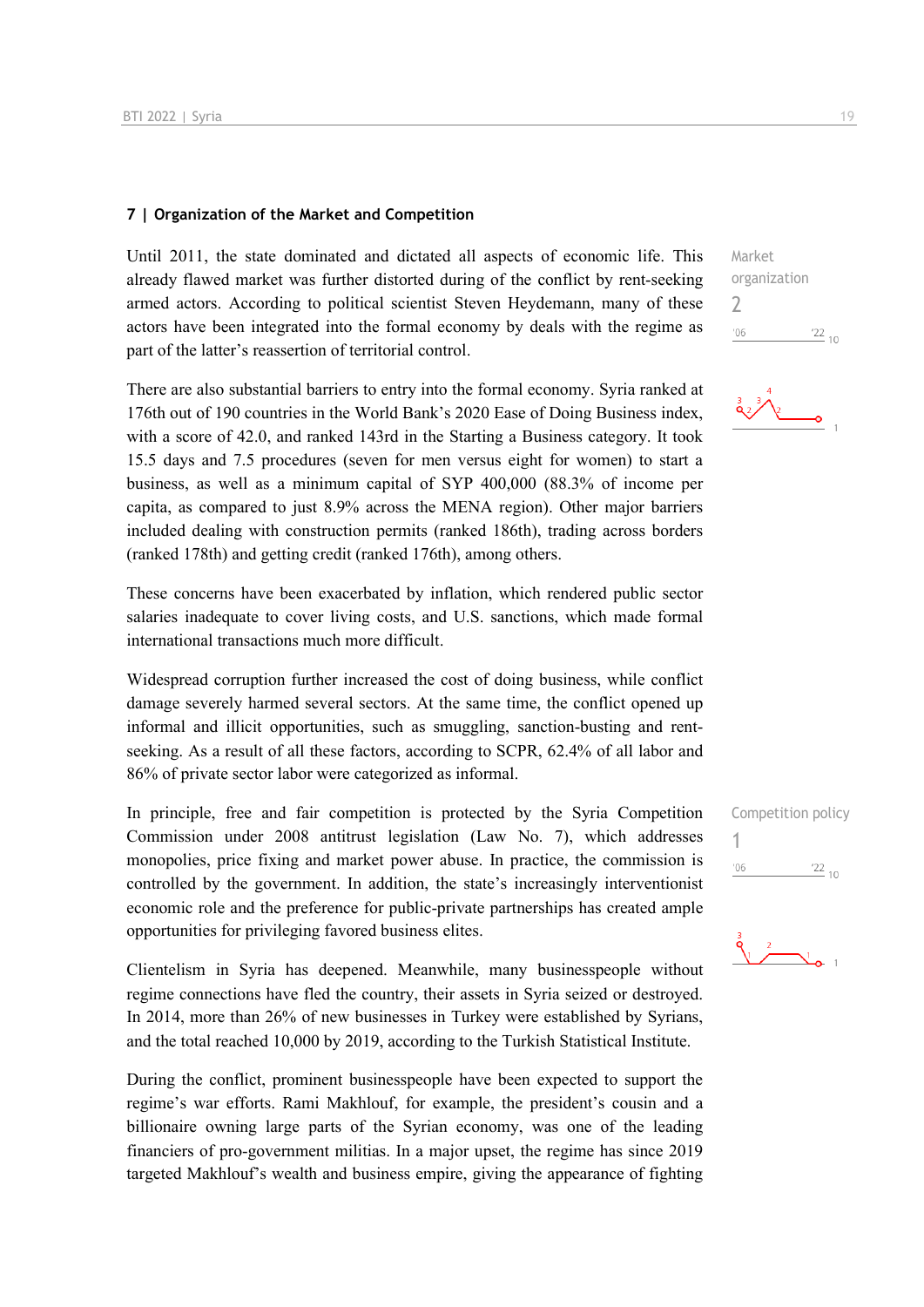corruption – that was previously enabled by the regime – and availing itself of further resources to distribute among others. That the president's cousin was targeted in such a public way serves to demonstrate that nobody is safe, deterring businessmen who might reconsider their loyalty from doing so.

Desperate for cash, the government is adopting increasingly predatory tactics, and this further harms prospects for fair market competition.

Current data on tariff and non-tariff barriers in Syria are not available, with 2013 being the most recent year covered in WTO World Tariff Profiles. Since then, the government has regulated trade through a chaotic series of ad hoc measures designed to limit foreign currency outflows and to capture revenue. Exporters are required to sell their profits to the central bank at an artificially lowered official exchange rate. And according to the Middle East Institute, tariffs on trucks passing the newly re-opened Jordanian border were suddenly raised from \$10 to \$62 in 2018. This sort of interference hurts productive sectors by making it harder to access raw materials.

Businesses outside Syria tend to avoid any involvement with the country, however legitimate, for fear of being locked out of the international economy.

With the devastation of productive sectors of the economy during the course of the war, the loss of oil fields in the east, and the flight of people and capital, Syria's ability to export decreased as its need for imports grew. According to 2020 ESCWA calculations based on International Trade Centre (ITC) mirror data, though the trade deficit shrank in absolute terms from \$10.1 billion in 2010 to \$6.1 billion in 2018, it grew dramatically relative to GDP from 16.6% to 34.6%. Exports fell from 14.3% to 4.1% of GDP in the same period, while imports rose from 31% to 39% of GDP.

The result is a severe shortage of foreign currency, which further harms the country's ability to engage in international trade and provide for its needs. In January 2021, the Economist Intelligence Unit (EIU) estimated that imports had continued to fall by 7.6% in 2020, while exports shrank by 8.5%. It forecast a further fall of 2.1% and 1.2% respectively in 2021, before a return to moderate growth.

Apart from the Idlib pocket in the country's northwest, which eludes government control and has strong ties with Turkey, Syria's major trading partners are Russia and Iran. China also has an important role, supplying 8.9% of 2019 imported goods, according to EIU. This is projected to increase in the future. This is partly due to the two country's shared outsider status in relation to the U.S.-dominated international economy but is also a result of the regime's political agenda of privileging "countries that did not join the attack on Syria" (Ministry of Foreign Affairs announcement, August 2018). These countries seem less interested in building productive, two-way trading relationships than in making deals with the government to take control of profitable parts of the Syrian economy. A Russian

Liberalization of foreign trade

 $\frac{122}{10}$ 

1

 $'06$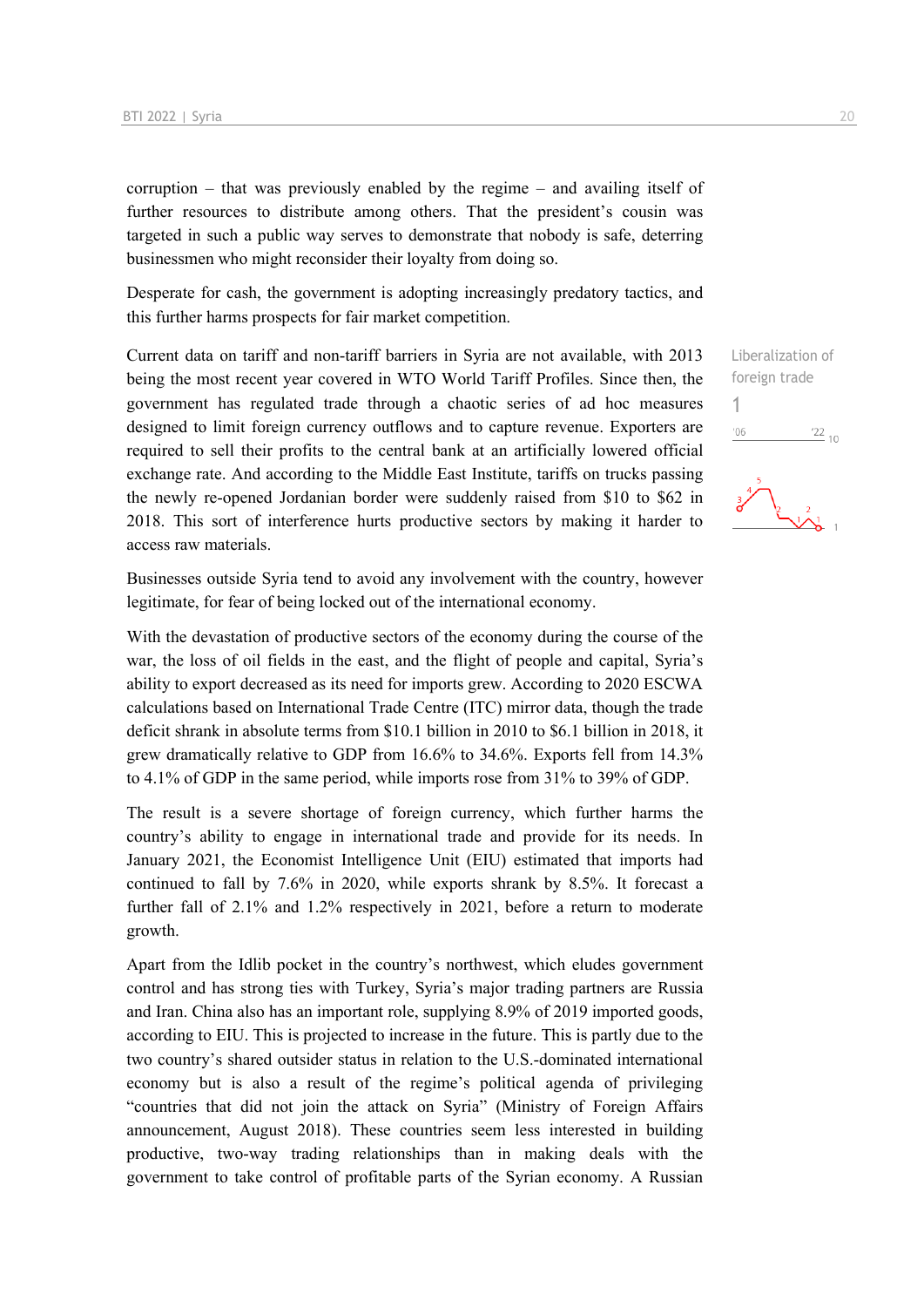company has just signed a 49-year lease on the commercial port of Tartous, while Iran is vying for a similar role in Latakia. Russia is also becoming increasingly dominant in Syria's oil and gas sector.

Private banks, emerging first in 2004, are tightly controlled. Economists Allam Yousuf and János Felföldi found in 2018 that the pre-conflict capital adequacy ratios of six private banks averaged 15.09%, exceeding Basel standards, and that this high ratio was negatively associated with profitability. After two years of conflict in 2013, a 2015 Carnegie Middle East Center report found that the equityto-total-assets ratio for private banks had fallen to 4.9%, indicating likely undercapitalization, though a full analysis of risk-weighted assets was not possible.

According to the latter report, the conflict caused a dramatic spike in nonperforming loans at private banks between 2010 and 2013 from 3% to 41%, respectively, bringing the net loans-to-deposits ratio down from 51% to 33%. A similar analysis for state banks was not possible, as these do not have the same reporting requirements.

According to rare data from Syria's central bank that covers both state and private banks contained in the Syria Report in 2020, private banks had loans of SYP 793 billion and deposits of SYP 1,134 billion at the end of 2019 (a ratio of 69.9%), while state banks had SYP 2,056 billion in loans and SYP 3,207 billion in deposits (a ratio of 64.1%).

Beyond the challenges of excommunication from the world's banking system, the sector has also been challenged by state efforts to mitigate the monetary crisis. A complete prohibition on bank credit was lifted in September 2020, but remains capped at SYP 500 million, while open-ended facilities remain banned. Credit is therefore difficult to access, with serious consequences for the recovery of the private sector.

#### **8 | Monetary and fiscal stability**

CBS attempted to respond to the severe shortage of foreign currency and resulting pressure on the exchange rate by selling all but \$70 million of its \$20 billion foreign currency reserves by 2015, according to a World Bank report, but the currency remained weak. The multiple stresses throughout 2020 worsened the situation further.

Remittances, important for plugging the foreign currency gap, are estimated to exceed the total size of wages and salaries in the country. However, as a result of COVID-19, remittances had fallen by as much as 50% by August 2020.

All in all, the EIU estimated the current account deficit at 10.7% of GDP (\$2.6 billion) in 2020, and forecast a widening to 11.9% (\$2.5 billion) in 2021; the current account was expected to remain in deficit for the foreseeable future, meaning the shortage of foreign currency is likely to continue.

Banking system 2  $\frac{22}{10}$  $^{\prime}06$ 

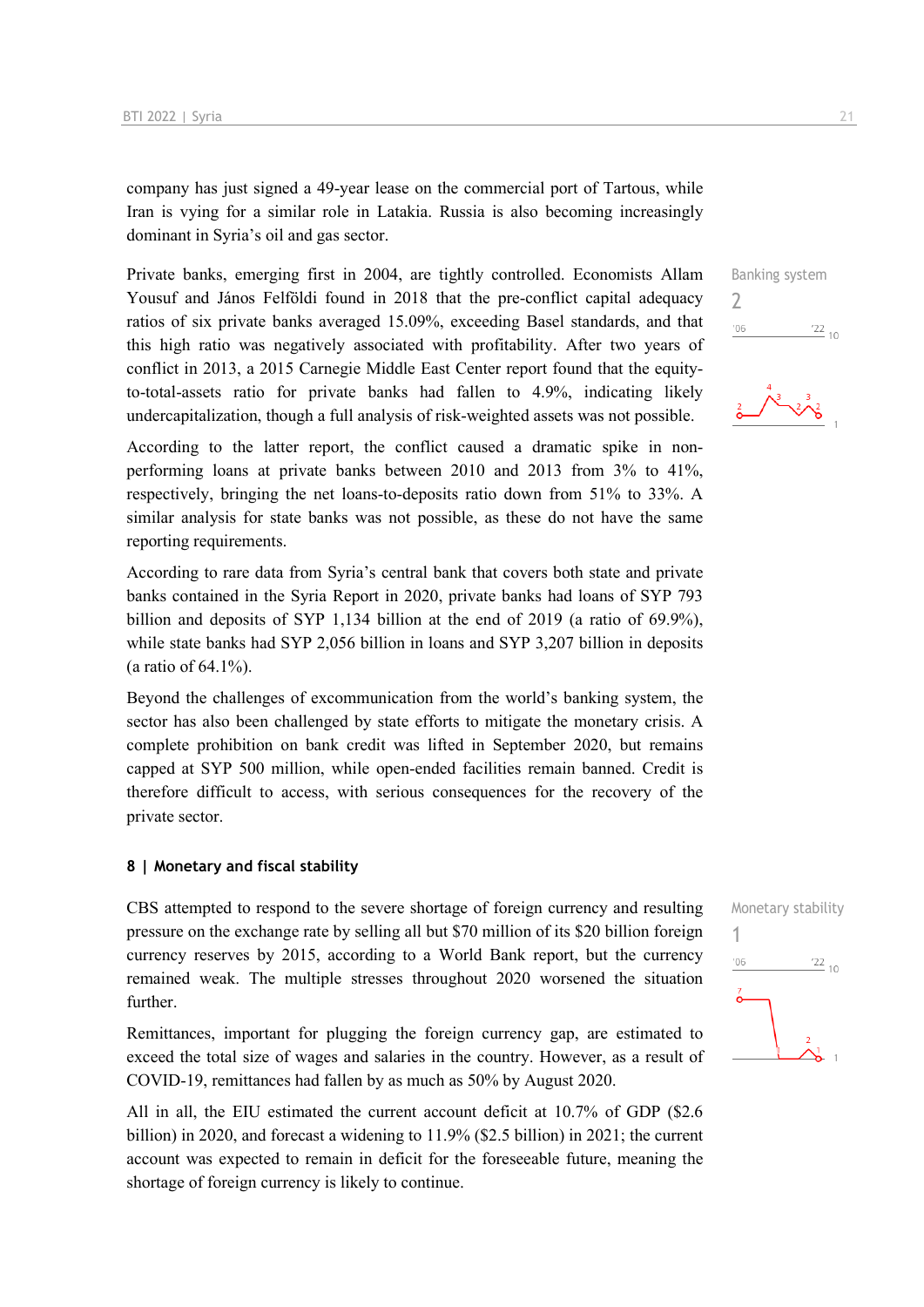Consumer price inflation reached its highest level in 2020 at an estimated 87.7%, according to the EIU, and was projected to remain extremely high in 2021 at 66.1%. The rate's volatility is an additional challenge for businesses: it fluctuated from 6.3% up to 82.4%, down to 22.5%, up to 43.6% then back down to 0.9% in 2011, 2013, 2014, 2016 and 2018, respectively, before rising to its current level.

By the end of 2020, the currency had reached a market rate of SYP 2,870 to \$1, as compared to SYP 912 the previous year (an increase of 314.7%) and SYP 46.6 in 2010 (an increase of 6,158.8%). The government has tried to hold the rate down artificially, criminalizing the market rate in January 2020 and imposing multiple exchange rates for various purposes ranging from SYP 1,256 to SYP 2,550, but this has not helped the situation.

In an attempt to boost the country's weak exports, the regime has aggressively expanded its synthetic drugs business, particularly of Captagon. This requires few resources, is relatively easy to ship and the regime does not have to worry about competitors. The intensification of these efforts has become increasingly obvious, with an ever-greater number of deliveries being captured in the Gulf, Europe and Egypt.

Turkey seeks to replace the Syrian pound in areas controlled by itself or its proxies. It thus fosters economic integration of these areas with the Turkish market, further distancing them from regime areas – and it further destabilizes the Syrian pound. To this end, Turkey has shipped tons of coins into northern Syria, allowing daily business to be carried out in Turkish currency easily. The regime sees this as a real challenge – perhaps more of a threat than Turkey's military presence.

The government's attempts to mitigate the rise in prices of certain essential goods, through subsidies and by selling dollars to importers at an artificially low exchange rate, has put serious pressure on public finances. Now, the lack of fiscal headroom has forced an overall cut in government expenditure from 18.1% of GDP in 2019 to 11.3% in the 2020 budget.

Government revenues were already very low as a result of the devastation of the industrial and agricultural sectors during the conflict, as well as the loss of oil and gas revenues and the economy's increasing informality. With the effects of the coronavirus pandemic, the Lebanese and Iranian economic crises, and the deepening of sanctions, the EIU estimates that revenues fell further from 6.0% of GDP in 2019 to 0.0% in 2020.

This implies that the fiscal deficit has narrowed slightly from 12.1% of GDP (2019) to 11.3% (2020). The EIU forecasts a further narrowing to 8.3% in 2021 and 7.0% in 2022. This forecast is based on government austerity, rather than any significant improvement in revenues, the latter being forecast to reach a maximum of 0.3% of GDP by 2022.

The austerity is born of necessity. Because of sanctions, Syria does not have access to international credit markets. Iran extended extensive credit to Syria during the

# Fiscal stability  $\overline{\phantom{0}}$  $^{\prime}06$  $\frac{22}{10}$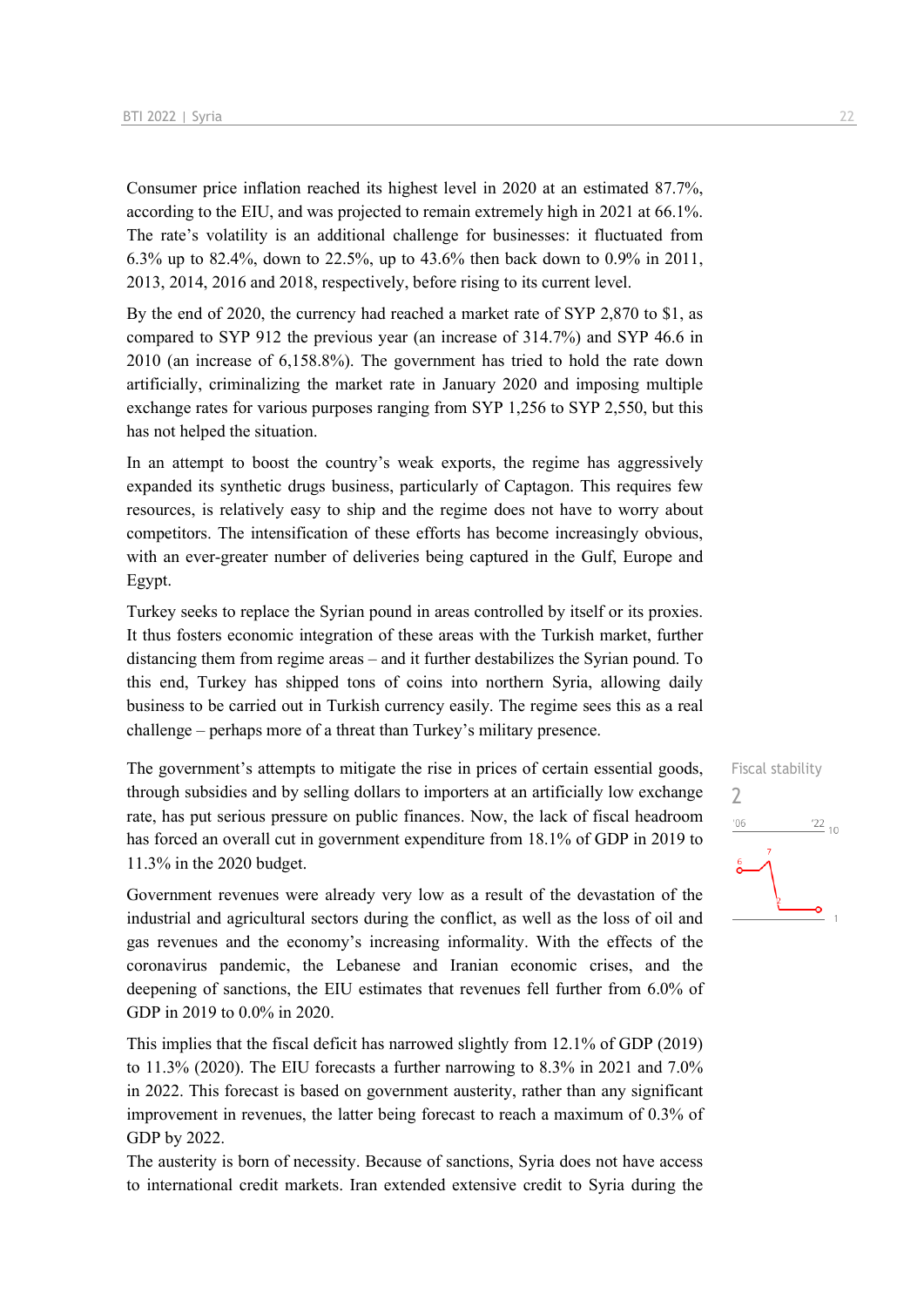war, and al-Assad recently reactivated through amendments a \$1-billion line of credit that was extended in 2015 but delayed for unknown reasons, according to the EIU. But Iran is suffering from its own economic crisis and becoming increasingly reluctant to help further. The credit line was closed in 2019, according to Syrian state-owned newspaper, Al-Watan. Iranian lawmaker Heshmatollah Falahatpisheh declared in 2020 that the \$20 billion to \$30 billion the country had spent on Syria must be repaid. Russia has consistently restricted its expenditure to the bare minimum needed for regime survival, and likely cannot be looked to for further support.

The government has borrowed some funds from state-owned commercial banks (an amount that rose from a total of SYP 134 billion to SYP 253 billion between December 2019 and May 2020, due to faltering revenues, according to official figures). Much, however, is raised through seigniorage, a practice that further drives inflation and is not sustainable at current levels.

#### **9 | Private Property**

The Syrian regime has taken measures to facilitate the seizure of private land and properties, especially from refugees and IDPs. Most important is Decree 66 of 2012, which allows for the expropriation of "unauthorized" housing and informal settlements, and their redevelopment through private sector investments. Urban planners Sawsan Abou Zainedin and Hani Fakhani have shown how this decree is increasingly applied to depopulated opposition areas to "engineer demographic change based on both economic and political interests," citing cases such as the Basateen al-Razi suburb of Damascus.

Most recently, Law 10 of 2018 allows local authorities to reregister property rights and redevelop entire areas and pay no (or minimal) compensation. To avoid redevelopment of their properties, homeowners have one year to prove ownership. However, the obstacles to this process are huge: 50% of land in Syria was not registered before the war, and many local land registries were destroyed during the war; over 11 million Syrians have been displaced internally or externally, with many unable to return to make their claims within the given timeframe. Required to make claims to ownership of property, 70% of refugees lack identification documents. This legislation thus strips huge sections of the Syrian population of their property rights, giving the government carte blanche to design urban geographies and national demographics.

Property rights have also been violated in other parts of the country. In September 2015, the Kurdish Democratic Union Party (PYD) issued a law confiscating the properties of homeowners who left the region, ostensibly to benefit the local community. In areas controlled by Turkish forces and their proxies, the houses of fleeing Kurdish citizens have been confiscated and given to Arab IDPs.

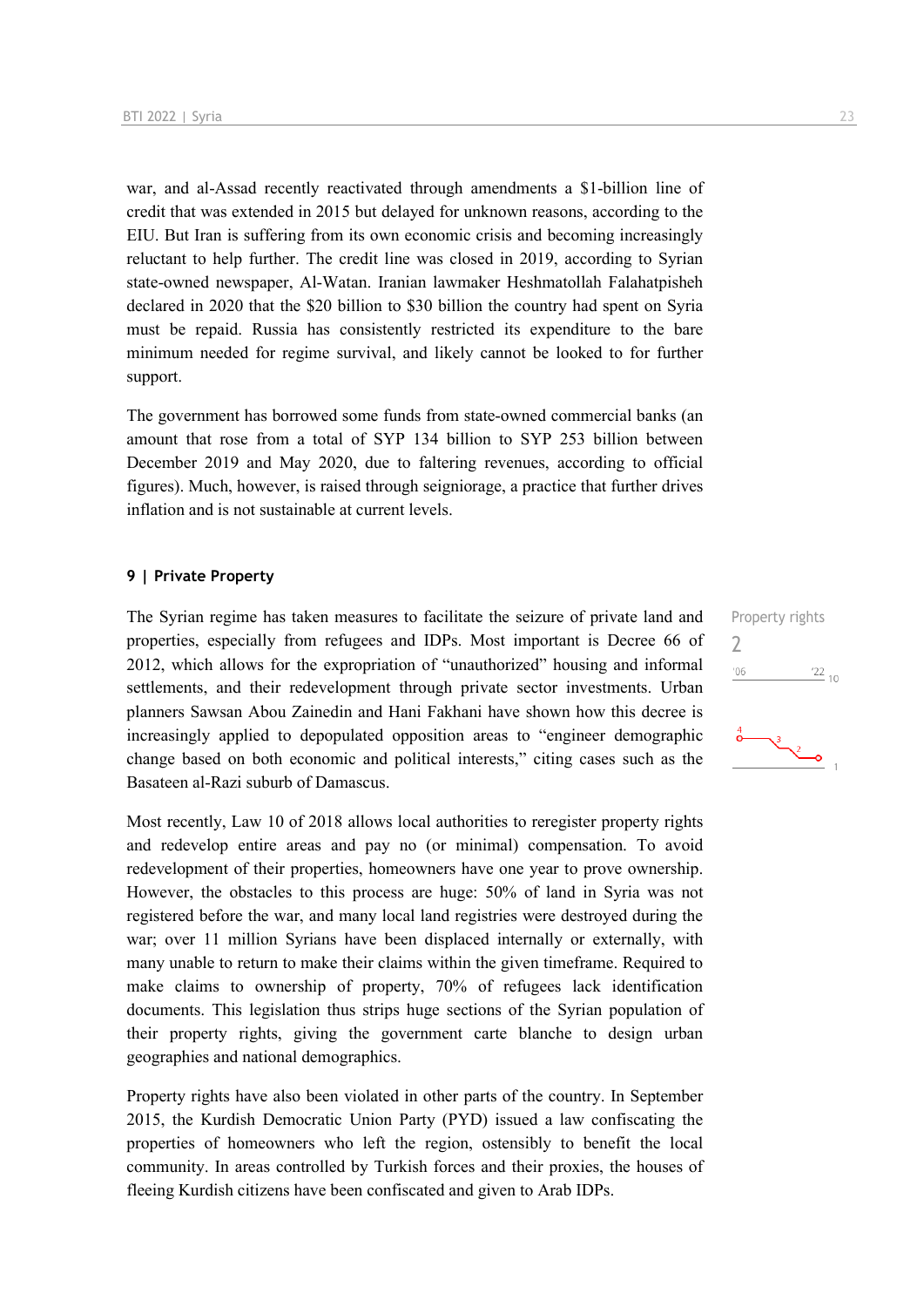In formerly socialist Syria, the state remains at the heart of the economy. Barely able to support itself, it has not taken measures to protect the private sector from the impact of either the civil war or the coronavirus pandemic.

To the contrary, the state takes every opportunity to extract funds from the private sector. A 2019 Synaps report describes a manufacturer forced to buy \$30,000 worth of "Made in Syria" stickers or face closure. This predatory behavior also takes a more indirect form: with the average monthly public sector salary falling below the value of a monthly food basket for a family of five, according to the World Food Programme's Vulnerability Analysis and Mapping in November 2020 (SYP 80,240 vs. SYP 99,243), private companies are increasingly targeted by rent-seeking officials who need to supplement their salaries. Enterprises must frequently pay bribes to avoid being shut down for spurious violations.

Businesspeople continue to be targeted arbitrarily by the regime. Most prominently, Rami Makhlouf, a longtime insider whose relationship with the presidency helped him to become Syria's richest businessman, has seen his assets being seized by the government since 2019, with falsified documents used to sell off his businesses and real estate. Some businessmen, especially loyalists, are targeted by the regime and forced to invest financial resources into the economy.

The Heritage Foundation ranked Syria 157th out of 186 countries for business freedom in 2020, and 166th for government integrity, but was unable to assign an overall score for economic freedom.

#### **10 | Welfare Regime**

The U.N.'s 2020 Syria Humanitarian Needs Overview identified 11.06 million people (66.6% of the population) as in need of humanitarian assistance, and 4.7 million (28.3%) as in acute need. The most pressing need categories are water, sanitation and hygiene (WASH). There were also more than six million IDPs.

During the conflict, the regime has made some efforts to subsidize essential items such as bread and fuel. But with the fiscal squeeze and foreign currency shortage, it is withdrawing even from this role, leaving charities and U.N. agencies to step in and fill the gap.

Syria's health care infrastructure was devastated by the conflict. Hospitals continue to be targeted in northwest Syria. The flight of trained doctors and nurses from the country was another damaging blow.

As for COVID-19, insufficient testing translates to an underreporting of COVID-19 cases. Save the Children reports shortages of beds, oxygen and water in parts of the country. The EIU assesses that the prospects of a successful vaccine rollout, given the state of the infrastructure, are poor. Life expectancy at birth was 72.7 years in 2019, according to UNDP's 2020 Human Development Report.







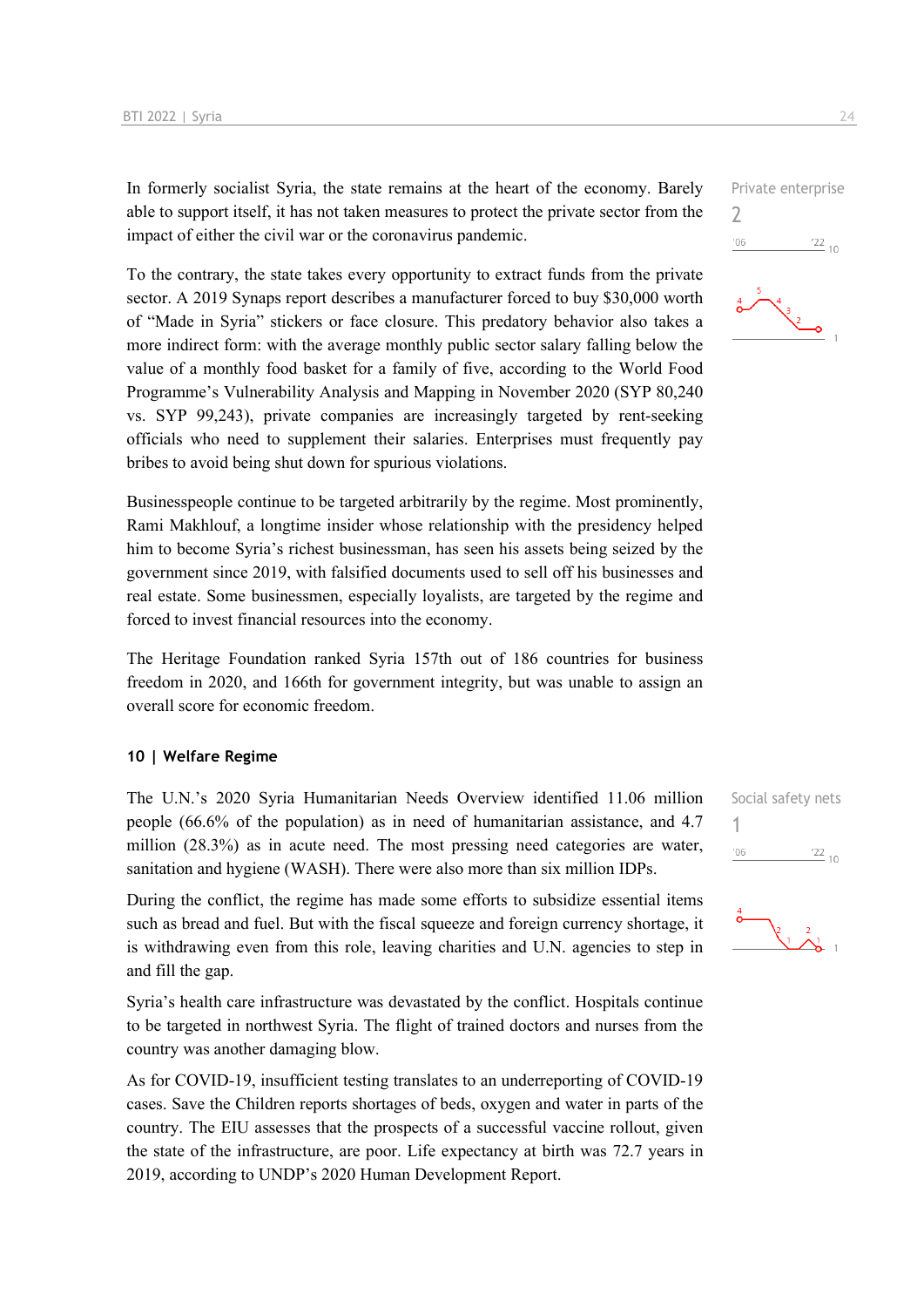With the World Food Programme-assessed monthly food basket for a family of five rocketing to SYP 99,243 in November 2020 (25 times its 2010 average), before increasing a further 13% in the following month alone, 9.3 million Syrians were categorized as food insecure by the end of the year, with another 2.2 million at risk. Five million were reached by the World Food Programme (WFP) in December 2020. WFP's November 2020 report added that 46% of Syrians reported poor or borderline nutrition, almost double the figure from 12 months earlier.

Syria's northwest, outside government control, is an area of particular concern. In late 2020, 2.7 million IDPs were living there. Aid was severely limited by the availability of only one aid route, Turkey's Bab al-Hawa border crossing. Even this requires yearly, unanimous consent from the U.N. Security Council to remain open. For the people of this region the future is therefore very precarious. There are also regular flare-ups along the conflict line that separates the area from regime territory, and there is the danger of a devastating government offensive.

There are important geographical inequalities, with the historically governmentcontrolled areas of Damascus, Tartous and Latakia making out well, while Aleppo, suburban Damascus and rural areas suffer. The government's plans for reconstruction tend to focus on regions where the population remained loyal during the war, with devasted former opposition areas left to decay.

In terms of ethnicity, an estimated 160,000 to 300,000 Syrian Kurds are stateless as a result of a controversial 1962 census, and therefore lack citizen rights. Most Kurds currently live outside regime territory in northeast Syria and are to some extent cut off from the general economy. Ties have been increasing, however, with the Syrian regime purchasing grain from the Kurdish-administered "breadbasket region," mainly the Hassake province, at fixed prices since 2019. Sectarianism was aggravated by the conflict, with Alawites and Druze generally mobilized in support of the regime. But according to a 2019 Synaps report, while some Alawite elites have begun to displace Christian and Sunni businesspeople in some areas, the general Alawite and Druze populations have not benefited from increased wealth and continue to suffer.

Just 13.2% of parliamentary seats were held by women. Women's labor force participation rate was just 14.4% (versus a male rate of 74.1%). Syrian girls' mean years of schooling were just 4.6, even less than the 5.6 among boys. As observed in the ESCWA's 2020 Syria at War report, "The socioeconomic exclusion of women deepens their exploitation and abuse, from child marriage to verbal and sexual harassment, which further restrains their socioeconomic and development opportunities."

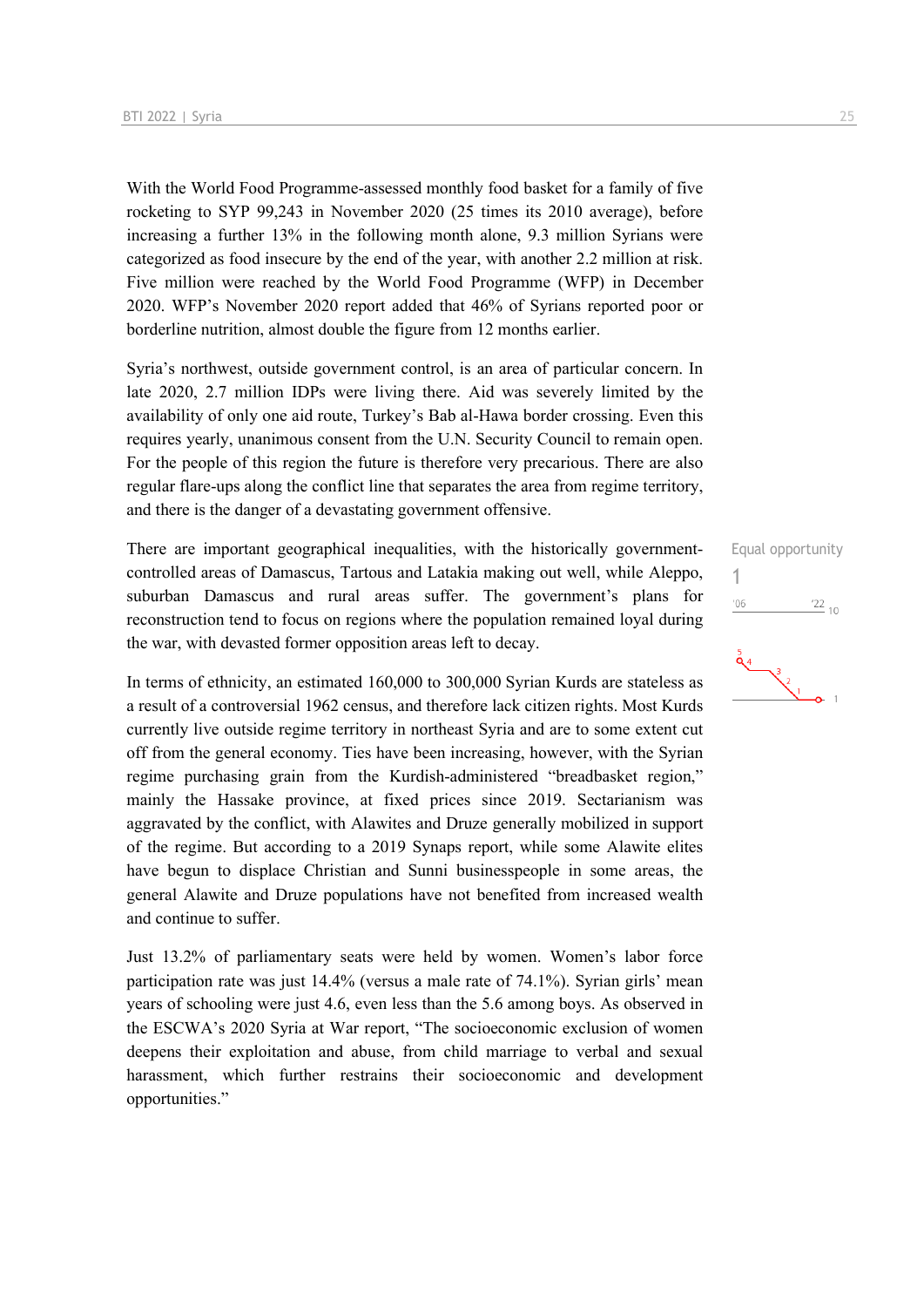#### **11 | Economic Performance**

In 2018, violence was on the wane. Economic relations with the Kurdish-controlled northeastern region were starting to be rebuilt. Winning back the territories meant that they could no longer be squeezed for further revenues. Smuggling networks in and around besieged areas had been profitable After territories had been reconquered, looting included ripping electric cables from the ground and dismantling whatever had been left behind.

Over the course of 2020, four additional factors combined to send Syria back into a downward spiral. Starting in the autumn of 2019, Lebanon's economic crisis cut off the most important lifeline for trade and banking. Lebanese banks froze Syrian dollar accounts amounting to between \$20 billion and \$42 billion, a problem President al-Assad described as the main reason for Syria's crisis. The worsening economic situation in Iran, whose regime has been the Syrian government's main financial backer, further contributed to the downward spiral. So did the United States' bipartisan Caesar Act (enacted in 2019) with sectoral sanctions, especially relevant since they were secondary sanctions. On top of that came the impact of the coronavirus pandemic. The Economist Intelligence Unit estimated 2020 consumer price inflation at 87.7%, a record high, and forecast a still-extreme rate of 66.1% in 2021, before moderating beginning in 2024. In addition, the U.N. estimated in October 2020 that 200,000 – 300,000 jobs had been permanently lost, 15% of small and medium businesses permanently closed, and remittances reduced by up to 50%. Unemployment was estimated at a dangerous 59% in 2020, and forecast to remain high.

By the end of 2018, the ESCWA estimated that the conflict was responsible for economic losses of \$442.2 billion. By the end of 2019, the SCPR estimated the figure had reached \$530 billion. The multiple shocks of 2020 have done further damage.

The EIU estimated that GDP per capita grew 4.8% to \$4,028 (PPP) in 2019, before falling 8.3% to \$3,747 in 2020. It forecast a further fall of 2.2% in 2021, before a return to growth in 2022. The latter was based on a forecast stabilization of the internal political and military situation and an uptick in reconstruction-related investment.

The current account deficit was estimated to be worryingly high at 10.7% in 2020, and forecast to widen to 11.9% in 2021, before gradually moderating.

After two years of solid growth in 2018 (7.0%) and 2019 (9.7%), estimated gross fixed investment fell by 13.0% in 2020. Growth is not predicted to resume until 2022.

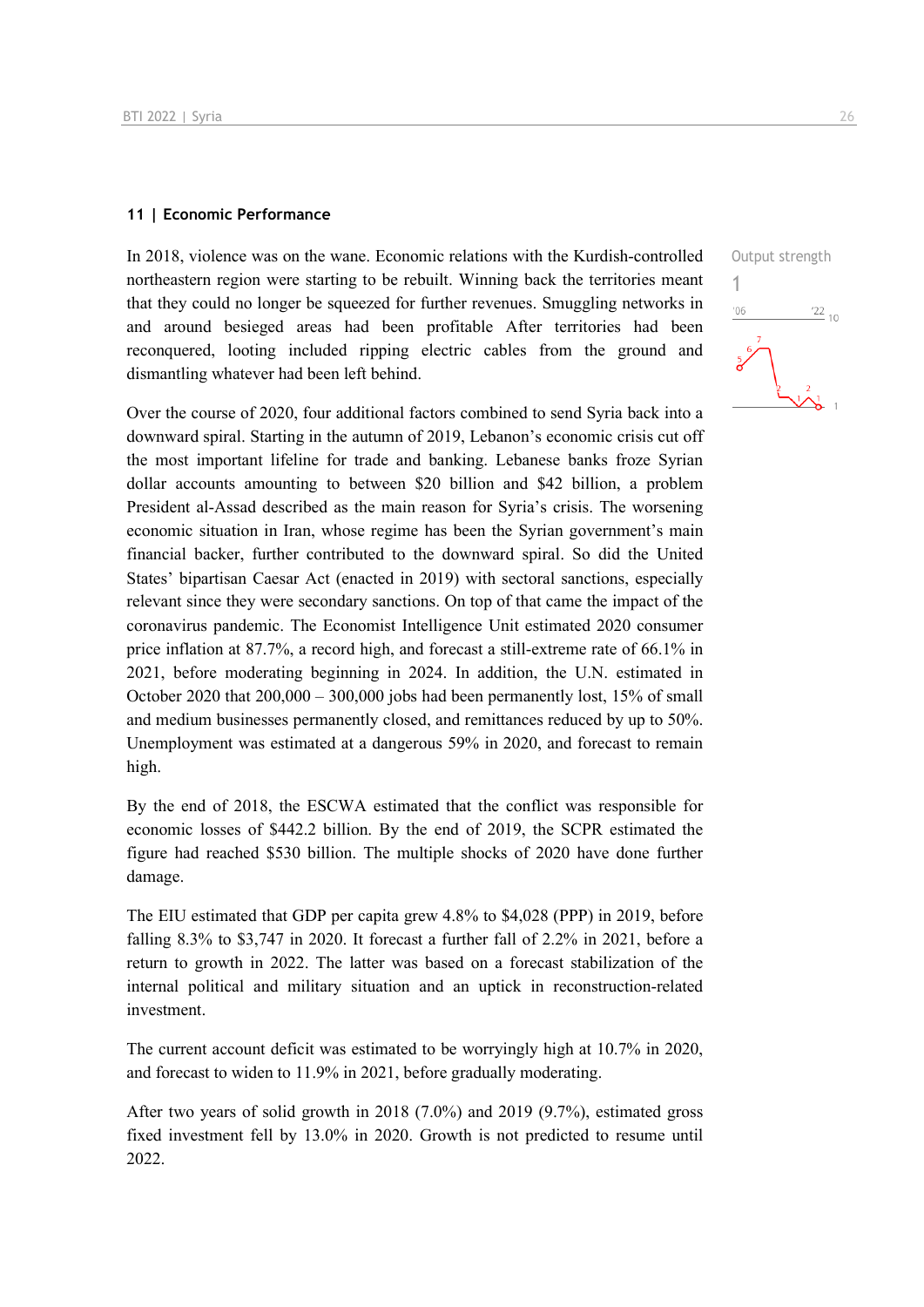The EIU estimated net public debt at 70.2% of GDP in 2019 and at 61.2% of GDP in 2020, though the Heritage Foundation's 2020 index placed public debt higher at 130.6% of GDP. The EIU public revenue estimates fell from 6.0% in 2019 to 0.0% in 2020. This was not forecast to grow in  $2021 - 2022$ .

#### **12 | Sustainability**

Pre-conflict Syria was already experiencing rapid rural-to-urban migration. In 2011, 75% of farmers faced total crop failure, causing 800,000 Syrians to lose their livelihood, leaving 1,000,000 food insecure. The process rapidly accelerated during the conflict, with many of the six million IDPs moving from rural areas into urban or semi-urban informal settlements.

The tenth Five-Year Plan (FYP) 2006 – 2010 and subsequent 11th FYP identified the Ministry of Agriculture and Agrarian Reform (MAAR) as a key stakeholder in combating desertification and suggested sustainable development management for both rural and urban areas in Syria. In addition, Syria has signed multiple international conventions on sustainable development, including the U.N. Conference on Sustainable Development (Rio +20) and the World Summit for Sustainable Development (WSSD). The current constitution declares sustainable development as an explicit goal. Syria is also a signatory to the United Nations Framework Convention on Climate Change (UNFCCC).

The regime's "scorched earth" policy is likely to have a lasting negative impact on the environment and the population, particularly due to the use of various types of armaments including cluster ammunition and other explosives, which leave behind toxic dust. Chemical weapons are likely to have long-term effects on the environment. Damage to water supply infrastructure, as well as the impact of unregulated drilling, will lead to further water insecurity. In its 2020 report, the ESCWA mentions that "Predatory mining by non-State armed groups with rudimentary techniques has also caused deep land degradation and air pollution."

The conflict has also triggered deforestation. The wildfires raging every summer affected regime regions particularly hard in 2020, with the Ministry of Agriculture registering 57 incendiaries and the loss of 1.7 hectares of forest up to September 2020. Deforestation contributed to severe flooding in northwest Syria in January 2020 and had an outsized impact, due to the poor quality of shelter, destroying or damaging 11,480 tents and affecting at least 67,600 people. In July 2017, HTS even issued a decree banning illegal deforestation in Idlib to protect the landscape.



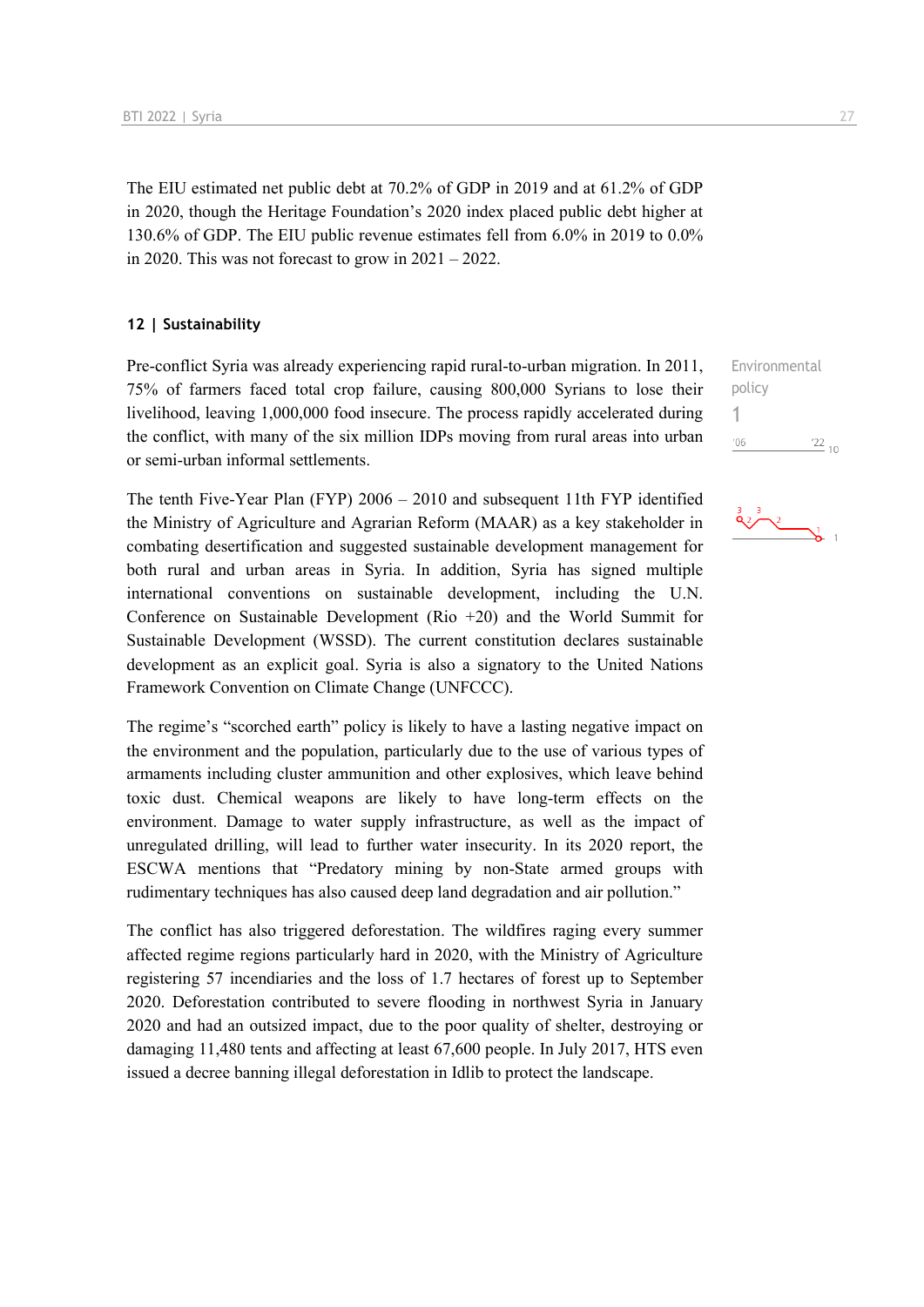In January 2021, UNICEF issued a statement describing the Syrian education system as "overstretched, underfunded, fragmented and unable to provide safe, equitable and sustained services to millions of children." It identified 2.4 million children as being out of school, adding that the number had probably grown since the assessment, due to coronavirus-related disruption, and confirmed the U.N. had counted 52 attacks on Syrian education facilities and personnel in 2020, making the total 700. The 2019 U.N. Education Index assigned Syria a score of 0.416.

Widespread poverty, particularly among IDP populations, has had damaging effects. Children, especially boys, are frequently taken out of school as soon as they are old enough to work, and girls may be pushed into early marriage. The ESCWA identified education problems as the leading contributor to its 2020 multidimensional poverty assessment for Syria.

Mean years of schooling in 2019, according to the 2020 Human Development Index, were just 5.1 (against a world value of 8.5), while only 37.1% of women and 43.4% of men had at least some level of secondary education. Just 10% reached the last age of lower secondary education, compared to a world figure of 90%. The literacy rate was 80.8% in 2014.

An anomalous data point in the Human Development Index is the finding that 40% of tertiary school-age Syrians were enrolled in post-secondary education, higher than the world value of 39%. The reason for this is that university students are exempt from compulsory military service, a prospect dreaded by many young people. This leads to large numbers starting and deliberately delaying completion of post-secondary degrees. The universities themselves are underfunded, overscrutinized by authorities and, due to high levels of emigration, lacking in highquality staff.

Education policy / R&D 1 $-06$  $\frac{22}{10}$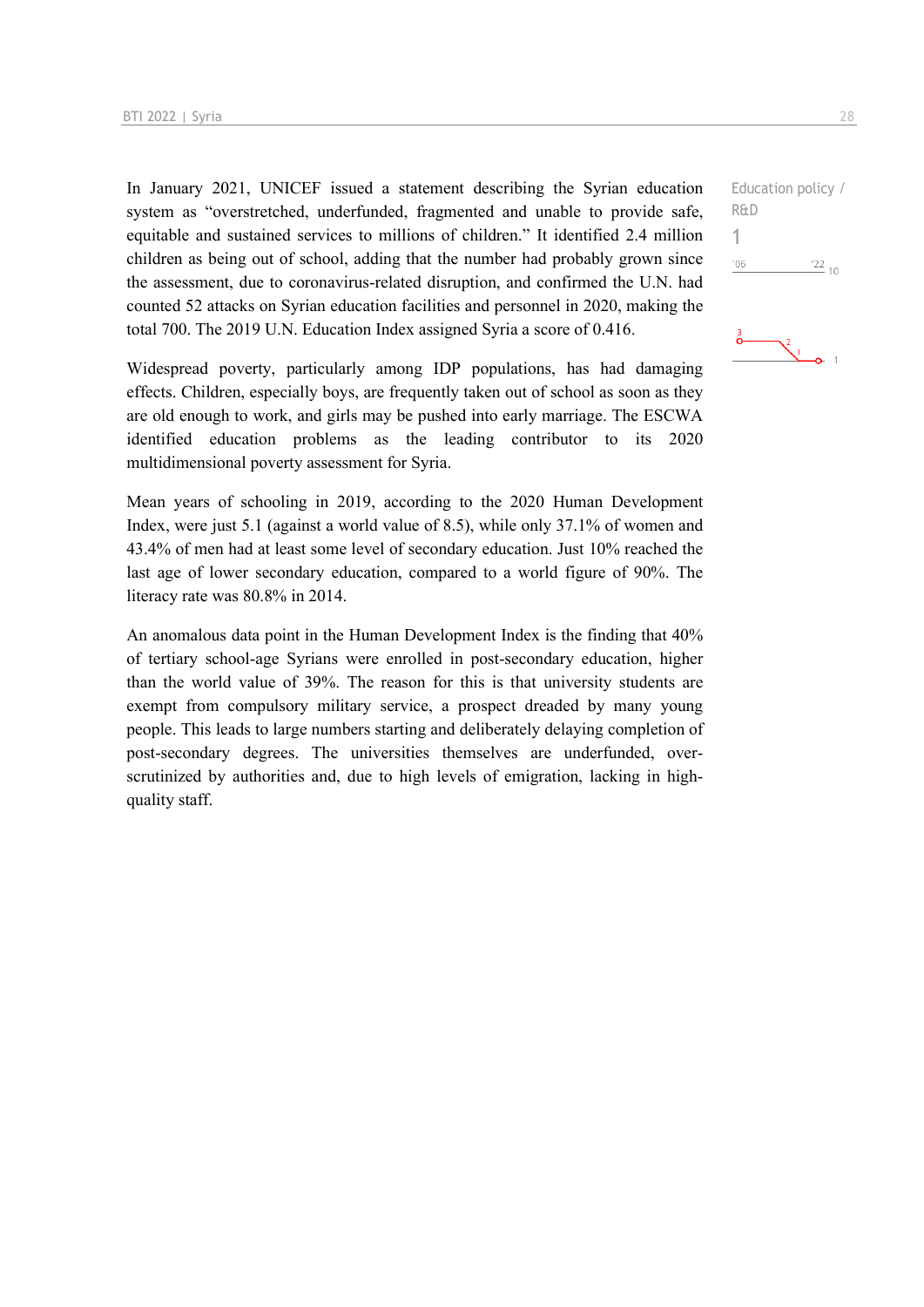# Governance

# I. Level of Difficulty

Governance in Syria traditionally suffers from structural constraints, the most obvious being the unequal distribution and increasing scarcity of water. Large parts of Syria are desert, but droughts posed additional problems years before the war. In 2018, the International Crisis Group stated that groundwater levels might be beyond recuperation.

The massive deforestation due to wildfires and conflict-related tree-felling, as well as damaged infrastructure, exacerbates this challenge all over the country. In the northeast, Turkey's restrictions on water flows have imposed additional constraints. Controlling the water supply for northwest Syria by means of the Allouk Dam, Turkey cut the water supply at least 24 times during 2020 alone.

Before the war, oil and gas resources were a main source of state income. Now, 80% of oil and gas fields are within the territories of the Kurdish-led SDF forces, and are generating income for the Autonomous Administration through the selling and smuggling of oil both to Idlib and regime territories. Production and exploitation are much lower than before, however, due to damage to the infrastructure, lack of maintenance and the absence of the multinational companies that were previously exploitation partners.

The U.N. in December 2020 stated that 80% of Syria's population lived below the poverty line. The formal labor market – apart from the government sector – has collapsed, and the salaries of government employees have not been raised to meet increasing prices.

More than half of Syria's population have fled their homes. Young men in particular are absent, whether because of the conflict or to avoid conscription into the army. According to UNICEF, 2.4 million Syrian children are not enrolled in school, many of them for years. This will be a severe constraint in the future. The World Food Programme counts 9.3 million Syrians as food insecure in late 2020, with 2.2 million more at risk.

The COVID-19 pandemic additionally impacted the already-ailing economy and the challenged health sector.

Structural constraints 9 $106$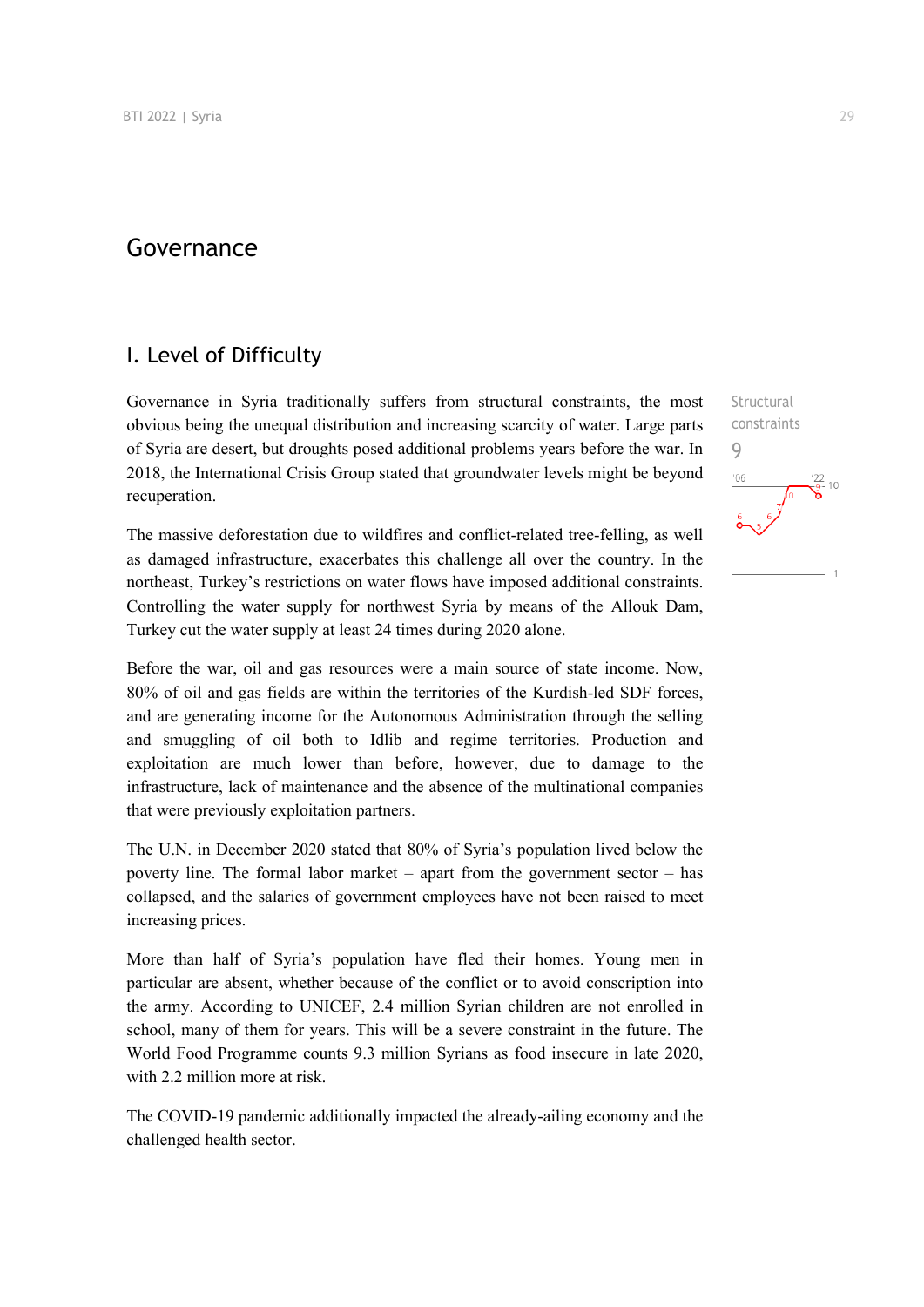Civil society in Syria has always been subject to control and cooptation. Activities of all kinds are closely monitored. For those topics of which a critical discussion was perceived as a potential threat or which were promising for international funding, the regime established organizations of its own. With the economic situation becoming more desperate, the role of charitable associations has become more important to fill in gaps where the state no longer has capacity; however, this is tightly controlled and mainly in the hands of trusted individuals, who have to pay for the privilege or do favors to the regime in the form of political concessions regarding who receives aid.

The regime has recently registered a number of new civil society organizations. These are not independent, however, but established by trusted loyalists. Where it has not closed down organizations, it has limited the range of activities in which they may engage. Legal advice, particularly for housing, land and property, has been monopolized by the state, which has also issued a decree to limit power of attorney by only allowing one standard form. Generating revenues through fake civil society organizations has increased. Minor initiatives such as reviving traditional handicrafts have gained visibility as civil society organizations.

While traditions are weak, the performance of civil society initiatives in all fields is highly impressive, offering support, advice and organizing life under ever more difficult circumstances. This is especially so in the health and education sectors.

HTS, strongly opposed to activism it does not control, tolerates humanitarian and health initiatives to a certain extent, mainly because it is trying to improve its standing with the population with the objective of garnering legitimacy.

In the Kurdish areas, the education sector especially is subject to intense control. Civil society organizations enjoy more freedom there, yet they need to follow complex procedures for events. Instead of certain activities being forbidden outright, they are made more difficult by procedural means.

The only region in an active state of war is Idlib, though there are occasional clashes in the country's east, and Israel has been targeting Iranian bases, especially, in the region of Hama and the east. Despite a cease-fire agreement negotiated between Russia and Turkey, the regime continues shelling and attacks in the northwest.

Politically motivated violent incidents, such as attacks against Turkish or Kurdish forces, are ongoing, as well as fighting among various militias, acts of kidnapping and targeted killings of commanders, which occur on a daily basis.

All parties to the conflict carry out arbitrary arrests and have prisoners of conscience. The regime is responsible for the majority of these. A number of returnees to Syria were arrested despite obtaining before traveling the security services' assurance that they had a clean record.



Civil society traditions 7  $\frac{122}{10}$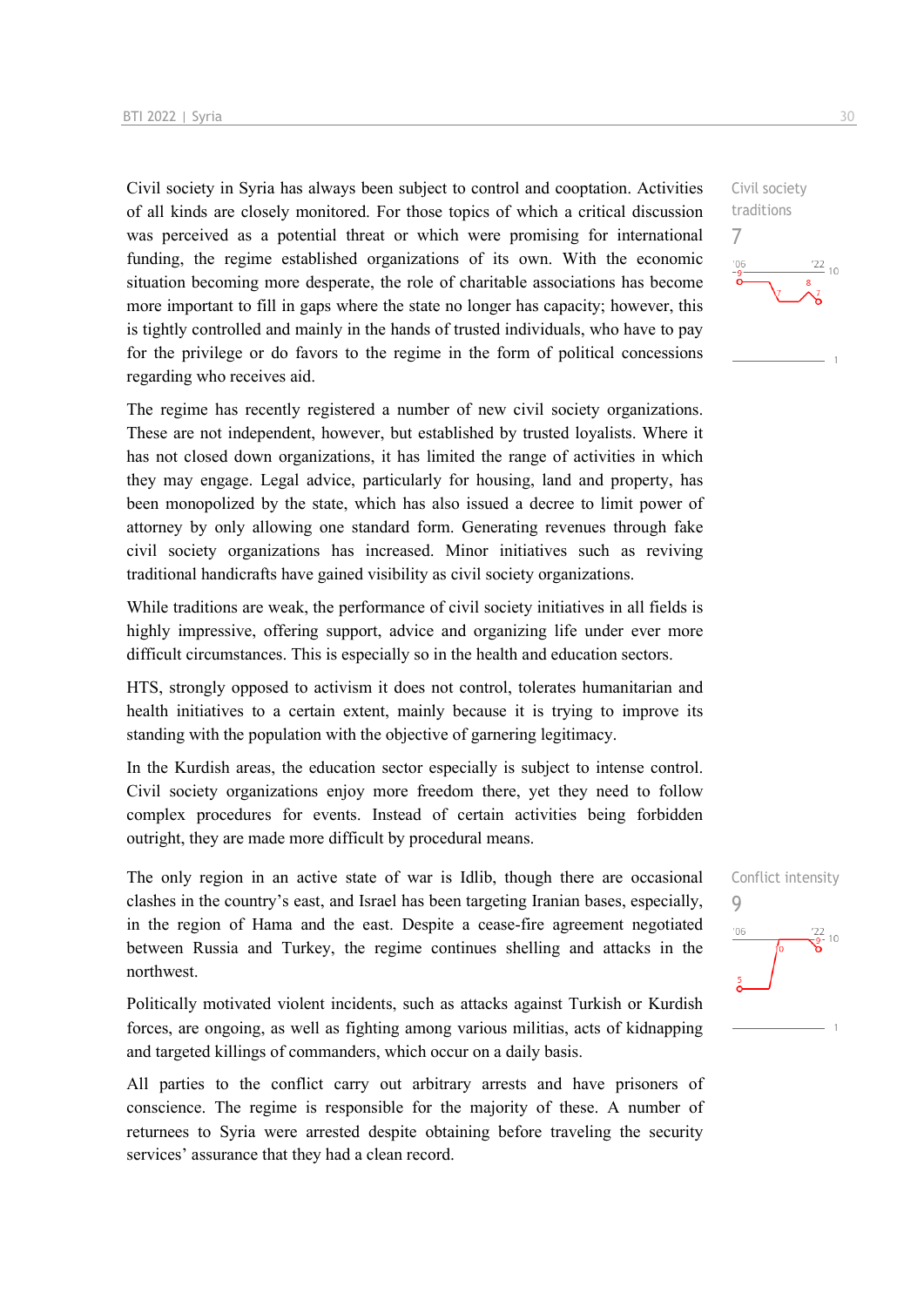The fear of military conscription has pushed many men to leave the country. Joining armed factions has become one of the only sources of steady income. In conclusion, structural and political violence continues, often based on religious affiliation, place of origin or family relations.

## II. Governance Performance

#### **14 | Steering Capability**

The regime's strategic capability has been more visible in the military field than in governance. Bringing the so-called "de-escalation zones" (areas which it for years had subject to siege and starvation) under its control in four swift, focused military campaigns was an achievement in 2017/2018. It was not followed up by reconciliation, rebuilding or re-establishing the performance of institutions.

A strategy of collective punishment continues for citizens in regions previously under opposition control. Even in regions where the population is considered loyal, the regime banks on short-term deals rather than long-term planning. With resources dwindling, privileges have been withdrawn from some long-term loyalists such as Rami Makhlouf in order to redistribute the profits from his networks and create opportunities for other members of the business elite. At the same time, this is an attempt to improve the regime's image among a loyalist population that is suffering economic hardship and becoming increasingly critical of the impact of corruption on their lives.

Over the past decade, the regime has passed a number of decrees for the "redevelopment" of certain areas, such as Marota City or Basilia. In order to accomplish these goals, but also with the intention of siphoning from external resources for infrastructure rehabilitation, the regime has re-introduced a publicprivate partnership approach.

The practice of seizing lands and properties for this purpose without adequate compensation continues. However, the planned projects have not begun to materialize. Given that the projects focus on building shopping malls and high-end properties, the housing, land and property (HLP) component of policymaking proves to be driven by short-term objectives and not oriented toward the needs of the population.

Given the urgency of responding to the spread of coronavirus, the regime's inability to handle the crisis is a dramatic example of its lack of steering capability. For a long time, the regime insisted there were no cases on its territories. The official numbers (approx. 13,000 registered cases and 850 deceased by early 2021) are likely far below the true figures.

#### Question Score

Prioritization

1 $\frac{22}{10}$  $'06$ 

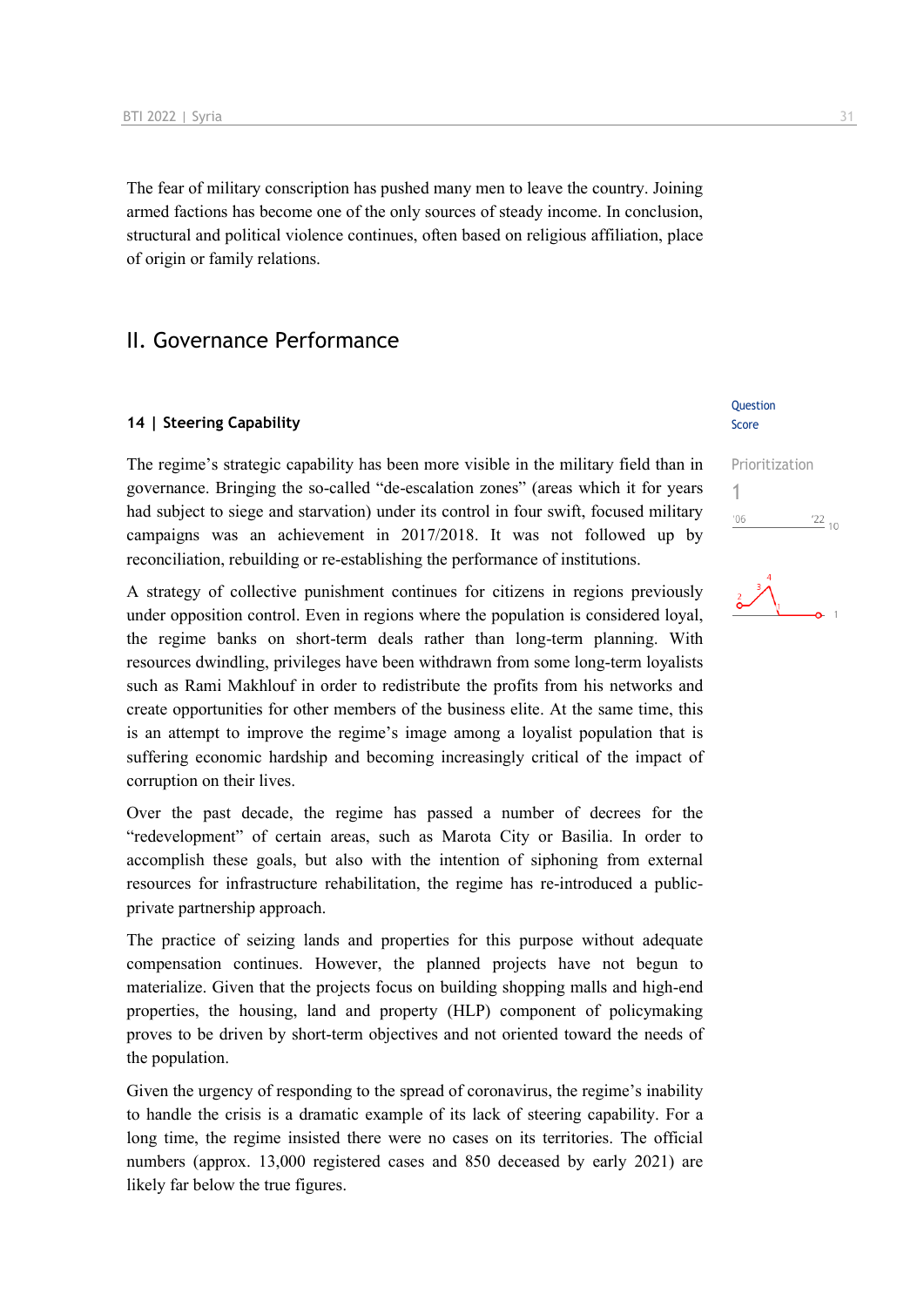The articulation and implementation of short- and long-term policies is compromised by the financial crisis, continued violence and de facto administrative divisions throughout the country. After the reconquest of large areas of territory, the regime has had difficulty establishing control and achieving stability. A number of places from which people had been displaced remained destroyed and largely uninhabited, with return to East Aleppo and parts of Homs and Ghouta severely restricted and in some cases completely forbidden. The few who have dared to return are often confronted with administrative obstacles, such as a mountain of bills to be paid for the intervening years – in spite of the largescale destruction. Others, for example in Qaboun and Ghouta, were permitted to return for a few hours on Islamic holidays, at which time they learned that locations still intact after the reconquest had been destroyed or confiscated by the military.

The Global State of Democracy Indices list measures the government introduced to contain the COVID-19 pandemic in March 2020, including restrictions on freedom of movement and a nationwide nightly curfew, which was lifted in May 2020. However, the approach to fighting the pandemic has been piecemeal and inconsistent and the implementation of measures inconsequential since the regime did not want to disclose the scale on which the country was affected and did not want to further upset the population. Restrictions on movement are politicized. Communities perceived as disloyal are restricted more strictly, with a more permissive attitude displayed in "loyal" areas. Until January 2021, the regime was also unable to secure vaccines through the WHO's COVAX mechanism for lowincome countries, and it might take until April or June of 2021 before inoculation can start.

In East Aleppo and other areas, Russian military police helped establish stability. Iranian efforts to do so have been less successful, and militias and strongmen continue to play a large role. In this setting, the implementation of overarching policies is difficult.

In Idlib, Turkish authorities have tried to implement a number of political measures giving their presence a long-term appearance. The watchtowers and post and telecommunications infrastructure they created have deepened their influence. In 2020, they introduced several tons of coins into the region, with the objective of replacing the Syrian pound with the Turkish lira as the main currency.

Policy implementation has run most smoothly under the Autonomous Administration, with widespread acceptance of Kurdish control allowing the authorities to make progress in Hassake and Qamishli.

The Autonomous Administration has taken precautions, also aware of the deterioration in its ability to provide health care after the U.N. could no longer support it through the Yaroubiye border crossing with Iraq, after a Russian veto on the Security Council.



Implementation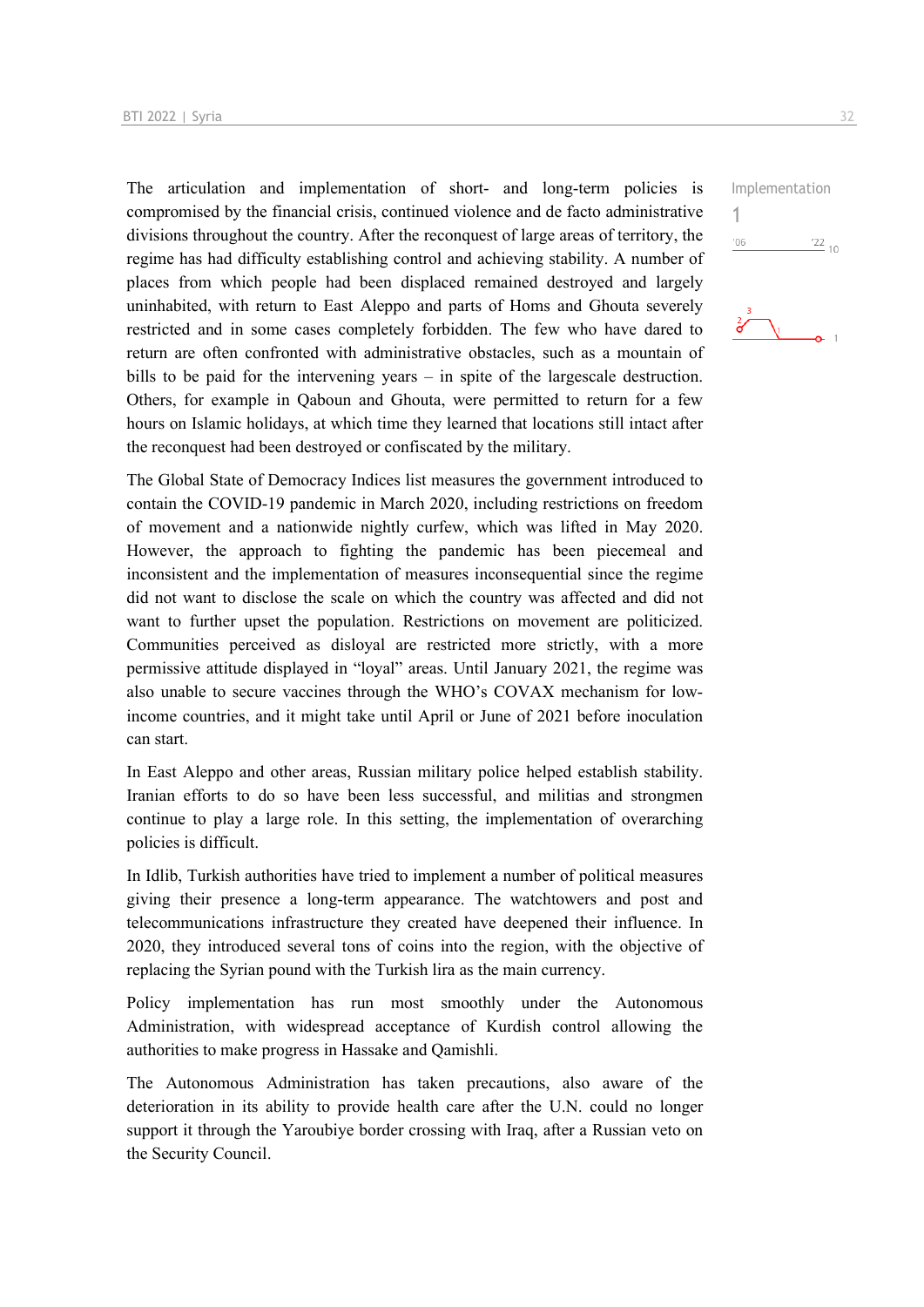The regime has learned two main lessons from the conflict: to crush dissent by any means available and to play off different stakeholders against each other as a means of asserting power. But these tactics do not produce true stability or security, with the result that the regime has to work constantly to uphold a minimum level of control in a deteriorating socioeconomic setting in which its sovereignty is challenged by internal and external actors.

The rule of HTS in Idlib follows a similar pattern to the regime's on a smaller scale.

The most clearly defined policies have been visible in the Kurdish effort to build up shadow political structures and a security apparatus. The most important factor in the consolidation of the administration's future status may be the reform of the education sector, with the establishment a Kurdish-language curriculum and Ba'th Arab nationalist ideology removed from schoolbooks. However, these degrees are not recognized anywhere outside Rojava, which raises questions about future participation in higher education and about integration into Syria and the region. While the Kurdish constitution is democratic, the PYD's rule bears strong authoritarian characteristics; political competition is not open but carefully curated.

In all areas of Syria, there are arbitrary arrests, reports of abuse in detention facilities and other human rights violations. There is also widespread corruption. It is clear there are no serious efforts to improve governance, or to make it more participatory or democratic.

#### **15 | Resource Efficiency**

The conflict has exacerbated the regime's clientelist, patronage-oriented structures. Aside from confessional affiliation and family background, loyalty has always been the key feature for leading positions in the security sector and among the political elite. With fewer resources to distribute, as well as the significant brain drain resulting from the war, the regime now suffers from a shortage of qualified personnel, even in the most critical sectors such as medicine. The regime is therefore poorly positioned to fight coronavirus in terms of both physical and human resources.

The state budget remains opaque. The necessity of keeping pro-regime stakeholders satisfied leads to the creation of new monopolies. These make life more difficult for civilians and are expensive to the state. For example, the single company tasked with distributing ration cards to the entire population under regime governance was rewarded with 0.25% of the value of every liter of fuel purchased with these cards.

The more desperate the economic situation becomes, the more obvious it is that service provisions are being subordinated to the regime's political objectives, leading to extremely inefficient results for a country that can ill afford such waste.





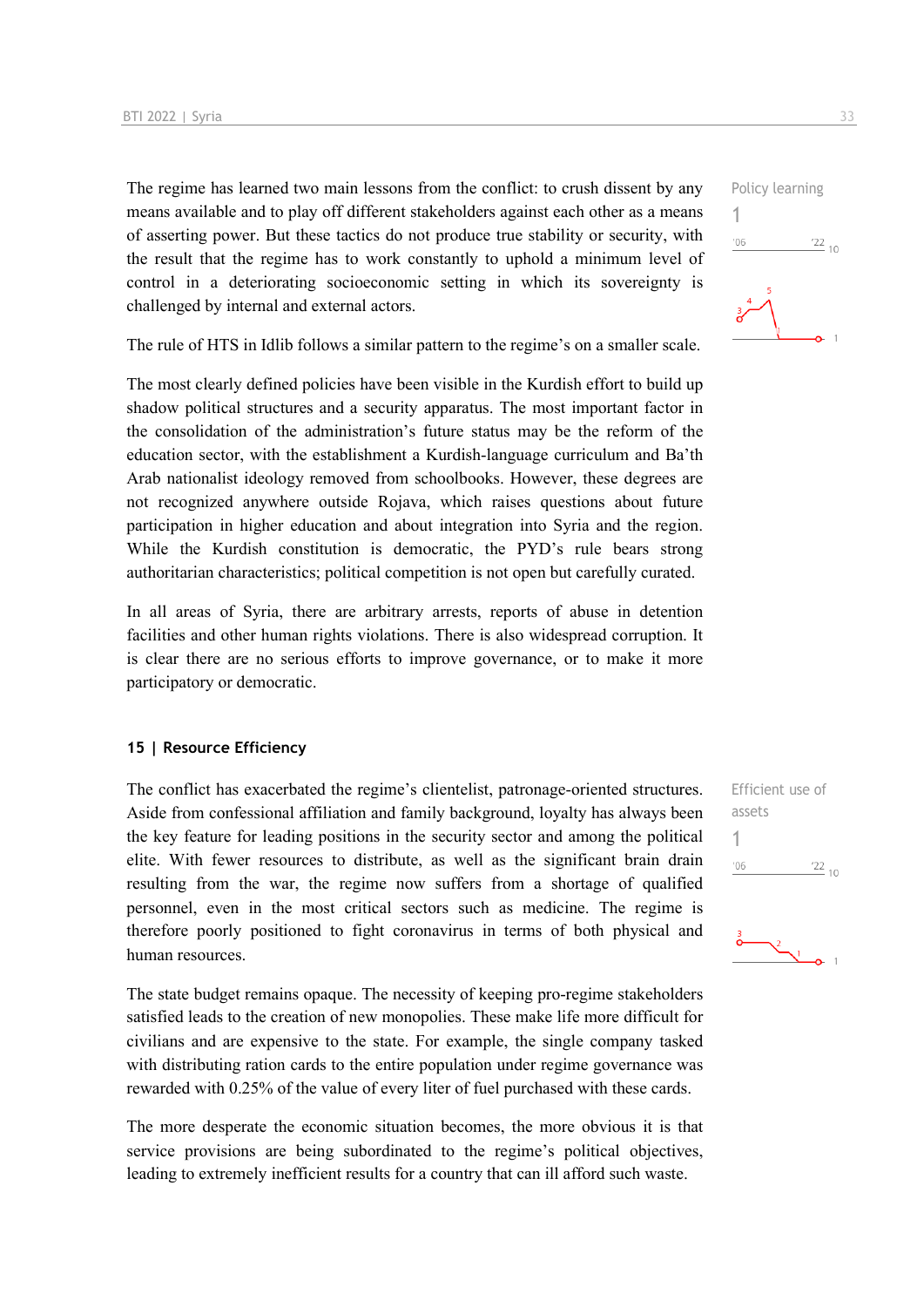The same logic applies to the distribution of resources. The network of bakeries requires security approval for its deliveries. Continuously loyal regions consistently receive a larger share than reconquered ones. Likewise, humanitarian aid provided by the U.N. is an important financial resource for the regime, distributed not on the basis of needs assessments but according to the regime's political requirements.

For the same reason, the U.N. and humanitarian organizations are not allowed to interact with their final beneficiaries. Visible aid distribution is an important means for improving the regime's image. In light of the economic crisis, the regime has also restricted NGOs from distributing aid based on needs assessments. It has ruled that NGO aid may not exceed what the regime itself can offer, and international NGOs have to distribute through the Syrian Arab Red Crescent, which is close to the regime, or the first lady's Syria Trust.

The regime has focused all its efforts on remaining in power and achieving military victory. In the words of Syria expert Steven Heydemann, it is a "fierce state" in which "ruling elites elevate survival above all else." It has mobilized the resources of its core supporters, Russia, Iran and Hezbollah, has been exclusively to this end, and has not included cooperation on civil and humanitarian projects such as health, education, relief or reconstruction. Even as the economic crisis was looming, the regime did not make efforts to counter socioeconomic degradation. It is clear that the high cost of reconstruction requires international aid, and that Assad's backers are fully relying on this.

Russia is aware that the assurance of this much-needed international aid requires at least the semblance of a more conciliatory approach by the regime, but the latter rejects this. It has not made any concessions to the Geneva Process, and it has rejected Russia's pushes for refugee returns. It has blocked progress even of the Russian-supported Constitutional Committee. It has not (even as part of its own amnesty initiatives) released prisoners or disclosed the fate of many of the 130,000 forcibly disappeared people, and it has not reduced the frequency of its human rights violations. All of these would be first steps toward the reduction of EU and U.S. sanctions, which are tied to the regime's enormous human rights violations.

With its narrow focus on survival, the regime has ignored socioeconomic needs and interests; even in its deepest crisis, it has not attempted to resolve them.

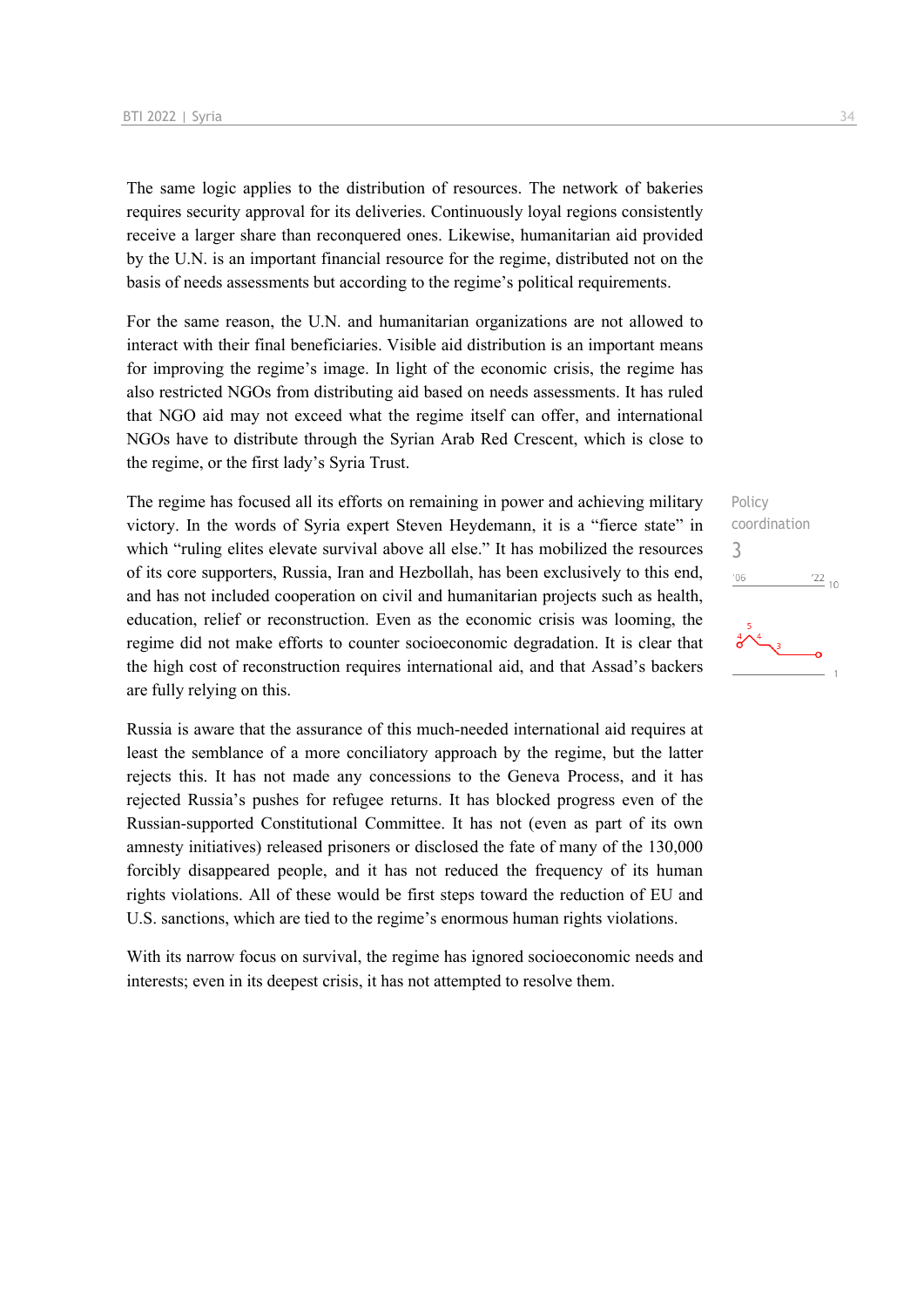Corruption is endemic and the government lacks the political will to fight it and increase transparency and accountability. There are no integrity mechanisms in place. Syria is one of only 11 countries in the world that have not ratified the United Nations Convention Against Corruption (UNCAC).

Anti-corruption efforts in regime regions have focused on a very few cases, where the regime saw an opportunity for improving its image and to at the same time acquire useful assets for redistribution, most prominently in the case of Bashar al-Assad's cousin Rami Makhlouf. Makhlouf posted a number of videos on social media detailing how he fell out with the regime and saw his assets confiscated. Given that, after the president came to power in 2000, Makhlouf was the most privileged businessman and held monopolies in a number of areas, this meant significant revenues for the regime. Most of the deals previously carried out by Makhlouf's organizations were assumed by the first lady's al-Bustan organization, so the move amounted to reframing rather than fighting corruption. Former members of parliament Fares Shehabi and Mohammad Hamsho, loyal businessmen, were also accused of corruption just before the parliamentary elections in 2020.

Cases of corruption, particularly in the profitable oil sector, have led to upheaval and public criticism in Kurdish areas. The Autonomous Administration established a committee to investigate the matter. However, so far the committee has made no public statement. Smuggling oil via Turkey to Idlib and to regime areas continues.

#### **16 | Consensus-Building**

None of the major actors with power in Syria wants to establish a democracy. The regime, HTS and other armed groups in Idlib, and the PYD in their regions have maintained or established authoritarian systems. Of these, the regime relies most and the PYD least on violent repression to maintain power. But even in the best case, the opportunity for citizens to make their interests heard is severely limited. The anti-democratic attitude of these actors means that all of them pose a risk to pro-democracy activists. The desire for a different future is still present among activists in the diaspora and in the country. However, most of those who remain in Syria are internally displaced and the struggle to cover daily needs leaves little room for activism. Those in neighboring countries, meanwhile, are in vulnerable situations, which makes it difficult for them to become politically active.

One of the factors contributing to the Syrian revolution was economic liberalization, decreasing subsidies and a move toward stronger market economy. Because it came without safeguards to ensure a level playing field and prevent corruption and cronyism, this enriched the elite at the expense of the majority, enhancing social divisions and inequality. During the current economic crisis, the regime has implemented greater market regulation by subsidizing fuel and coordinating the distribution of goods. But it has also condoned corruption in Syria for Trade (STF), the state agency in charge of subsidized and price-controlled goods.

Anti-corruption policy 1  $-06$  $\frac{22}{10}$ 



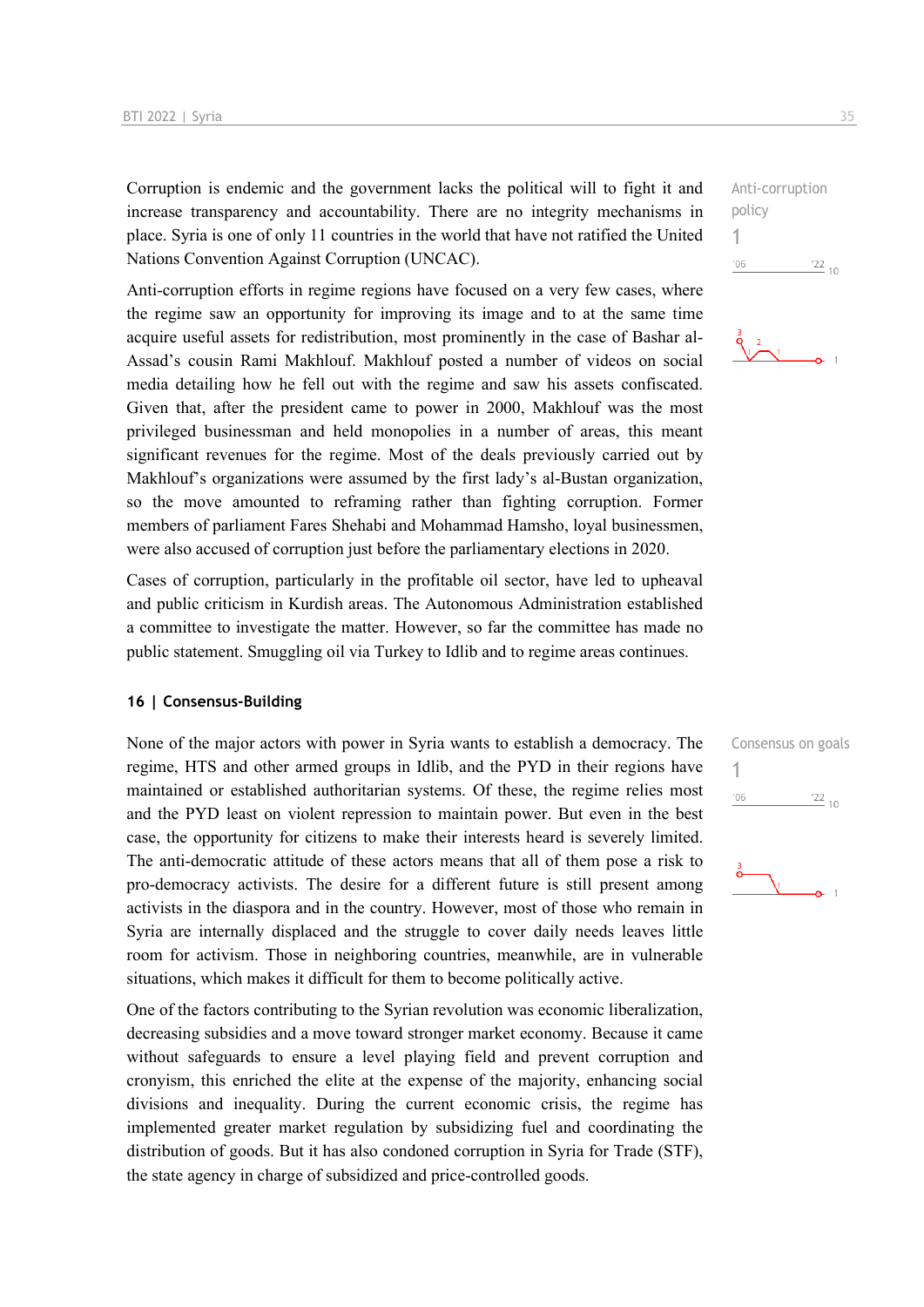Anti-democratic actors imposing their agenda by violent means have drowned out and displaced democratic actors. The militarization of the conflict, exacerbated by the regime's strong anti-democratic backers and the Islamist opposition, has been devastating for proponents of democracy.

None of the superficial changes implemented by the regime has led to any genuine alterations in society, and it is clear that even minor reforms are out of question.

Since 2020, Hayat Tahrir al-Sham (HTS) in Idlib has been trying to portray itself in a different way. It has cracked down hard on the remnants of the "Islamic State" (IS) and attempted to reign in groups close to al-Qaeda, such as Hurras al-Deen. This is a show for the benefit of the international community, however, and not matched with internal reforms or a more democratic worldview.

While the Kurdish Autonomous Administration has a constitution that is guided by grassroots democracy, it acts in an authoritarian fashion.

Many of the pre-2011 cleavages have been exacerbated by the war. While sectarianism already existed, fear of the other has become the regime's only safeguard in light of the deteriorating situation and growing discontent among the population with the government's performance.

Sunni Muslims bearing the brunt of violence and discrimination have also contributed to deepening this cleavage. Parts of the former Free Syrian Army acting as proxies for Turkey against Kurdish forces have increased the divide between Arabs and Kurds, though, at the moment, it seems that the Kurdish leadership is considering becoming more independent from the PKK than it has been and exploring an improvement of relations with the Syrian opposition.

Social divisions were cleavages before the war. These have not only become stronger, but also changed as new profiteers have emerged. In this case, it is not only good relations with the regime that play a role, but militias and members of parliament have also sought good relations with the regime's backers. The regime presents a view of society as divided into the loyal and disloyal.

The regime actively represses civil society. No independent civil society activism is allowed on its territories. It has made sure to deport or arrest members of civil organizations when retaking territory.

One reason for this is political paranoia; the other that it is desperate for funds and keen to appropriate any funding associated with civil society organizations to its own network of quasi-NGOs.

In other areas, civil society participation is possible as long as it is not political and does not interfere with the dominant actors' agendas. All dominant actors are suspicious of civil society, however, and none considers their input an asset.

Anti-democratic actors 1  $106$  $\frac{22}{10}$ 

 $\sim$  1

Cleavage / conflict management 1  $\frac{22}{10}$  $-06$ 

Civil society participation 1 $^{\prime}06$  $\frac{22}{10}$ 

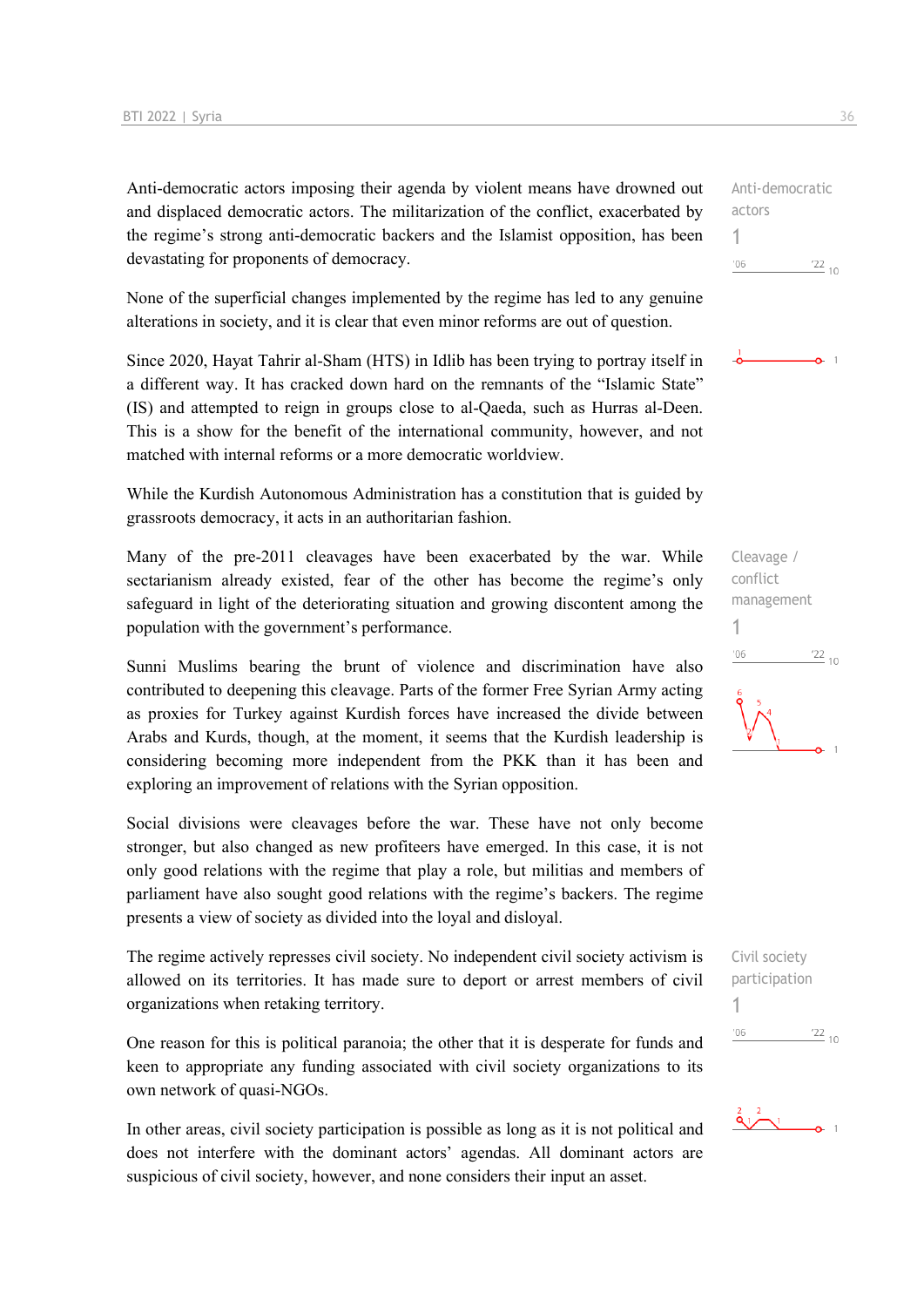Syrian civil society organizations often complain that the U.N. and EU have not given them a large role in international conferences and negotiations. However, many members of CSOs feel that their participation could be abused to provide a fig leaf of legitimacy to a sham process or to the regime.

The Geneva Process is stuck. The regime has not undertaken any potentially confidence-building measures such as the release of prisoners, which could have been a first step toward reconciliation.

The track record of reconciliation deals at the local level is bad, as the regime has never lived up to its commitments. It has arrested individuals after granting free passage and breached agreements over periods of exemption from conscription and regarding where new conscripts would serve.

In January 2021, on a pretext, the regime had Maher al-Assad's 4th Division intervene in the area of Tafas, which had been given a degree of autonomy after reconciliation in 2018 and asked for further deportations from that area to Idlib.

There is a State Ministry for Reconciliation Affairs, but the regime treats the process as a form of re-education. Citizens living in reconquered areas are forced to repeat that rebels are to blame for their situation. Building on military victories, the regime is attempting to change and dominate the narrative.

This repressive approach to reconciliation is an indicator that there will not even be baby steps toward a more democratic, pluralist setting. The regime is more determined than ever to allow only for its official version of events and does not allow even the slightest form of dissent.

#### **17 | International Cooperation**

Improving the economic situation would help the regime to reassert political control over territories it has reconquered and improve its legitimacy among those segments of the population that never turned against it, but increasingly suffer from its failure to deliver services. But the regime is not willing to take the steps necessary to do so, due to concerns that any necessary concessions could endanger its survival. Its sole long-term strategy is therefore to hold out and hope that others will change course. Members of the regime seem to hope that the West, seeing its intransigence and the increasingly desperate situation in Syria (which is also an obstacle to the return of refugees), will contribute to reconstruction. Until that happens, it acts on an ad hoc basis and relies on the fact that its main allies cannot afford to withdraw their support, given how much they have already invested.

While the regime is dependent on them, it does not always act in accordance with them. It has granted Russia licenses not only for a naval base and an airbase, but also shares in potentially lucrative businesses. But as Kremlin experts Anton

Reconciliation 1  $\frac{22}{10}$  $'06$ 

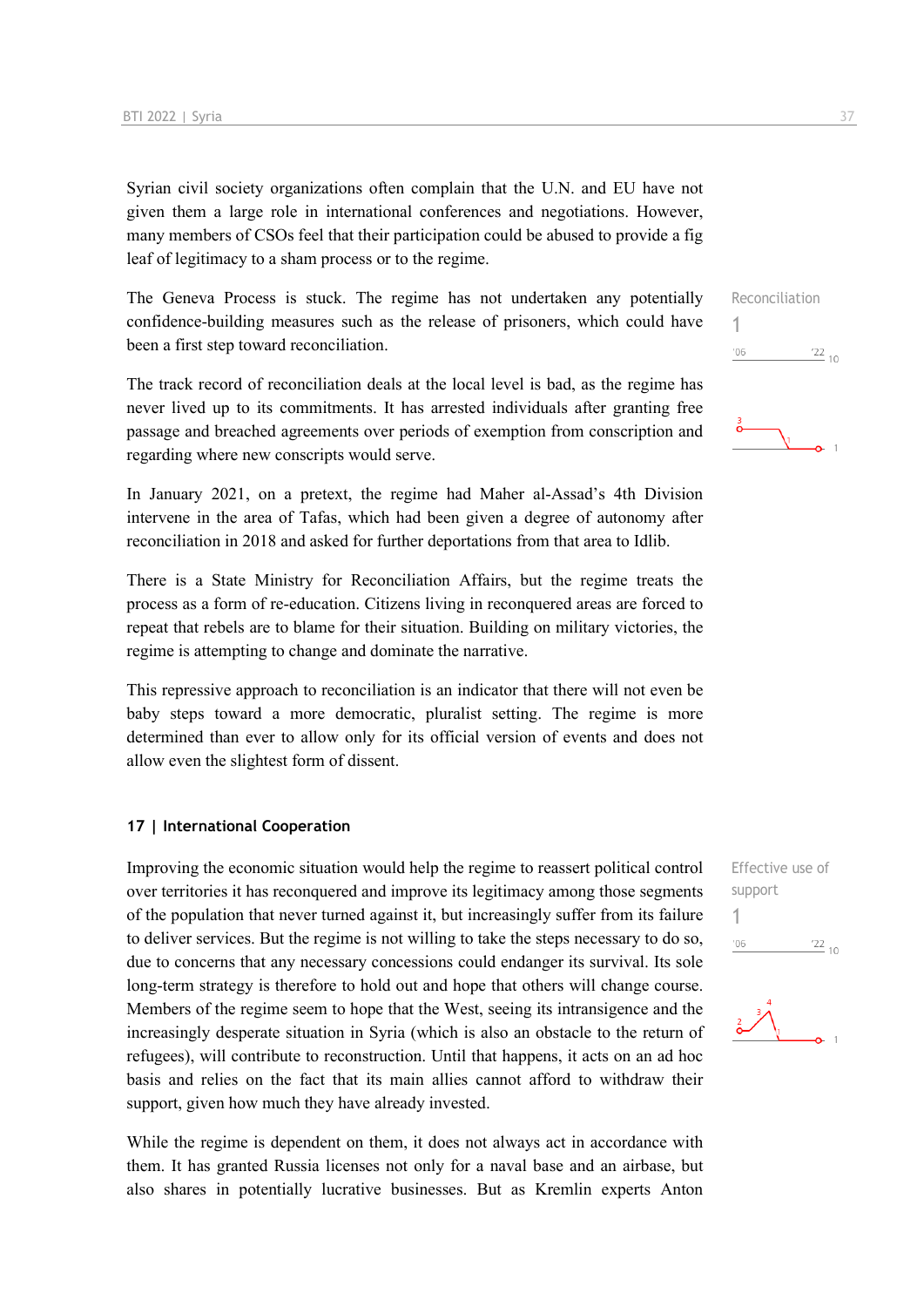Mardasov and Kirill Semyonov described it in May 2020, Assad is considered an "unyielding ally." This may contribute to Russia's unwillingness to support humanitarian needs in Syria. For example, Syrian Foreign Minister Faisal Mekdad underlined the fact that he would prefer Russian vaccines and wished Russia would deliver these for free. By January 2021, Russia had only vaccinated its own personnel in Hmaymeen. By February 2021, the first shipments of the Russian vaccine were expected to be delivered to the government.

Meanwhile, the regime continues to benefit from international assistance via the U.N. and increased its leverage as a result of the U.N. Security Council's decision in July 2020 (due to a Russian veto) to approve authorization for only one of the original four border crossings for aid deliveries to opposition-controlled areas. This has increased the share of aid that goes through Damascus, while the overall quantity of aid entering Idlib and the Kurdish areas has been reduced.

The Syrian regime's credibility has been tainted by its performance throughout the conflict. Though it ostensibly accepted Kofi Annan's Six-Point Peace Plan in 2012, the only minor concession the regime made to its content is participation in the Constitutional Committee established in 2018. On the local level, it has failed to adhere to the stipulations of the "reconciliation agreements" signed after capitulations.

Having avoided intervention in 2013 by acceding to the Chemical Weapons Convention, the regime was obligated to destroy its non-conventional arsenal entirely. An Organization for the Prohibition of Chemical Weapons (OPCW) investigation revealed that the regime did not do so and used sarin again in 2017 in Ltamenah.

Syria's seasoned diplomat and Foreign Minister Walid al-Mouallem died on November 16, 2020. He was replaced with his deputy, Faisal Mekdad, and Bashar al-Jaafari, who previously served as Syria's permanent U.N. ambassador, became the new deputy. The U.N. position was filled by Bassam al-Sabbagh. This constellation is problematic in terms of credibility: Mekdad is well-known for interfering with U.N. assistance in Syria, and both al-Jaafari and al-Sabbagh gained notoriety for denying the regime's war crimes. In particular, al-Sabbagh denied the regime's use of chemical weapons in his role as envoy to the OPCW. These appointments therefore further mar the regime's credibility.

Credibility 1 $\frac{22}{10}$  $06'$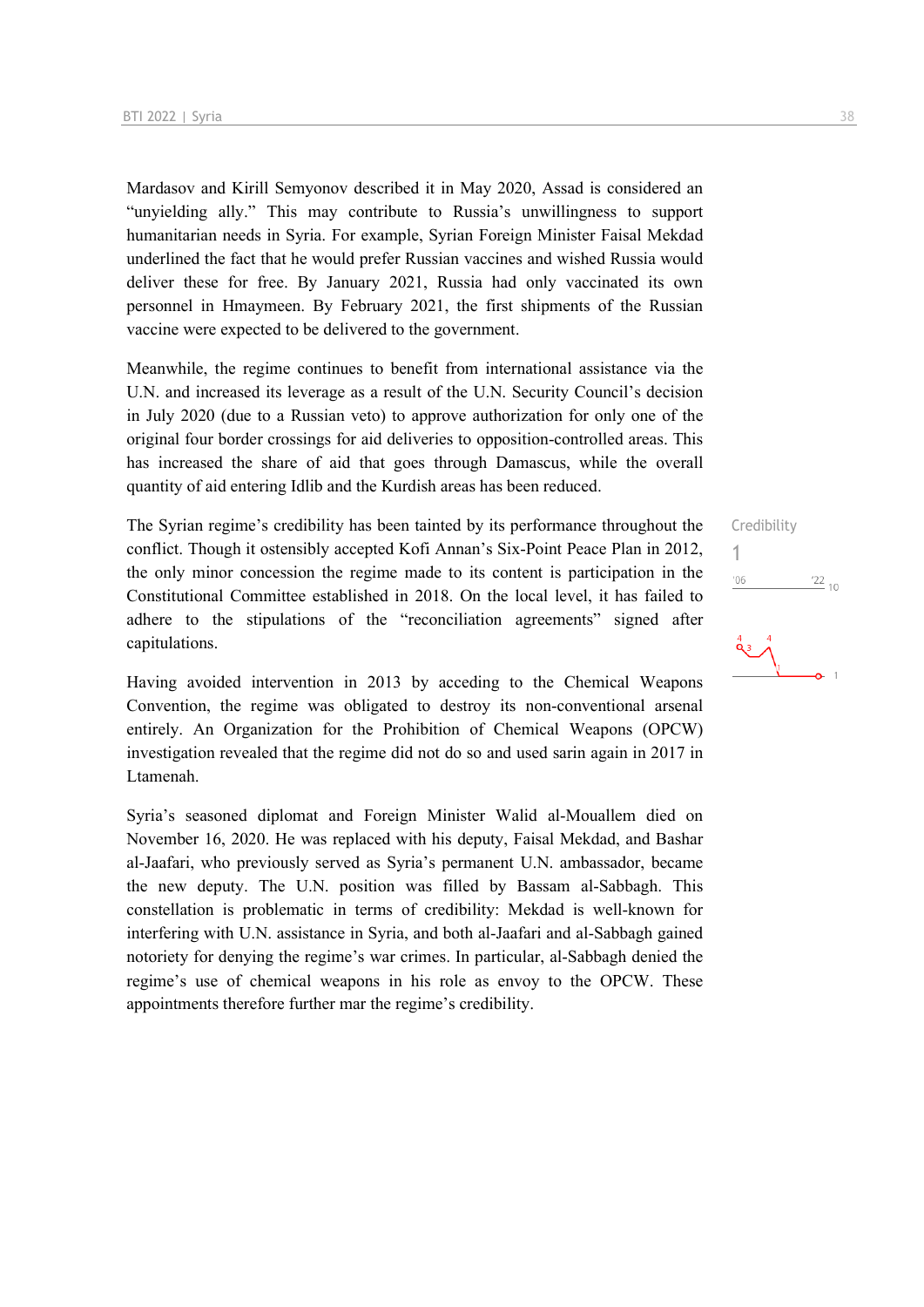Syria's relations with its neighboring states remain strained. While, over the course of the conflict, Turkey became more focused on curbing the political ambitions of Syria's Kurds and less vocal in its opposition to Bashar al-Assad, early 2020 was marked by a severe confrontation in northwest Syria. After the regime bombarded Turkish observation points during its military offensive in Idlib, Turkey launched an offensive that in one week destroyed air defense systems, planes, helicopters and dozens of military vehicles belonging to the Syrian army. Russia and Turkey negotiated a cease-fire, but the offensive revealed the weakness of the Syrian forces in the absence of Russian cover.

Neither Turkey nor Jordan attended a refugee return conference that Russia and the Syrian regime held in Damascus, even though the high number of Syrian refugees continues to be a challenge to both states. Lebanon attended and started deporting Syrian refugees soon afterwards, but it was apparent from the small number of deportations that Syria was resisting their return. This is ever more important for Lebanon with the deepening of its own economic and political crises.

At the same time, according to the Syrian Law Journal, President al-Assad blamed Lebanon for the economic crisis in Syria, saying that Syrian deposits being frozen in Lebanese banks had a graver impact on Syria than the U.S. sanctions.

Cooperation with neighboring states remains restricted to trade, and not political issues or a joint effort toward greater integration.

Some of the Gulf states improved relations with the regime, such as Bahrain and the United Arab Emirates, which re-opened their embassies in Damascus in 2018/2019. Most likely this is driven by the concern that Turkey could become too powerful in the region, which is also shared by Egypt, Saudi Arabia and Jordan.

Regional cooperation 2 $-06$  $\frac{22}{10}$  $\sqrt{\frac{2}{1-\rho}}$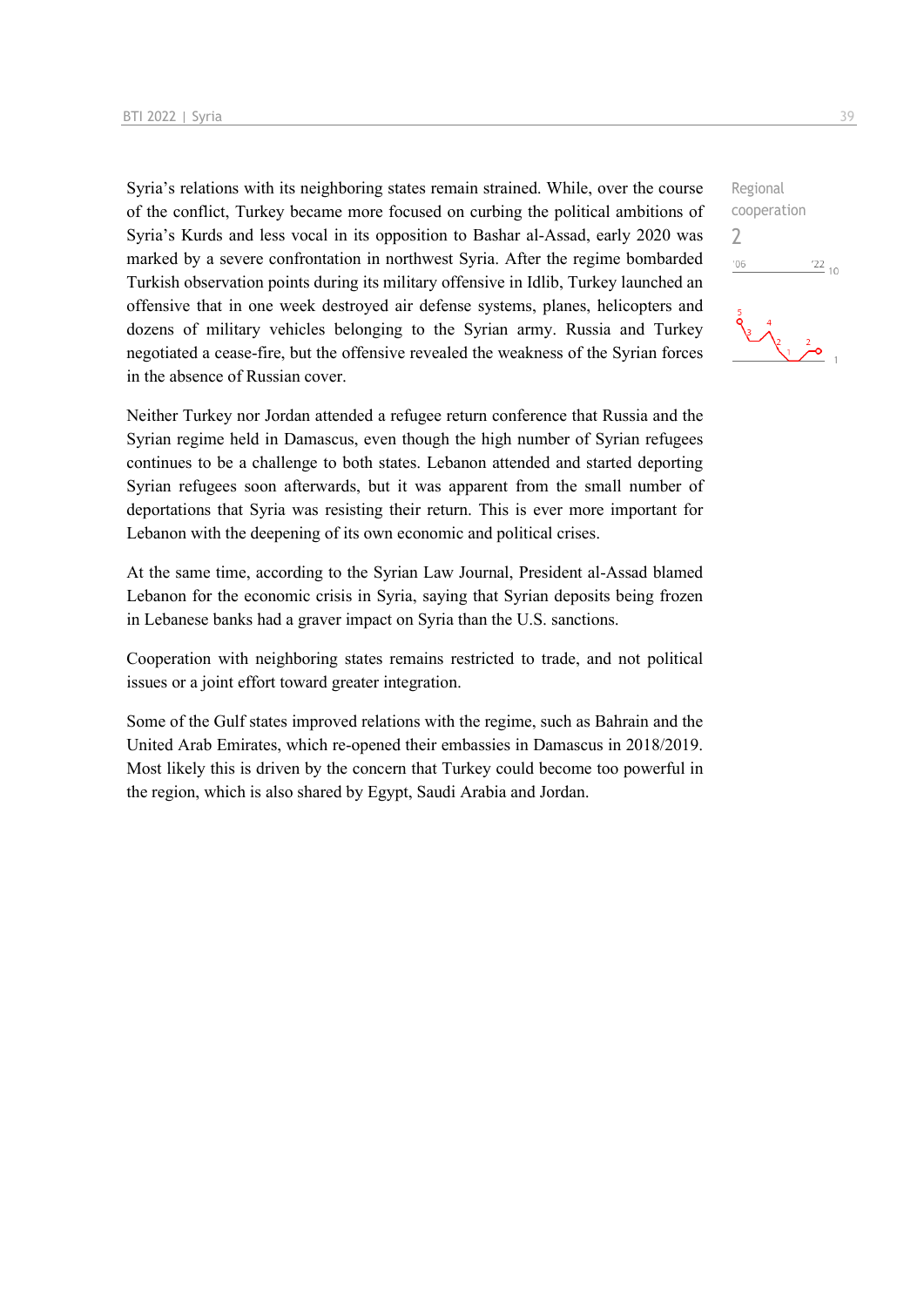# Strategic Outlook

The regime's military victory does not mean an end of the conflict but rather its transformation. All the factors that underlay and caused the uprising are still present, many of them even more dire than before. The regime's disrespect for citizens dignity was a major grievance among those who mustered the courage to stand up to the regime. The latter responded with more violations and infringements on citizens' dignity. In this regard, a particularly cynical and powerful tool with long-term impact has been sexualized violence, as has the attempt to dominate the narrative and gaslight those who were subject to violent repressions.

Neither the new constitution of 2012 nor other legal amendments and decrees have improved citizens' rights. Many of them, in fact, such as Law 10 of 2018, have made it more difficult for citizens to claim their rights. To many, the discussions within the Constitutional Committee – the only element of the Geneva Process where there has been any progress at all – seem like another regime effort to play for time and avoid concessions on issues that are felt to be pressing demands by significant segments of Syria's population.

Given the deterioration of the socioeconomic situation, it is likely that the regime, concerned primarily with its own survival, will continue to struggle with service deliveries, while perceiving a need to oppress all demands it cannot fulfill. It is unlikely that the regime will feel it can allow any democratic opening in the near future. It can be expected to shy away from pluralism more than ever. Crackdowns, even on loyal journalists in state media, are one indicator of this.

Corruption has reached unprecedented levels. Politics and administration reveal a securitycentered approach. The core intelligence services define the regime's politics, but new actors (part of or linked to the political sphere) have entered the scene at the executive level. Militarization at all levels, in regime territories and all other regions, makes political reforms unlikely.

The regime continues to cover up the full scale of coronavirus infections and deaths on its territories. It has tried to avoid measures that would further harm the ailing economy. This translates to an elevated risk that the virus may spread uncontrolled. By January 2021, it had not yet been able to secure vaccinations or develop a plan for their delivery. In light of its politicized approach to humanitarian and medical aid in general, it is probable that coronavirus vaccinations will follow a politicized pattern. It is therefore important that international efforts to tackle the virus should reach Idlib, as well as the territories of the Kurdish Autonomous Administration.

Most interesting in terms of democratization is the potential in the areas east of the Euphrates: if the PYD seriously pursues and achieves increased independence from the PKK, this would open the door for different relations on a regional and international level. For this to have a chance, the continued presence of U.S. troops in these areas is crucial; the past year has shown that even a minimal presence can help the PYD and SDF to stand up to regime efforts to subsume the territory.